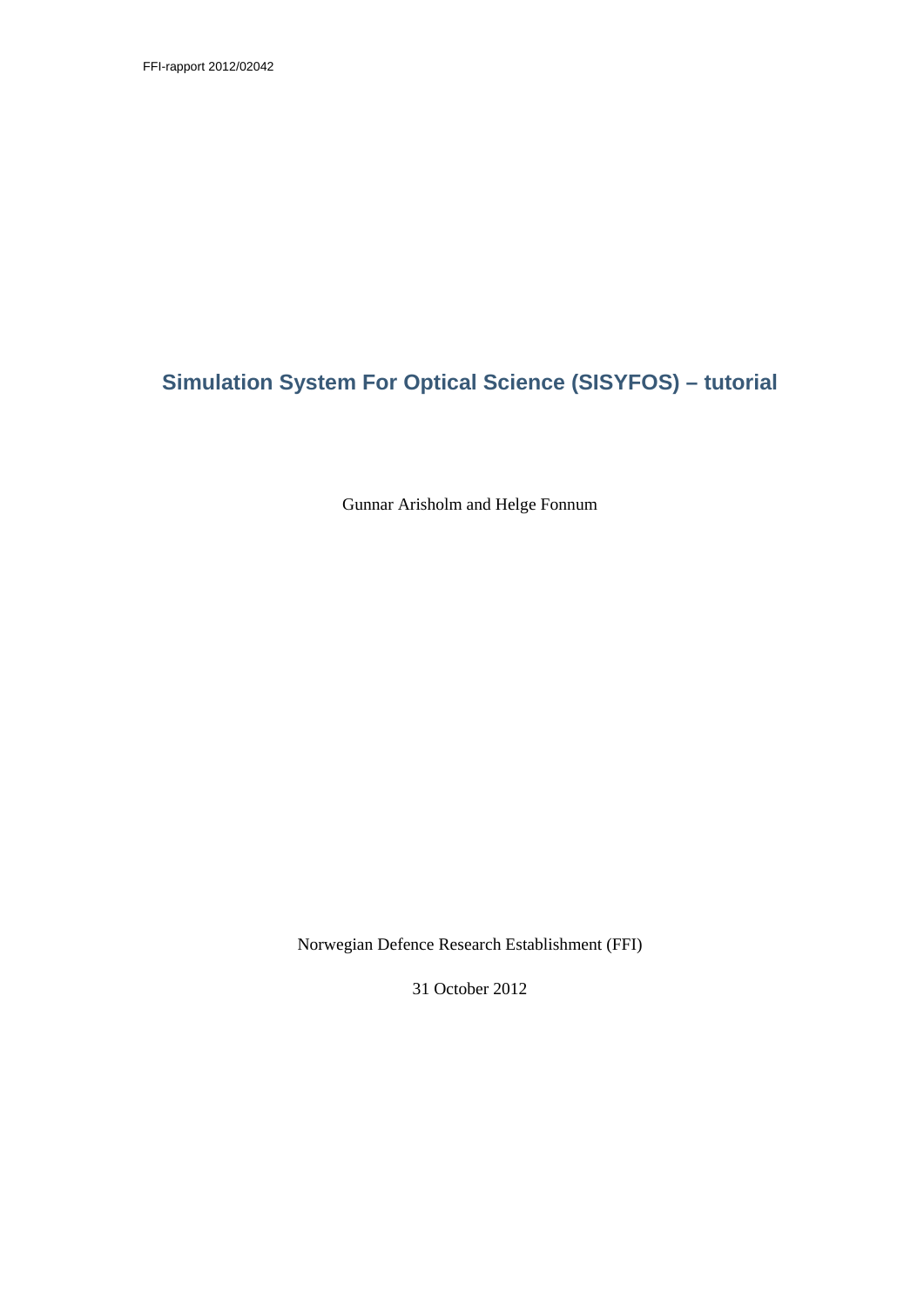FFI-rapport 2012/02042

1178

P: ISBN 978-82-464-2141-4 E: ISBN 978-82-464-2142-1

# **Keywords**

Ulineær optikk

Simulering

Optisk parametrisk forsterker

# **Approved by**

Knut Stenersen

Project manager

Johnny Bardal

Director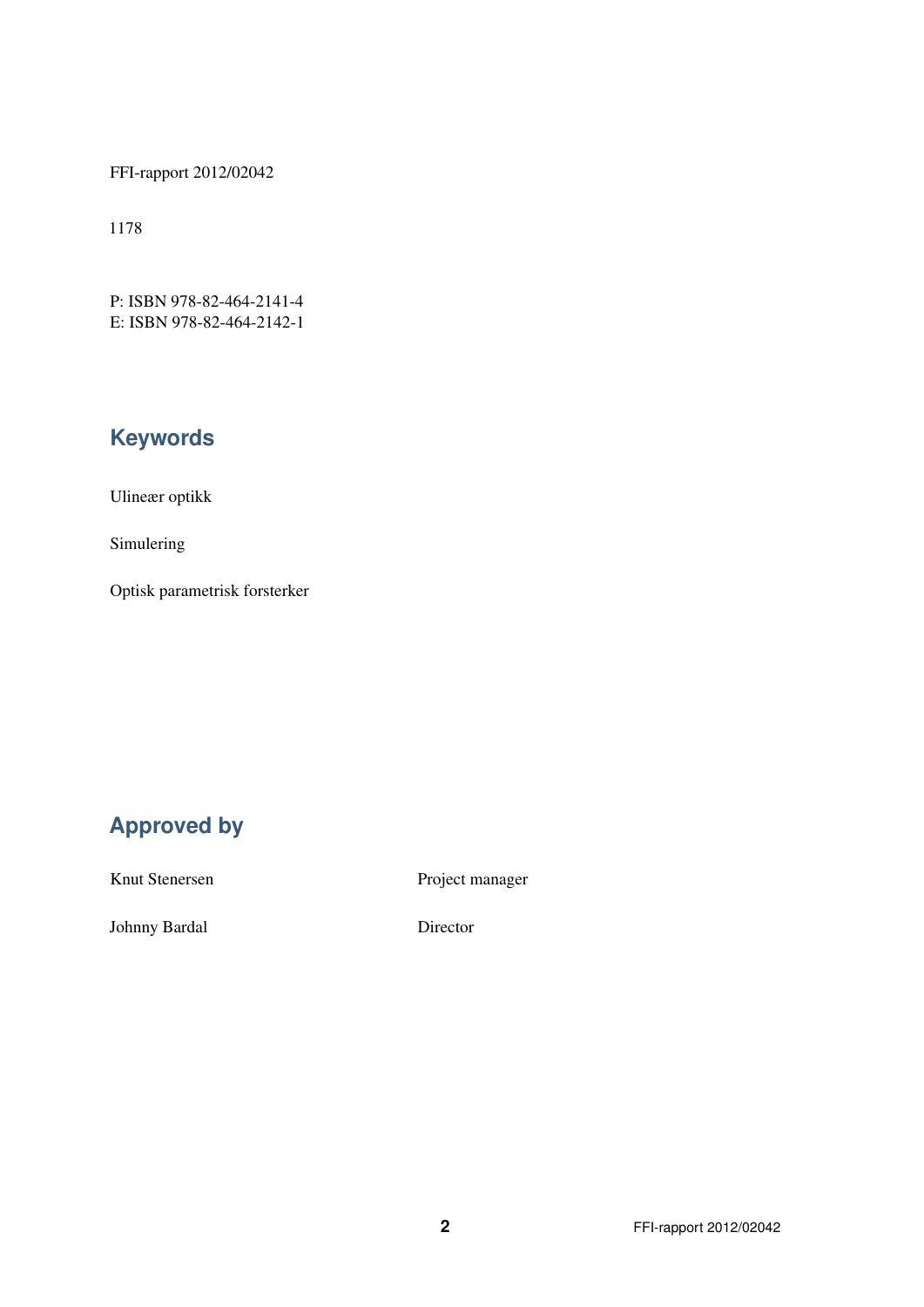# **English summary**

Sisyfos is a program for simulation of optical parametric frequency conversion, lasers, and beam propagation in nonlinear or turbulent media. The main part of Sisyfos is a C++ library with classes corresponding to optical components such as beam sources, lenses, mirrors, and nonlinear crystals. By combining such components it is possible to build simulation programs for a wide range of devices, including amplifiers, oscillators, and harmonic generators. This report gives an introduction to Sisyfos by guiding the reader through a sequence of example programs of gradually increasing complexity. The example programs are an essential part of the tutorial, and a reader cannot expect to learn Sisyfos thoroughly without working with the examples.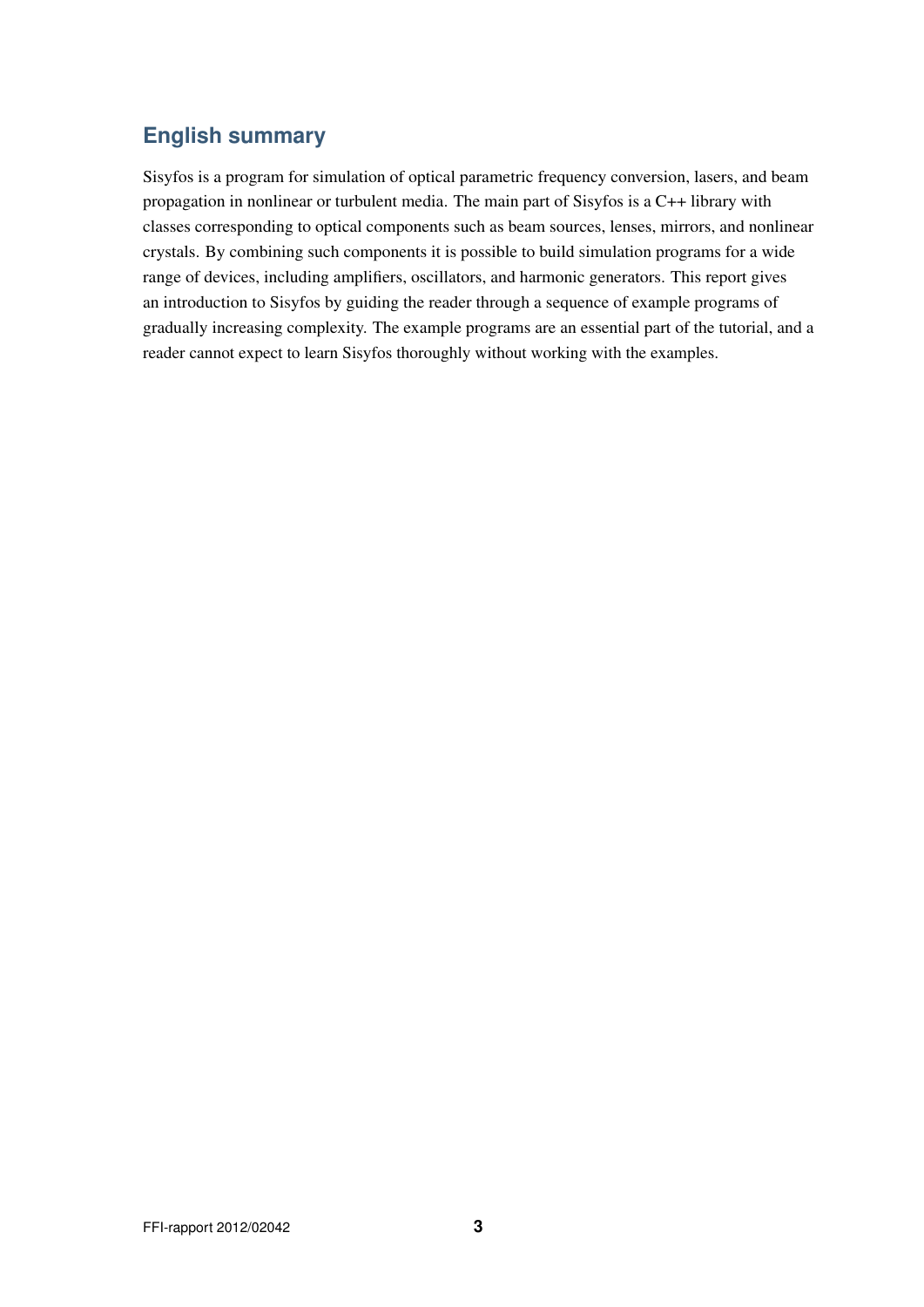# **Sammendrag**

Sisyfos er et program for simulering av optisk parametrisk frekvensomforming, lasere og stråleforplantning i medier med ulineæritet eller turbulens. Den største delen av Sisyfos er et C++ bibliotek med klasser for optiske komponenter som strålekilder, linser, speil og ulineære krystaller. Ved å sette sammen slike komponenter er det mulig å lage simuleringprogrammer for ulike optiske systemer, inkludert forsterkere, oscillatorer og harmoniskgeneratorer. Denne rapporten gir en introduksjon til Sisyfos ved å føre leseren gjennom en rekke eksempelprogrammer med gradvis økende kompleksitet. Eksempelprogrammene er en essensiell del av innføringen, og leseren kan ikke vente fullt utbytte av rapporten uten å arbeide med eksemplene.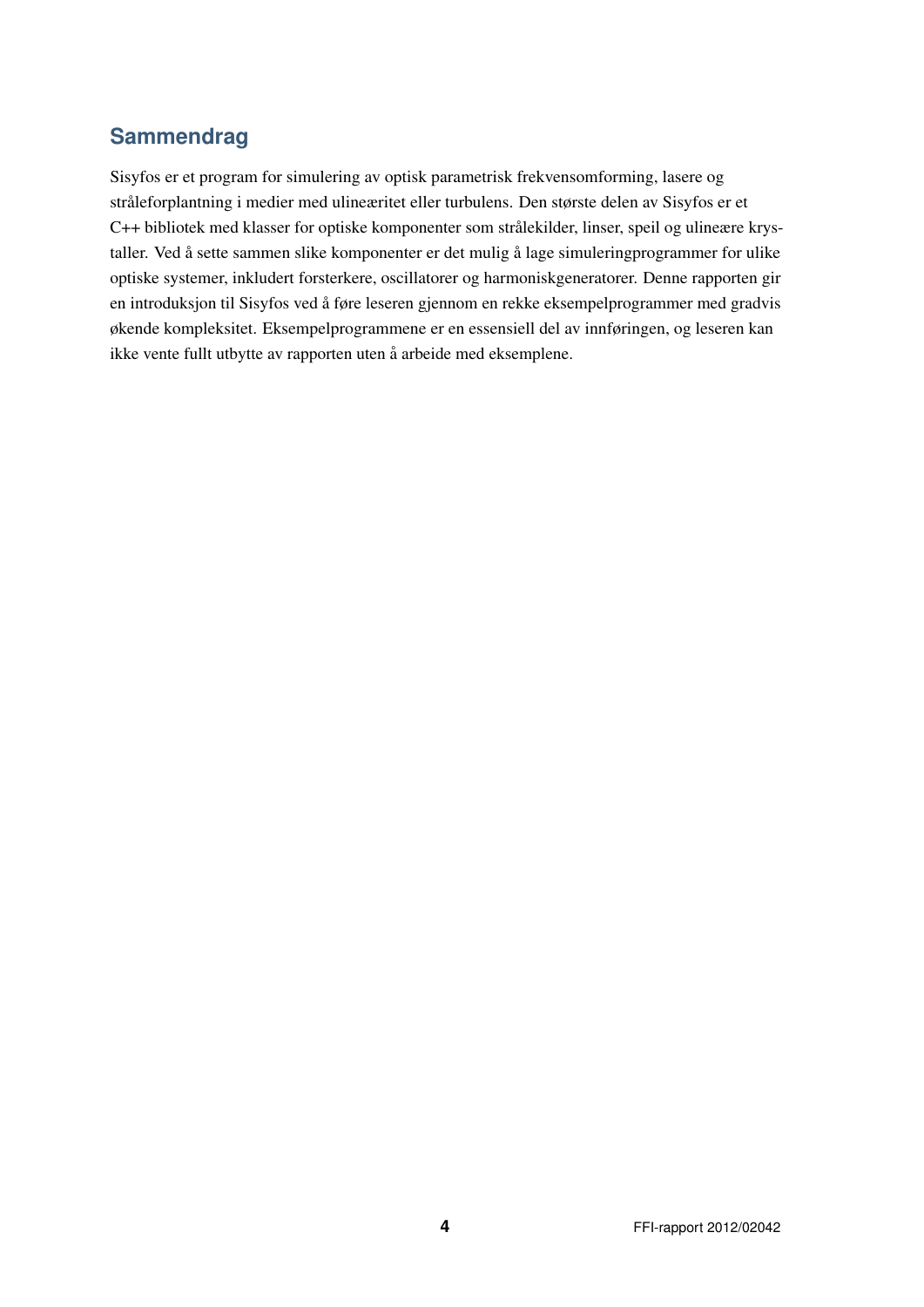# **Contents**

| 1              | <b>Introduction</b>                                   | $\overline{7}$  |
|----------------|-------------------------------------------------------|-----------------|
| 1.1            | <b>Structure of Sisyfos</b>                           | 7               |
| 1.2            | Representation of beams                               | 8               |
| $\overline{2}$ | <b>Installation</b>                                   | 9               |
| 2.1            | System requirements                                   | 9               |
| 2.2            | Installation procedure                                | 10              |
| 2.3            | Directory structure                                   | 11              |
| 2.4            | Finding documentation                                 | 11              |
| 3              | <b>Example 1 - A simple OPA</b>                       | 11              |
| 3.1            | Program structure                                     | 12 <sup>°</sup> |
| 3.1.1          | Parameters                                            | 12              |
| 3.1.2          | Optical path                                          | 15              |
| 3.1.3          | Initialisation and computation                        | 16              |
| 3.2            | Running Sisyfos from the command line                 | 17              |
| 3.3            | Retrieving beam data                                  | 18              |
| 3.4            | Exploring the result file                             | 20              |
| 3.5            | Reading parameters from files                         | 22              |
| 3.6            | Help                                                  | 23              |
| 4              | <b>Resolution parameters</b>                          | 23              |
| 4.1            | Spatial parameters                                    | 26              |
| 4.2            | Temporal parameters                                   | 27              |
| 4.3            | Narrow- and wide-band mode                            | 30              |
| 5              | <b>Function classes</b>                               | 31              |
| 5.1            | Func1Any                                              | 32              |
| 5.2            | Func2Any and Func3Any                                 | 34              |
| 5.3            | SellmeierAny                                          | 35              |
| 6              | <b>Example 2 - OPA with more flexible input beams</b> | 35              |
| 6.1            | Using beam data from simulation files                 | 37              |
| 6.2            | Changing solver parameters                            | 39              |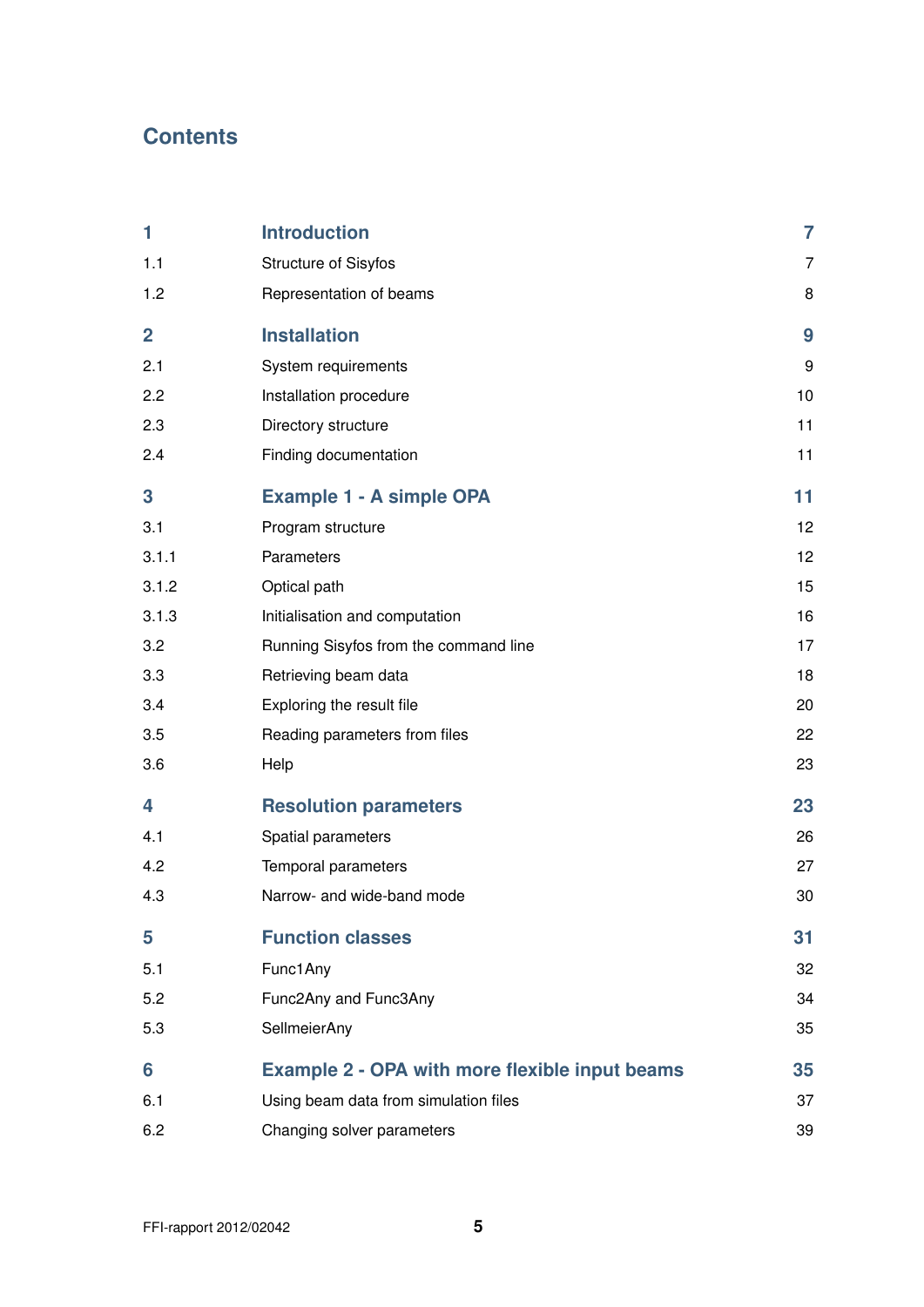| 6.3            | Test program for AnySource                               | 40 |
|----------------|----------------------------------------------------------|----|
| $\overline{7}$ | <b>Example 3 - Advanced OPA</b>                          | 40 |
| 7.1            | Overlapping spectral ranges                              | 44 |
| 8              | <b>Example 4 - OPO</b>                                   | 45 |
| 8.1            | Thermal effects                                          | 50 |
| 9              | <b>Running Sisyfos from a python shell</b>               | 53 |
| 9.1            | Struct class                                             | 53 |
| 9.2            | Run-functions                                            | 54 |
| 9.3            | Predefined parameter structures                          | 57 |
| 9.4            | Multiple threads                                         | 58 |
| 9.5            | Iteration for thermal effects                            | 59 |
| 9.6            | Running func_test, sell_test and source_test from python | 60 |
|                | Appendix A Introduction to optical frequency conversion  | 63 |
|                | <b>Appendix B</b> Parameter syntax                       | 65 |
| B.1            | Examples                                                 | 66 |
| B.2            | Help and other special parameters                        | 66 |
|                | <b>Appendix C Structure of Func1Any</b>                  | 67 |
|                | <b>References</b>                                        | 68 |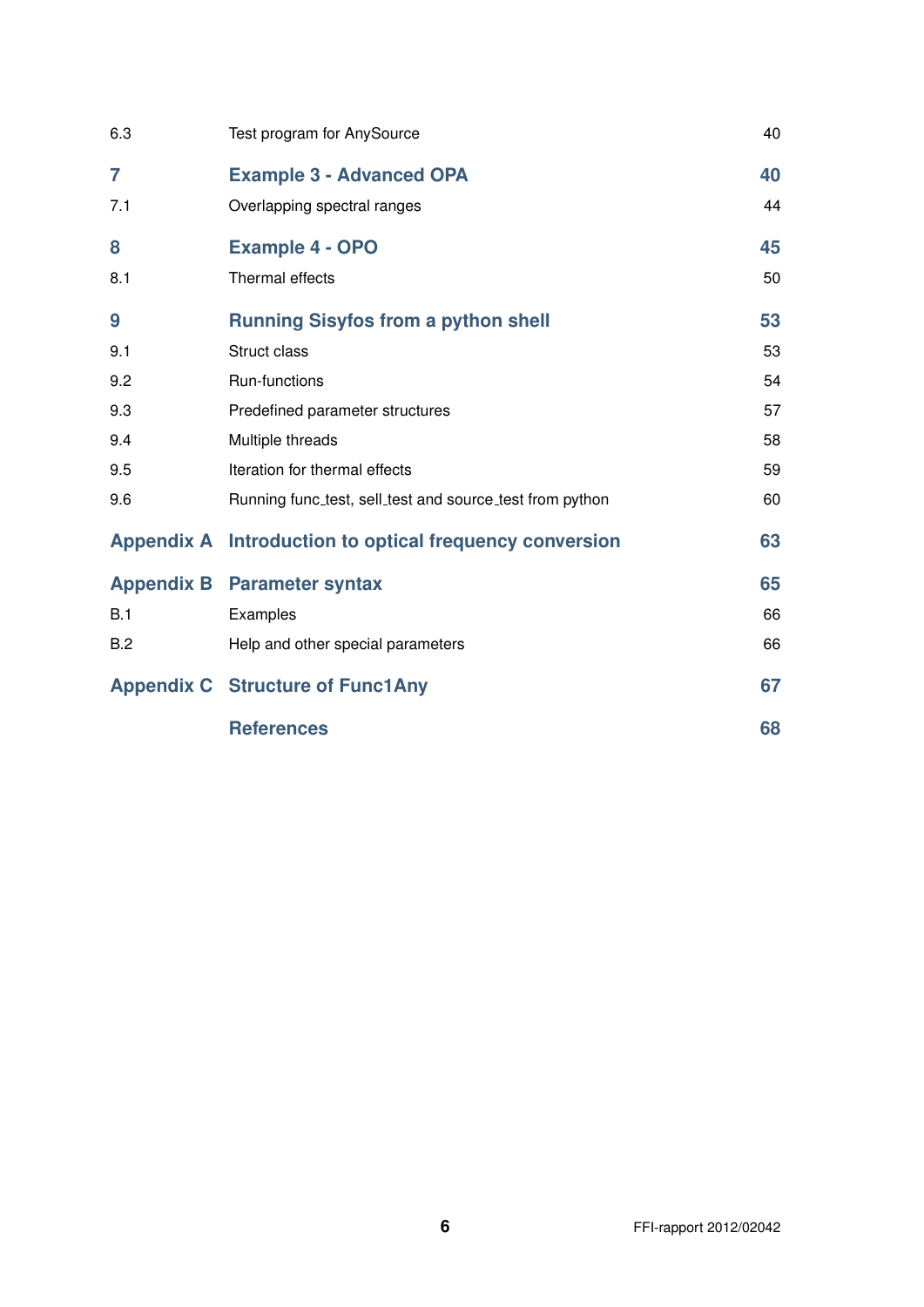# **1 Introduction**

Sisyfos is a program for simulation of optical parametric frequency conversion, lasers, and beam propagation in nonlinear or turbulent media. The purpose of this tutorial is to introduce you to the basics of Sisyfos, with emphasis on frequency conversion, by means of examples. The target readership is physicists with a good knowledge of lasers and optical frequency conversion, but to make the report at least partly readable to nonspecialists, a brief introduction to nonlinear optical frequency conversion is given in Appendix A. While reading the tutorial you should study the example programs, run them, and inspect the results as shown in the text. You should also consult the html-documentation for at least some of the functions and classes used in the examples.

The rest of this section explains the structure and features of Sisyfos, and Section 2 describes the installation. Section 3 presents the first example program, which simulates a simple optical parametric amplifier (OPA), and shows how to run it and inspect the result files. To get valid results and efficient computation it is important to choose sensible resolution parameters, and Section 4 describes this issue and shows how to explore resolution parameters using the program from Section 3. Sisyfos uses various function objects to represent input data in 1, 2, or 3 dimensions, and these classes are described in Section 5. It is important to be familiar with the function classes because they are used for most input data such as pulse and beam shapes, absorption spectra and temperature distributions. Sections 6 to 8 present further example programs: A generalised version of the OPA from example 1, a broad-band non-collinear OPA, and an optical parametric oscillator (OPO). Section 9 shows how to run Sisyfos from a python shell. This is helpful to manage complex parameter structures and to run simulations in parallel. Sisyfos accepts parameters on the command line or in (possibly nested) text files, and Appendix B describes the syntax of such text parameters. Appendix C describes the design of the class Func1Any and uses this to introduce some important concepts from C++.

This tutorial applies to Sisyfos version 5.1.24, but except for some of the python modules, most of the features described here are expected to be relatively stable.

## **1.1 Structure of Sisyfos**

The Sisyfos package consists of the following parts:

- A C++ library with classes corresponding to components such as lenses, mirrors, beam sources and crystals with nonlinearity or laser gain.
- Matlab functions for reading and analysing result files.
- Matlab functions for phase-matching calculations and other utilities.
- Python functions for reading result files. At this stage very few of the analysis functions have been ported to python.
- Python functions to run Sisyfos programs from a python shell.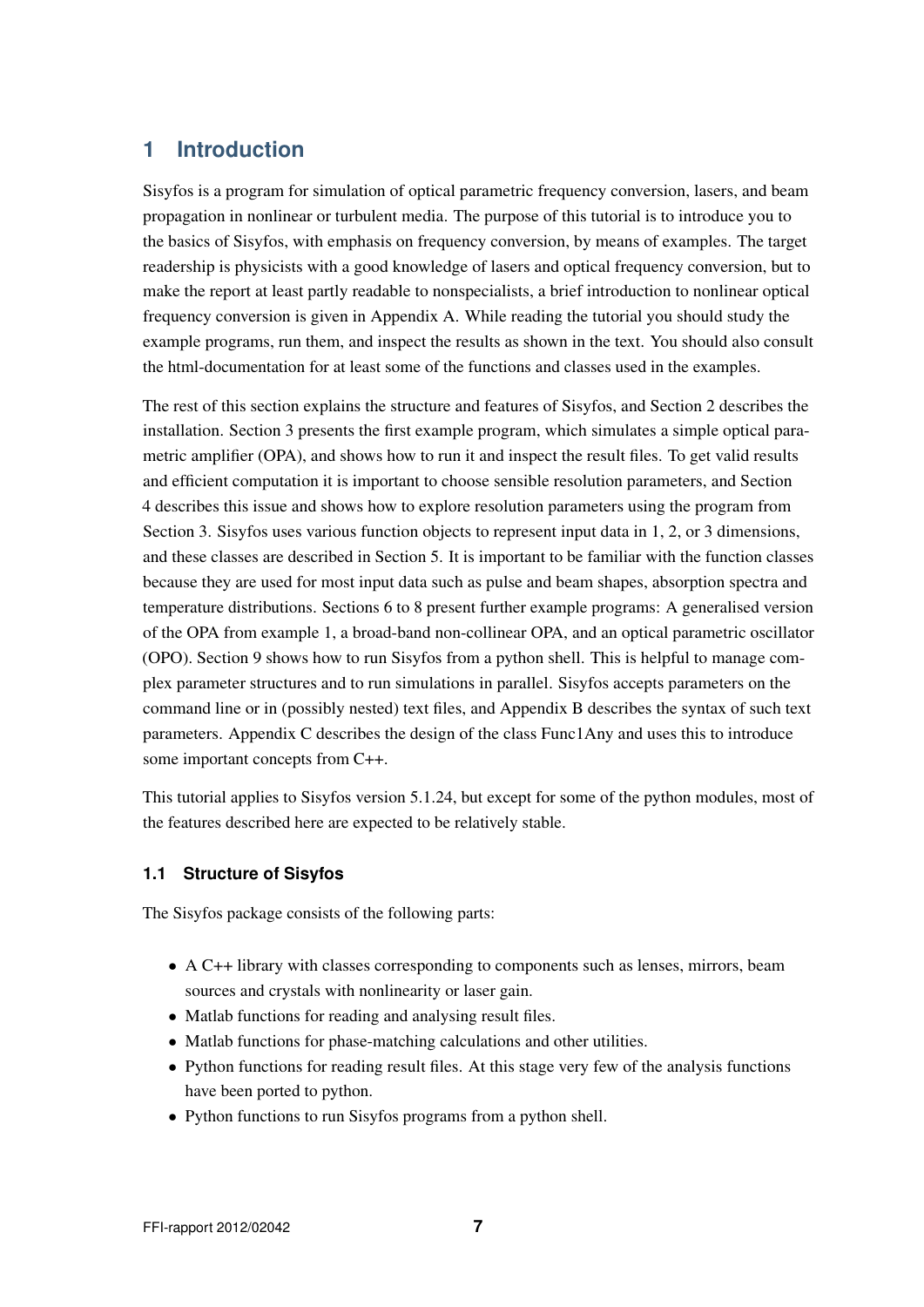The 'configuration file', which defines the device to be simulated, is the C++ main program. This must create objects corresponding to the components of the device and assemble them in a data structure. This is admittedly a rather complex way of describing the device, but on the other hand it is much more flexible and powerful than any ad-hoc configuration 'language' we could have developed with a realistic effort. Thanks to the power of C++, a single main program can be made flexible enough to simulate a variety of devices. Even if you are not going to write your own C++ programs, a certain understanding of these programs is necessary to use them correctly, and example programs are included with this tutorial.

Sisyfos can include most of the physical effects that are relevant for frequency conversion and lasers:

- Diffraction
- Birefringence
- Dispersion (to all orders)
- Linear absorption
- Thermal effects
- Nonparaxial beams
- Broad-band beams
- Degenerate or non-degenerate  $\chi^{(2)}$  interactions
- Multiple parametric processes in the same medium
- Nonlinear refractive index  $(n_2)$  and two-photon absorption
- Non-collinear beams
- Laser gain (currently 3-level)
- Atmospheric turbulence
- Noise (semi-classical)
- Resonators

#### **1.2 Representation of beams**

The real electric field  $E$  of a beam is represented by a complex amplitude  $e$ ,

$$
E(x, y, z, t) = e(x, y, z, t) \exp[-i(\omega_0 t - k_{0z} z)] + cc,
$$
\n(1.1)

where  $x, y$  are the transverse coordinates, z is the coordinate in the main propagation direction, t is time, the centre (angular) frequency  $\omega_0$  and wavevector component  $k_{0z}$  have been factored out, and cc means complex conjugate. In the program, the beam at a certain z-position is represented as a 3D array of complex numbers, where the dimensions correspond to  $x, y$ , and  $t$ .

Beam propagation is handled in (spatial and temporal) frequency space, where the beam is represented as a superposition of monochromatic modes

$$
e(x,y,z,t) = \sum_{k_x,k_y,\omega} a(k_x,k_y,\omega,z) \exp[-i(\omega t - k_x x - k_y y)],\tag{1.2}
$$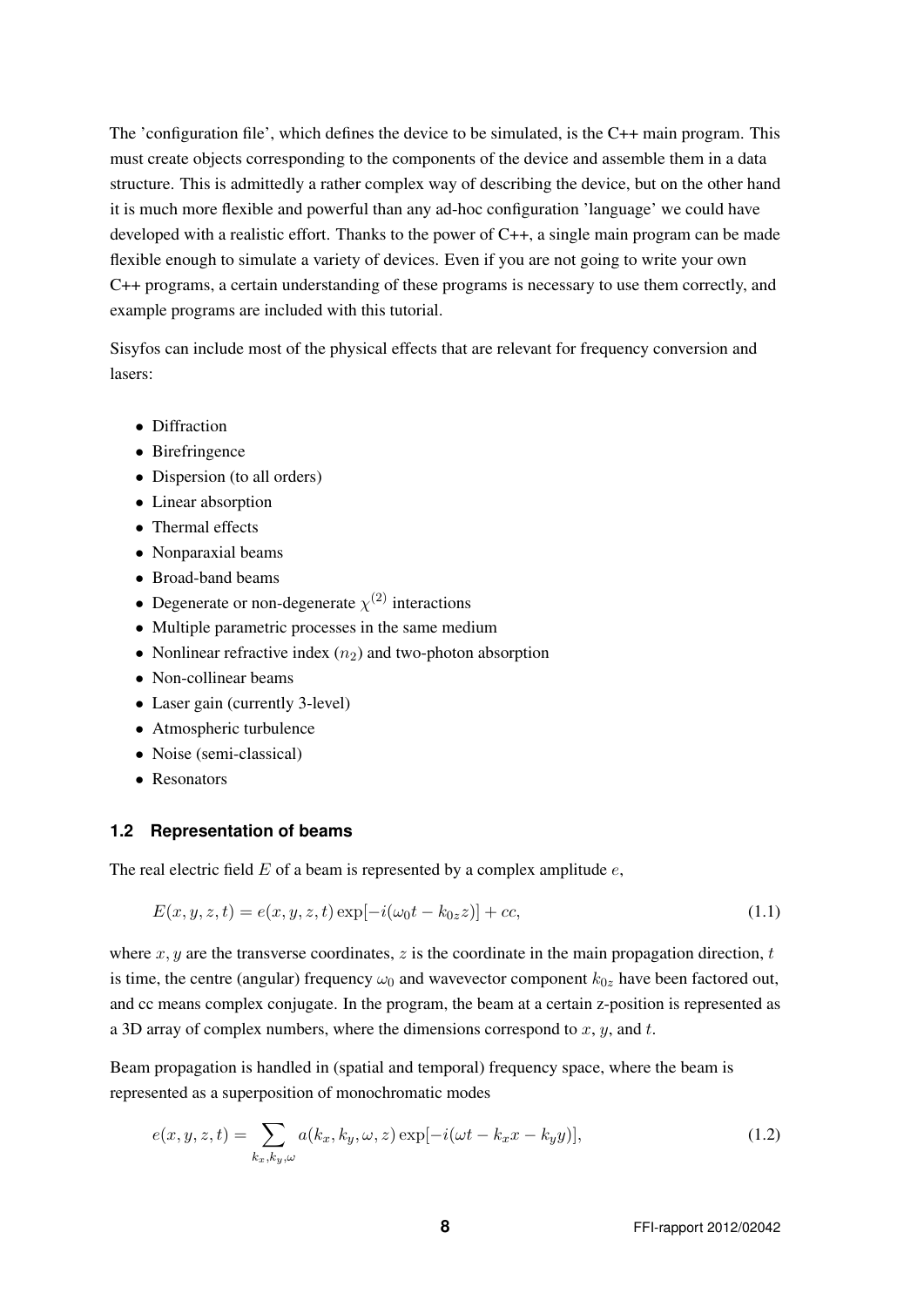where  $k_x, k_y$  are transverse wavevector components,  $\omega$  is an offset from the centre frequency, and  $a$  is a complex mode amplitude. The modes are usually plane waves, which are eigenmodes in free space or in birefringent crystals, but in case of cylindrical symmetry they are Bessel beams.

The details of the nonlinear propagation equations are outside the scope of this tutorial, but they will be described in [1]. The main assumptions in the derivation of the equations are

- The medium has no magnetic effects, free currents or charges.
- The field amplitudes can be treated scalars.
- Mode amplitudes change little over the distance of a wavelength. Note that this is much less restrictive than the slowly varying amplitude approximation (SVEA). Pulses can be very short and subject to rapid dispersive evolution, it is only the nonlinear coupling that is restricted.
- The nonlinear response is taken to be instantaneous (except the thermal part).

# **2 Installation**

Users outside FFI are not allowed to use Sisyfos without an agreement with FFI. Please make sure that you or your group leader have such an agreement, and do not distribute Sisyfos to others.

This section covers installation of executable Sisyfos programs (exe-files) and the supporting matlab and python functions on Windows systems. (Users of the Sisyfos library, who can build their own Sisyfos programs, should read the file Installation-FFI.txt in addition to this section). Sisyfos can run on 32-bit or 64-bit Windows. Executables for 32-bit Windows can run on 64-bit Windows, but not vice versa.

## **2.1 System requirements**

- Sisyfos is usually compiled with the Intel C++ compiler, and it requires the redistributable Intel library libiomp5md.dll, which is usually included with the Sisyfos distribution.
- The development is done partly on Linux and partly on Windows, so the text files do not have consistent line endings. An editor which can handle both Linux (LF) and Windows (CR-LF) line endings is required. We recommend Crimson editor or Notepad++, both of which are free.
- Matlab is necessary to use advanced analysis functions.
- For simple post-processing, python with numpy and scipy is sufficient. The python functions in Sisyfos work under version 2.7, they have not yet been ported to python 3. We recommend the distribution python(xy).

The example programs for this tutorial have been compiled with the Visual studio compiler for 32-bit systems and do not need the Intel library. However, they do need the Visual studio 2010 redistributable package, which can be downloaded for free. This is used by many programs, so it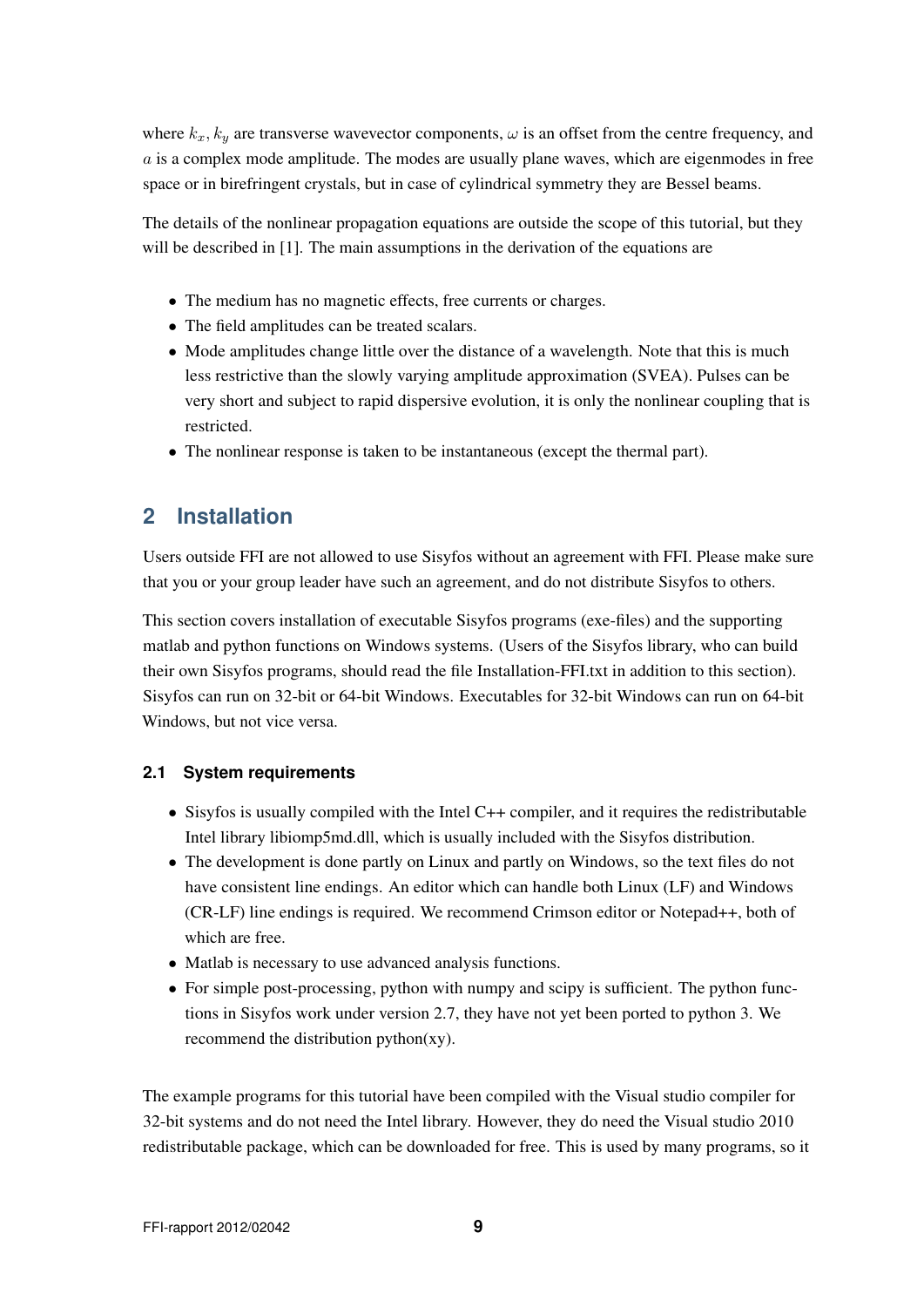may well have been installed on your computer already.

### **2.2 Installation procedure**

Sisyfos is usually delivered in a zip-file or similar archive.

- Create a directory (typically called "...\Sisyfos5") and unpack the zip-file there. The subdirectories are described below.
- Install libiomp5md.dll. If you are only going to run in "...\Sisyfos\app" you can copy it to that directory. If you are going to run Sisyfos in multiple directories, put the library in a directory which is already in Windows' PATH, or put it in a new directory which you add to the PATH environment variable as shown below.
- Set the environment variable SisMatData to "...\Sisyfos5\MatData", where the path corresponds the Sisyfos directory created above. This directory contains Sellmeier equations and absorption data.
- If you use python, set PYTHONPATH to include "...\Sisyfos5\python".

On Windows 7, you can set and check environment variables in the command window by the commands:

```
set SisMatData=C:\Sisyfos5\MatData
echo %SisMatData%
```
There must not be space between the name and the '=' sign. Setting an environment variable in this way applies only to that single window. To set a variable permanently, go to control panel – system and security – system – advanced system settings – environment variables – user variables. Such changes do not affect windows that are already running, so a new command window must be started after setting or changing environment variables in the control panel.

To add the Sisyfos matlab files to Matlab's path, run the following commands in matlab:

```
sisyfosroot = '..../Sisyfos5/matlab'
addpath(sisyfosroot)
sisyfosstart
```
You can put these commands into Matlab's startup file startup.m to run them automatically when matlab starts.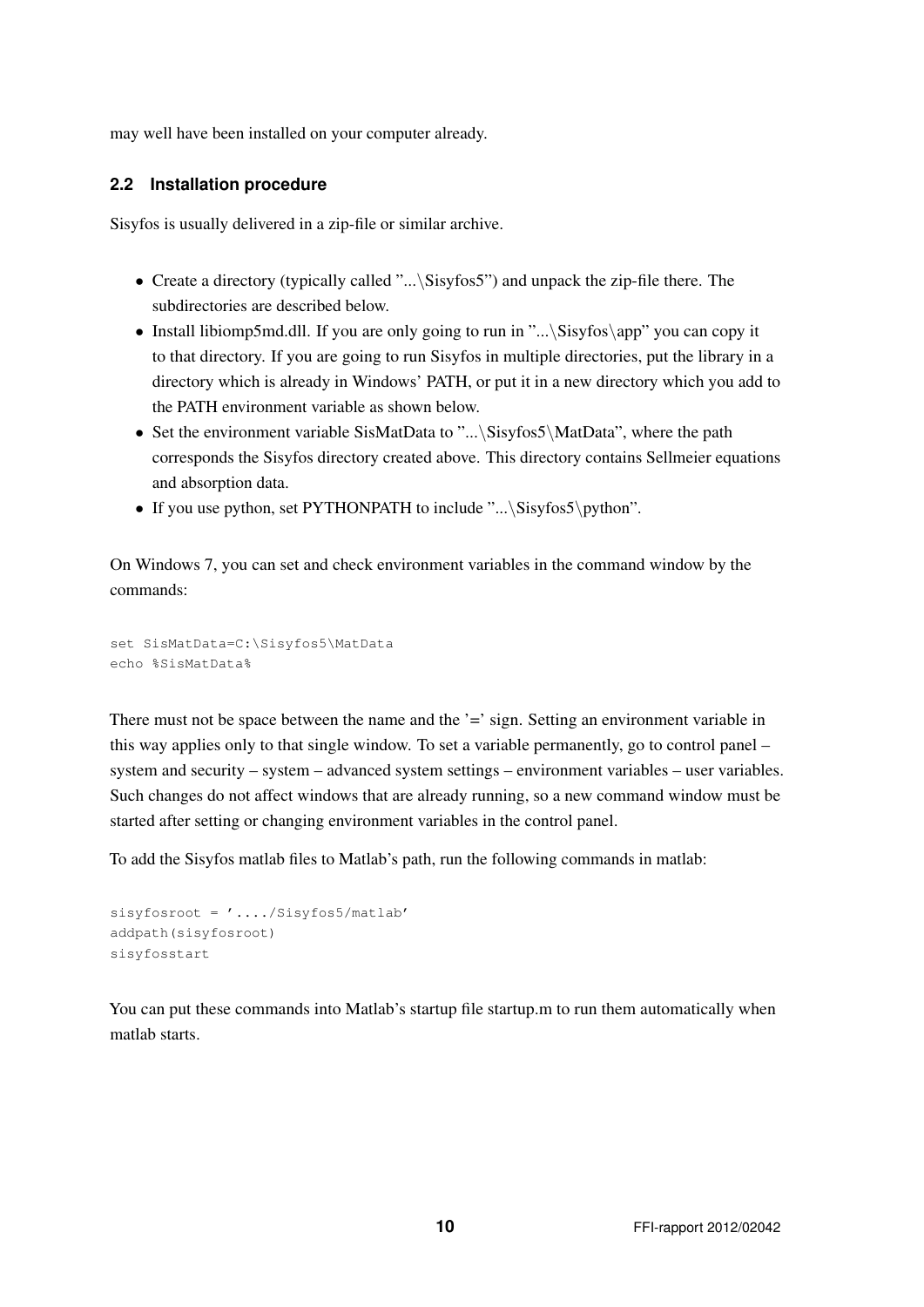### **2.3 Directory structure**

| Subdirectory  | Content                                                                            |  |
|---------------|------------------------------------------------------------------------------------|--|
| app           | Executable program. Can be used as working directory.                              |  |
| doc           | Misc. documentation                                                                |  |
| $doc\$        | html documentation for C++ libraries.                                              |  |
| $doc\$ python | html documentation for python modules.                                             |  |
| MatData       | Material data, i.e. Sellmeier coefficients and absorption data                     |  |
| matlab        | Matlab functions. Reading and analysing results, phase-matching calculations, etc. |  |
| python        | Python modules. Reading and analysing results, running from a python shell.        |  |
| tutorial      | This tutorial and associated example programs.                                     |  |

# **2.4 Finding documentation**

Details of the Sisyfos C++ library tend to change frequently, so the library is documented in html files rather than in a report. The root file of the html documentation is ...\Sisfos5\doc\sisyfos main.html. To look up a C++ class, go to C++ modules, select the tab "classes" and then "class index". The class documentation shows the methods that are defined by the class itself. Many classes inherit additional methods from base classes or interfaces, and to see these you can follow the link "List of all members". To find a function which is not in a class, select the tab "namespaces", then "namespace members" and then the alphabetic tabs. The python modules are documented in the same way as the C++ modules. You should look at the documentation for some of the classes you encounter in the tutorial examples.

The matlab functions are only sparsely documented, and because they are due for revision they are not described in this tutorial. However, the classes for reading result files, ReadSis5 and gfm3, are almost identical to the corresponding python classes, so the python documentation applies except for minor differences in syntax. Some of the matlab functions for phase matching calculations are described in a separate text file in the tutorial directory.

The theoretical basis of Sisyfos will be described in a separate report [1]. Information about C++ can be found at [2] and information about python at [3] or in [4].

# **3 Example 1 - A simple OPA**

The purpose of this section is to give a simple example using the minimal number of Sisyfos' features. The resulting program is longer and less flexible than it could be, but simplicity is our priority at this stage. A more realistic program, taking advantage of more of Sisyfos' features, will be shown in Section 6.

The example program for this section is called opa  $ex1.cpp$ , and it is located in the directory ...\Sisfos5\tutorial\ex1. The program simulates a collinear OPA with a single nonlinear crystal and Gaussian input pulses and beams. The device is shown in Fig. 3.1. You should read the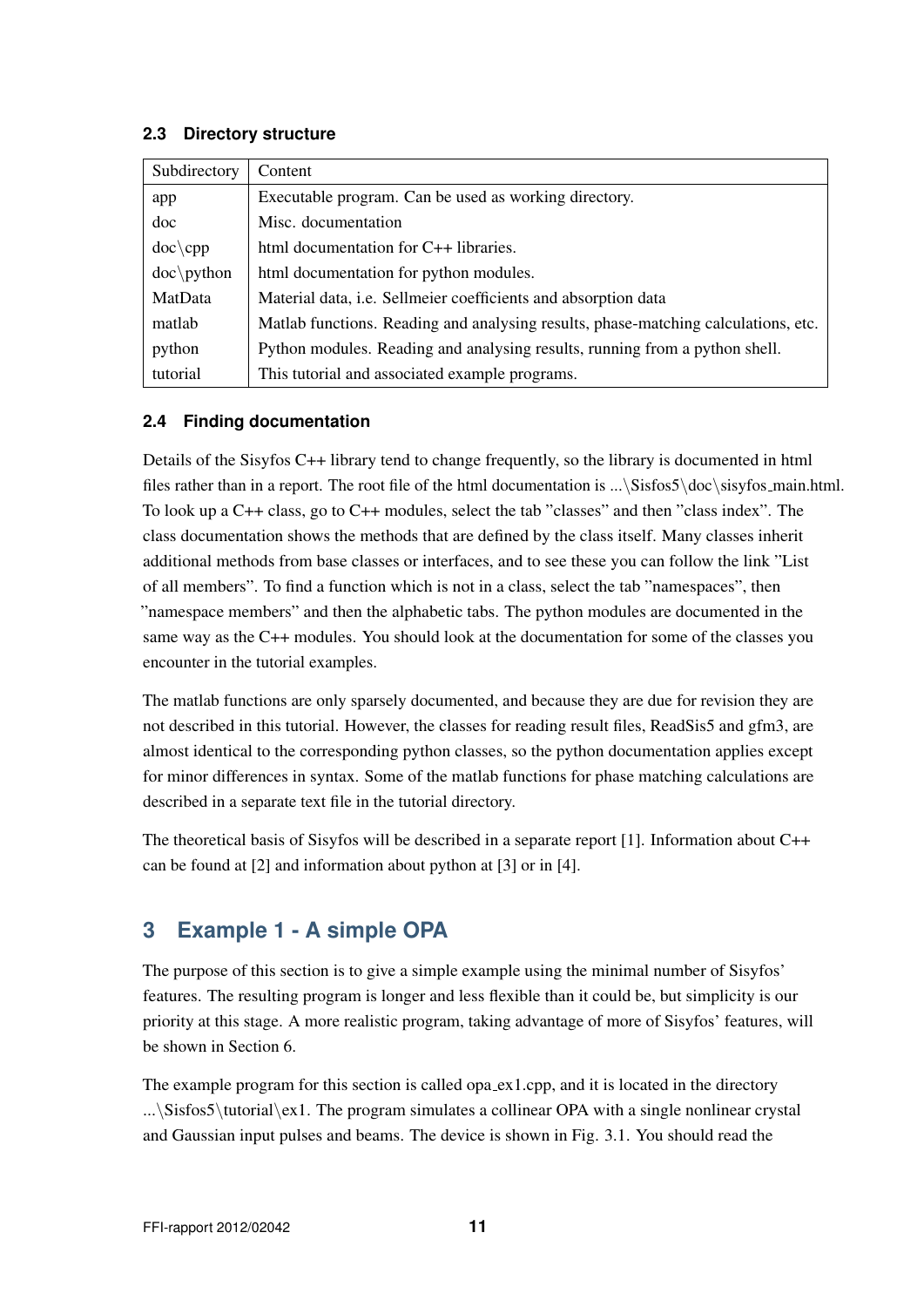

*Figure 3.1 Optical parametric amplifier with nonlinear crystal, input beams and output beams. The colours of the beams indicate the relation between the frequencies.*

program in parallel with the following subsections, but is not necessary to understand all its details. The most important points are:

- The section which defines the allowed parameters and how this is related to the parameters you can pass to the program.
- The structure of the optical path. Remember that the C++ main program is effectively the configuration file for the simulation.

# **3.1 Program structure**

The program consists of three main parts with distinct tasks:

- Set up a parameter structure, which defines the allowed parameters to the program, their default values and allowed ranges. Like structures in Matlab or C++, parameter structures can be nested. Array values can have limits to the number of dimensions and to the number of elements in each dimension.
- Create an object of the class Path and fill it with objects corresponding to the optical components. You can find the list of components in the html documentation under Namespaces – Sis::Comp.
- Run the simulation.

Each of these parts are treated in the subsections below.

## 3.1.1 Parameters

The allowed parameters to the program are defined by a data structure built from ParamStruct and its related classes. Specifically, the data structure is a tree where the interior nodes are of class ParamStruct and the leaf nodes can be ParamString, ParamInt and so on for different data types. The tree structure supports structures inside structures, as in C or matlab. It is possible to set default values for all leaf nodes, limits for numeric nodes, and size limits for vectors and arrays.

The first parameter to be created is an integer called "smode", for spatial mode. Briefly, 0 means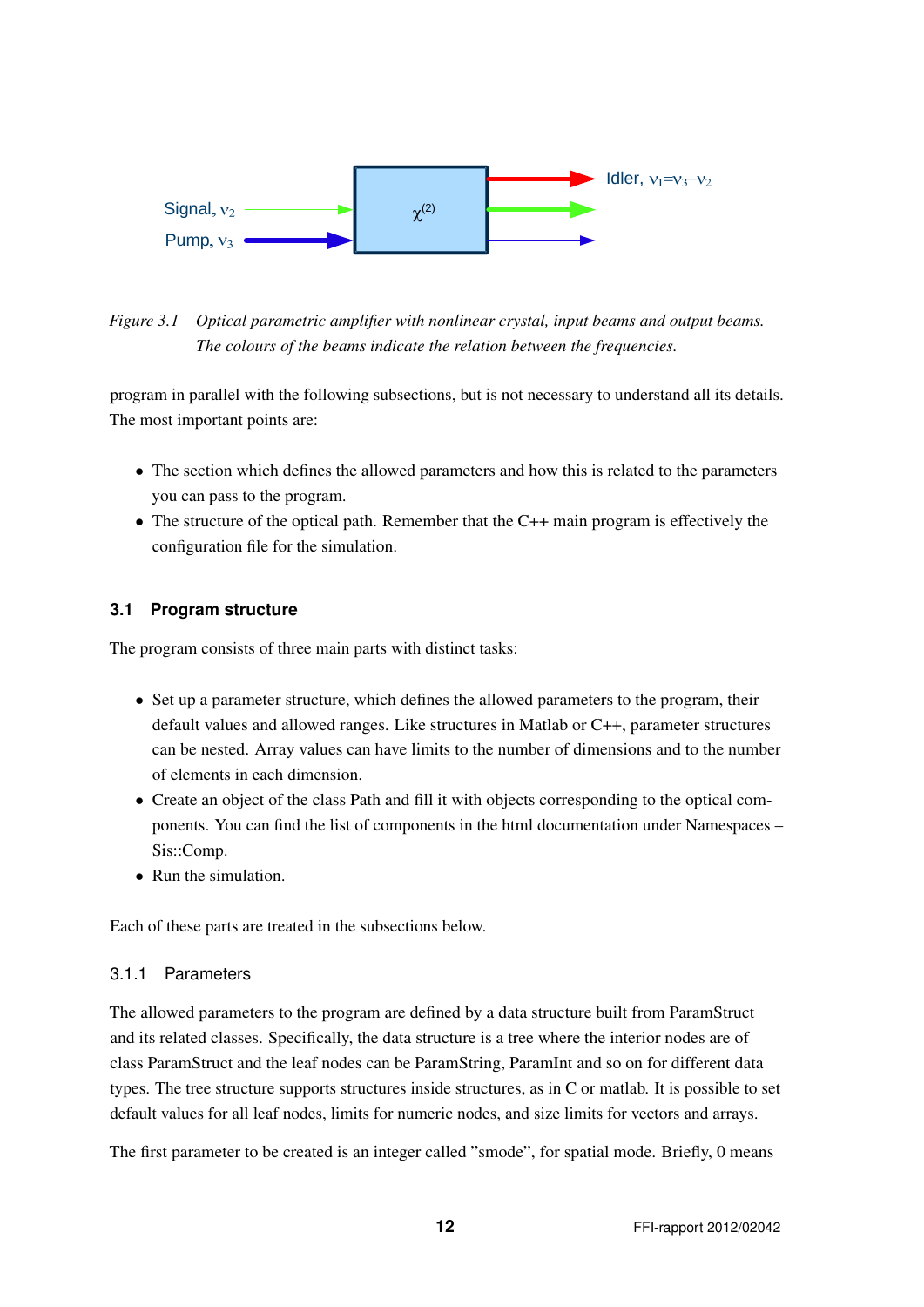plane-wave, 1 means cylindrical symmetry, 2 means full 2D, 3 means half-plane, and 4 means a single quadrant. These modes are described in detail in Section 4. The line

```
ps->add_field("smode", new ParamInt(2, 0, 4));
```
creates a ParamInt object with default value 2 and limits 0 and 4 and adds it to the root structure ps under the name "smode". The next lines are similar except that they define vectors:

```
ps->add_field("points", new ParamIntVec(false, 1, 2, 1, 512, 32));
p s->add field("scale", new ParamRealVec(false, 1, 2, 0, 1, 1, 2e-4));
```
The first five arguments to ParamIntVec and ParamRealVec are common: A boolean flag tells if empty vectors are valid parameters, then comes lower and upper limits for the size (if not empty), and then lower and upper limits for the values. ParamRealVec then takes a scale argument (1 in this case) which ParamIntVec does not have, and the last argument is a default value. ParamIntVec and ParamRealVec have constructors for different numbers of default elements, and you should look them up in the html documentation for the classes. Once you have understood these first few parameters you have caught the essence of the parameter structure. You should be able to read limits, size limits and default values from the C++ program, but you do not need to understand these methods in detail.

The table below summarises the first few parameters, which are simulation parameters rather than physical parameters:

| Parameter | Meaning                                                                      |
|-----------|------------------------------------------------------------------------------|
| smode     | Spatial mode.                                                                |
| points    | Number of transverse points. Can have two elements for rectangular matrices. |
| scale     | Spatial resolution, in m. Can have two elements for rectangular elements.    |
| nt        | Number of temporal sample points.                                            |
| dt        | Temporal resolution, in s.                                                   |
| mat_dir   | Directory where Sisyfos can find material data.                              |
| ran       | Seed for random number generator.                                            |
| file      | Output file name.                                                            |

smode, points, scale, nt and dt are described in detail in Section 4. Sisyfos has a random-number generator that is used to generate semi-classical noise as an approximation to the quantum noise in real devices. The 'ran' parameter is the seed for the random-number generator, and its default value is obtained from the clock so that it is different in every run. It can be overridden if you need to run multiple simulations with the same noise.

The next parameters, 'lamp' and 'lams', are the wavelengths of the pump and signal beam. The idler wavelength is calculated from the difference frequency. The parameters for the nonlinear crystal (BBO in this example) are collected in a substructure: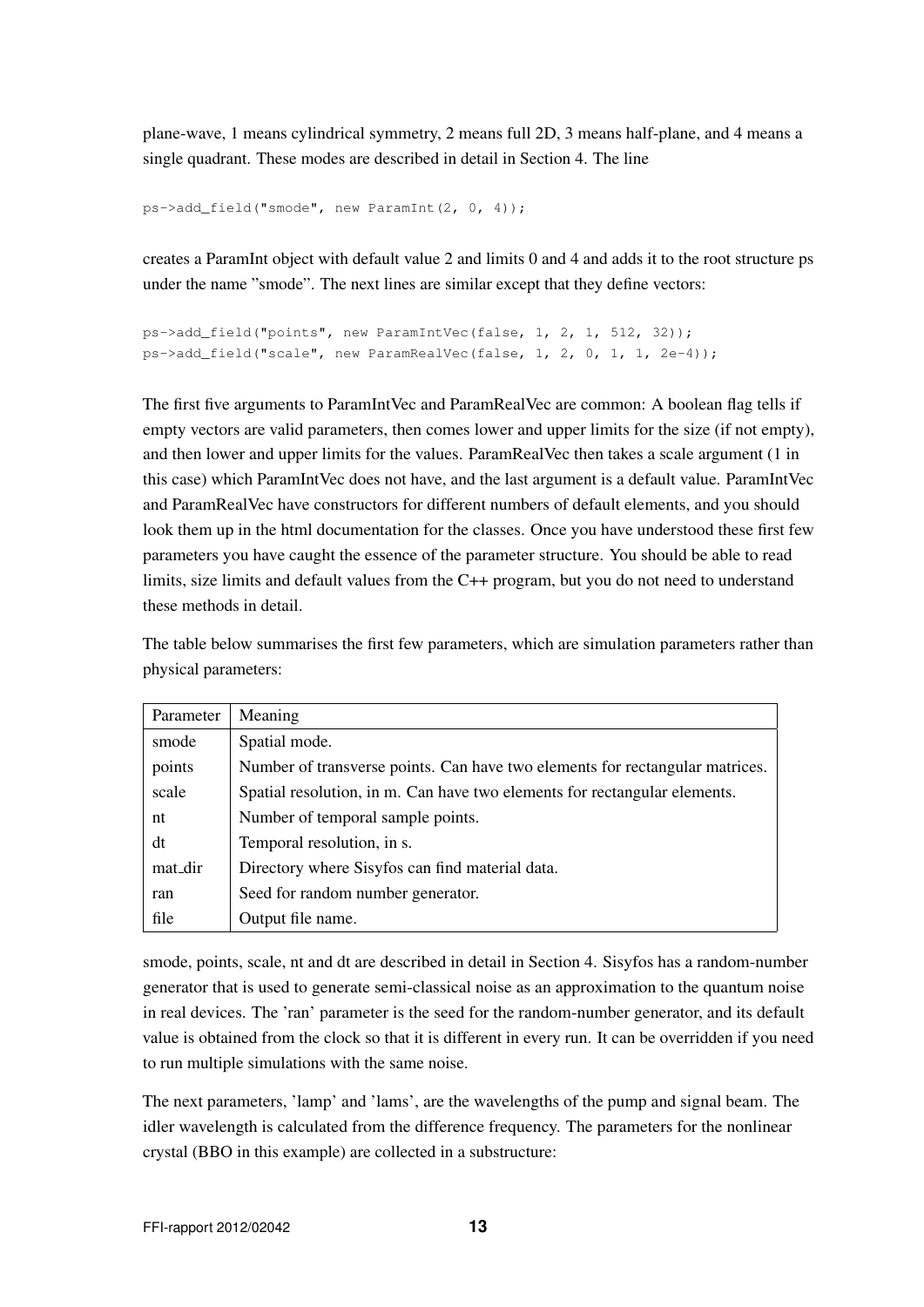| Parameter | Meaning                                                                         |
|-----------|---------------------------------------------------------------------------------|
| se        | Name of Sellmeier equations. Refers to a file in "\Sisyfos5\MatData\SE\BBO"     |
| len       | Length of crystal, in m.                                                        |
| d22       | Nonlinear tensor coefficient $d_{22}$ , in m/V.                                 |
| theta     | Polar angle $\theta$ of the beams with respect to the crystal axis, in radians. |

The angle  $\phi$  is fixed to  $\pi/2$  in this example. The 'bbo' substructure is finally added to the top-level structure like any individual parameter. The next two substructures contain parameters for the pump and signal beams. Both contain the same field names, and this is allowed because the fields are in distinct substructures.

The string parameters 'store1' and 'store2' contain arguments for Dataout objects, which store beam data in the result file so you can read them after the simulation. As explained in Section 1.2, the program represents beams as 3D arrays of complex amplitudes. Users are not always interested in so detailed information, so Dataout has options to reduce the amount of data by computing various properties of the beam. For example, it can compute the intensity and integrate over space or time to compute power or fluence. In the example program we have used the options 'p' to store power (or pulse shape), 'tnf' to store fluence (total near field), and 'tff' to store far-field fluence (total far-field). Each of these keywords is followed by a string with one letter for each beam. 'n' means don't store, 'b' means store in the backward direction (not relevant in this example, where beams only propagate forward), 'f' means store in forward direction, and 'a' means all (both) directions. The equal signs are not required, but they can be inserted to improve readability. For backward compatibility, Sisyfos also accepts numbers instead of the letter codes after the field names, where 0 means 'n', 1 means 'b', 2 means 'f', and 3 means 'a'. The default value for 'store1', 'p=nff tnf=nff', means that Dataout 1 will store power and total near field of beams 1 and 2. Similarly, 'p=fff tnf=fff tff=fff' for 'store2' means that Dataout 2 will store power, total near field, and total far field for all three beams. In this program, Dataout 1 is placed before the nonlinear crystal and Dataout 2 is placed after it. You should look at the html documentation for Dataout to get an overview of which beam properties Sisyfos can store.

### Beam numbers

It is conventional in Sisyfos programs to order the beams by ascending frequency, so in this example beams 0, 1, and 2 correspond to idler, signal, and pump. Beam numbers start at 0 in C++ programs, but because a former version of Sisyfos was written in matlab, where indices start at 1, we follow this convention (i.e. beam numbers starting at 1) in the result files and in the (matlab or python) functions for reading them. We admit that this can be confusing, but it is the price of backward compatibility. In this tutorial we follow the numbering convention of the program being described, thus starting at 0 when discussing C++.

After setting up the parameter structure, the program runs the lines: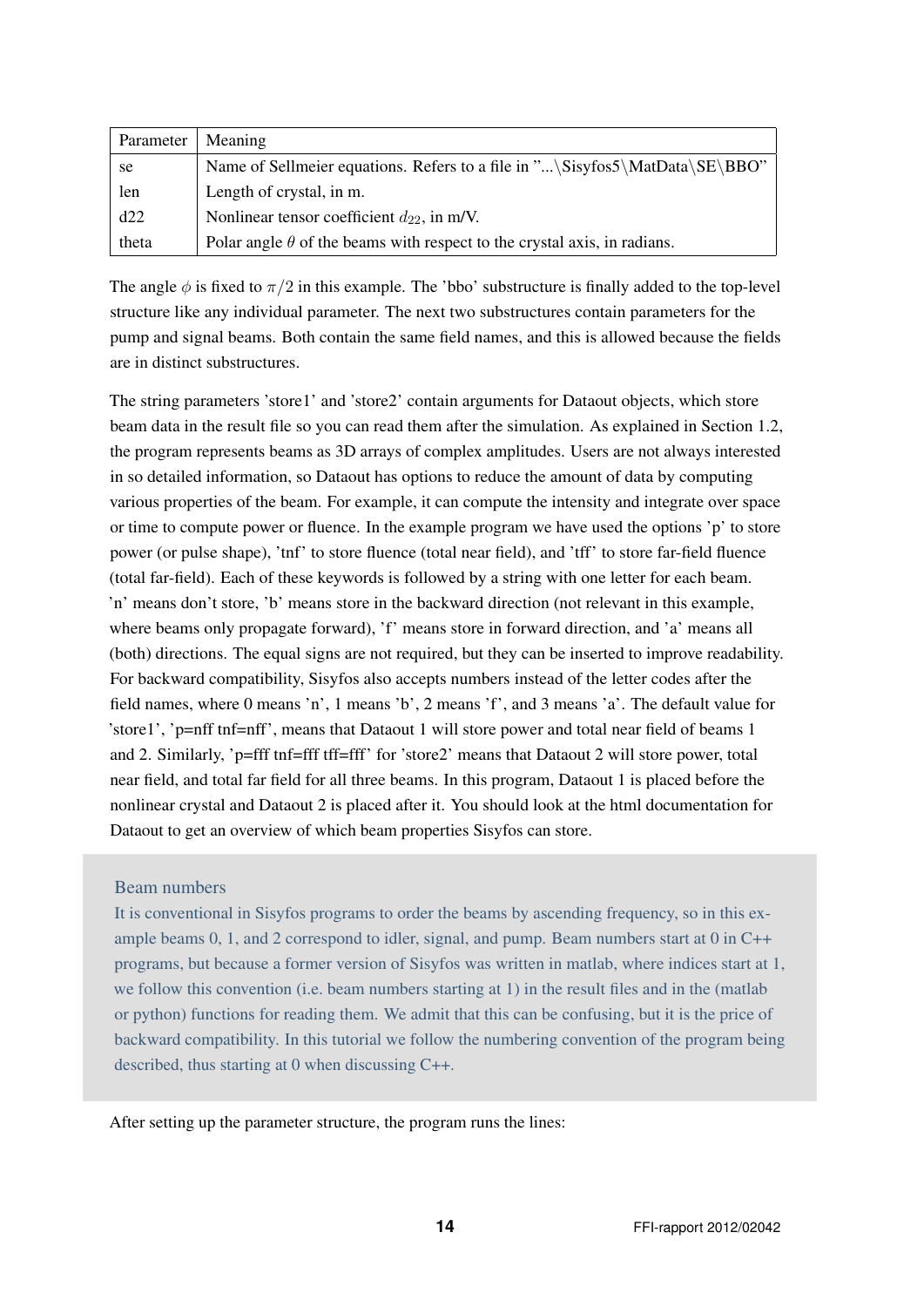```
ps->read_arg(argc-1, argv+1);
ps->check_top();
if (ps->get_help_opt()) return 0;
```
read  $arg()$  parses the arguments on the command line.  $argv[0]$  is omitted because it just contains the program name, and the actual arguments start in argv[1]. Directives on the command line can tell the program to read additional parameters from text files or binary files, and this makes the program flexible in terms of input data. check top() checks that all parameters have values within their allowed ranges. The program terminates if invalid parameters or values are found. Finally, get help opt() displays help information if the user has set the help option on the command line. In this case, the program stops after displaying the help.

### 3.1.2 Optical path

After reading parameters from the command line or files into the parameter structure the values can be fetched into variables of the program. For non-programmers, it is important to understand the meaning of lines such as

```
real64 lamp = ps \rightarrow qet real("lamp");
```
'real64 lamp' defines a variable in the C++ program, and the rest of the line assigns it a value fetched from the parameter structure. For convenience we use the same name for the program variable and the field in the parameter structure, but they do not have to be the same, and there is no automatic relation between them. It is only because of the explicit assignment that the program variable 'lamp' gets the same value as the parameter 'lamp'. As far as the C++ program is concerned, names in the parameter structure are only strings. If you create two fields with the same name in a ParamStruct, the compiler cannot detect it, but ParamStruct will report the error at run-time.

After retrieving 'lamp' and 'lams' the program creates a vector of BeamPar (parameters for each beam, which for example include centre frequency).

The pump source is an object of class SimpleSource, which represents a source that is separable in space and time. It uses a Func1Sgauss object (super-Gaussian function of 1 variable) for the pulse shape and a Func2Sgauss object (super-Gaussian function of 2 variables) for the beam. The seed source is similar. More general beam sources will be described in example 2 in Section 6.

The Path object is the top level of the optical path. A single such object is created, and other objects, which represent components of the device or non-physical simulation objects such as Dataout, are inserted into it. The structure of the optical path in this example is shown in Fig. 3.2. The first object in the path is a Source, which obtains data from the SimpleSource objects and injects them in into the optical path. The second object is a Dataout which stores beam data after the Source and before the nonlinear crystal. The main program assigns an id-number to each Dataout object. These must be unique, nonzero, positive integers.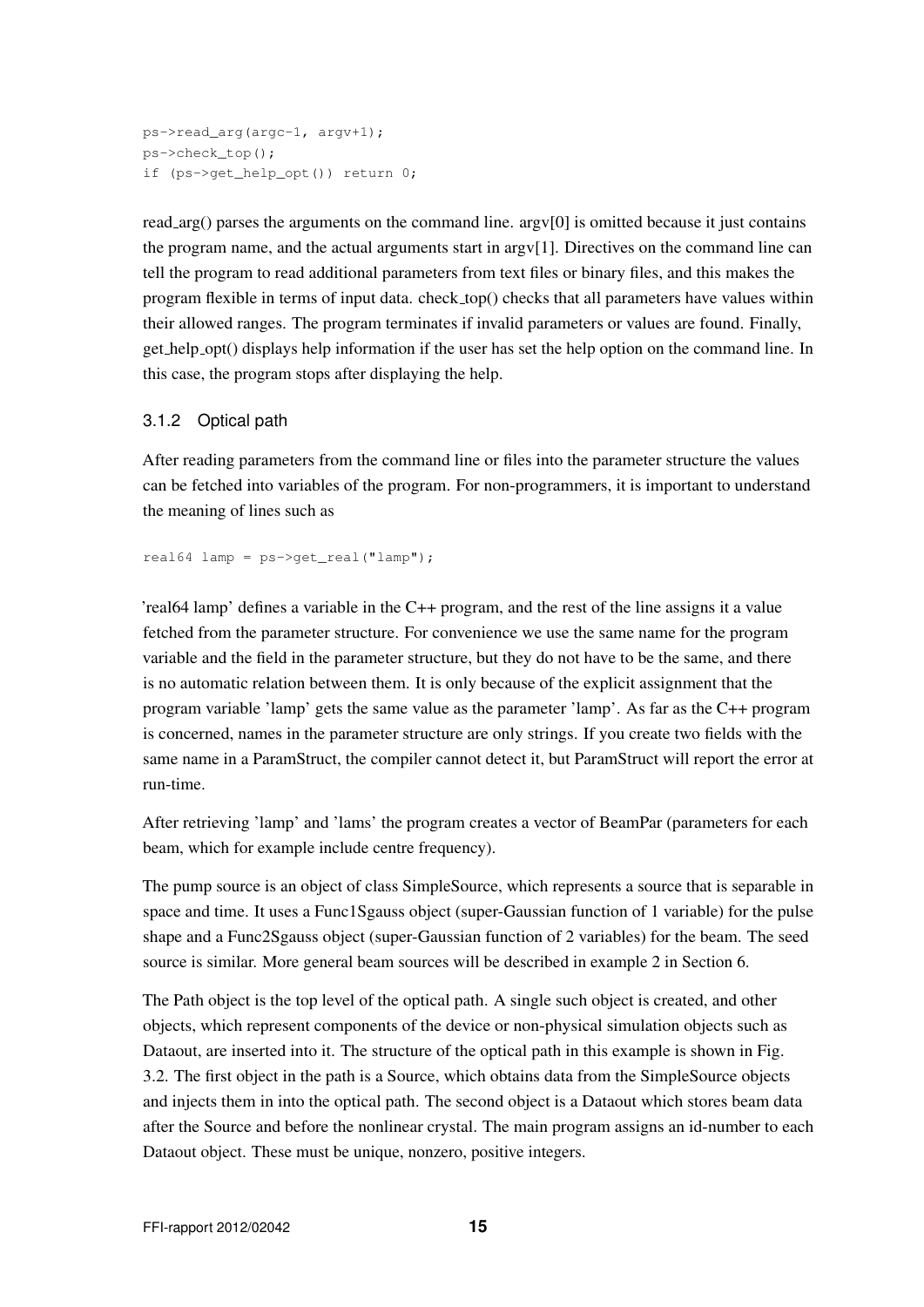

*Figure 3.2 Optical path of the OPA. The objects in the Path are shown with thick frames, and some of their helper objects are shown below with light frames.*

The nonlinear crystal is represented by a MultiSlice object, which requires several helper objects. This structure may seem excessively complicated for this example, but it allows great flexibility, which is useful in more complex systems.

- First, an object of class NLPropFs is created. This is a solver for the differential equations governing the nonlinear beam propagation.
- A Sellmeier object represents the dispersion of the crystal.
- These two are passed to a PropCrys object, which handles the actual propagation.
- Zero or more nonlinear processes can be associated with the PropCrys object by the method add chi2 proc(). Its arguments are the numbers of the interacting beams and the effective nonlinear susceptibility.
- The PropCrys object is passed to the MultiSlice object, which is added to the optical path.

A second Dataout is inserted to store beam data after the crystal.

## 3.1.3 Initialisation and computation

The program creates a new data file with the call

WriteSis5File::make()

Sisyfos has its own binary file format which supports efficient storage of structured data. A file is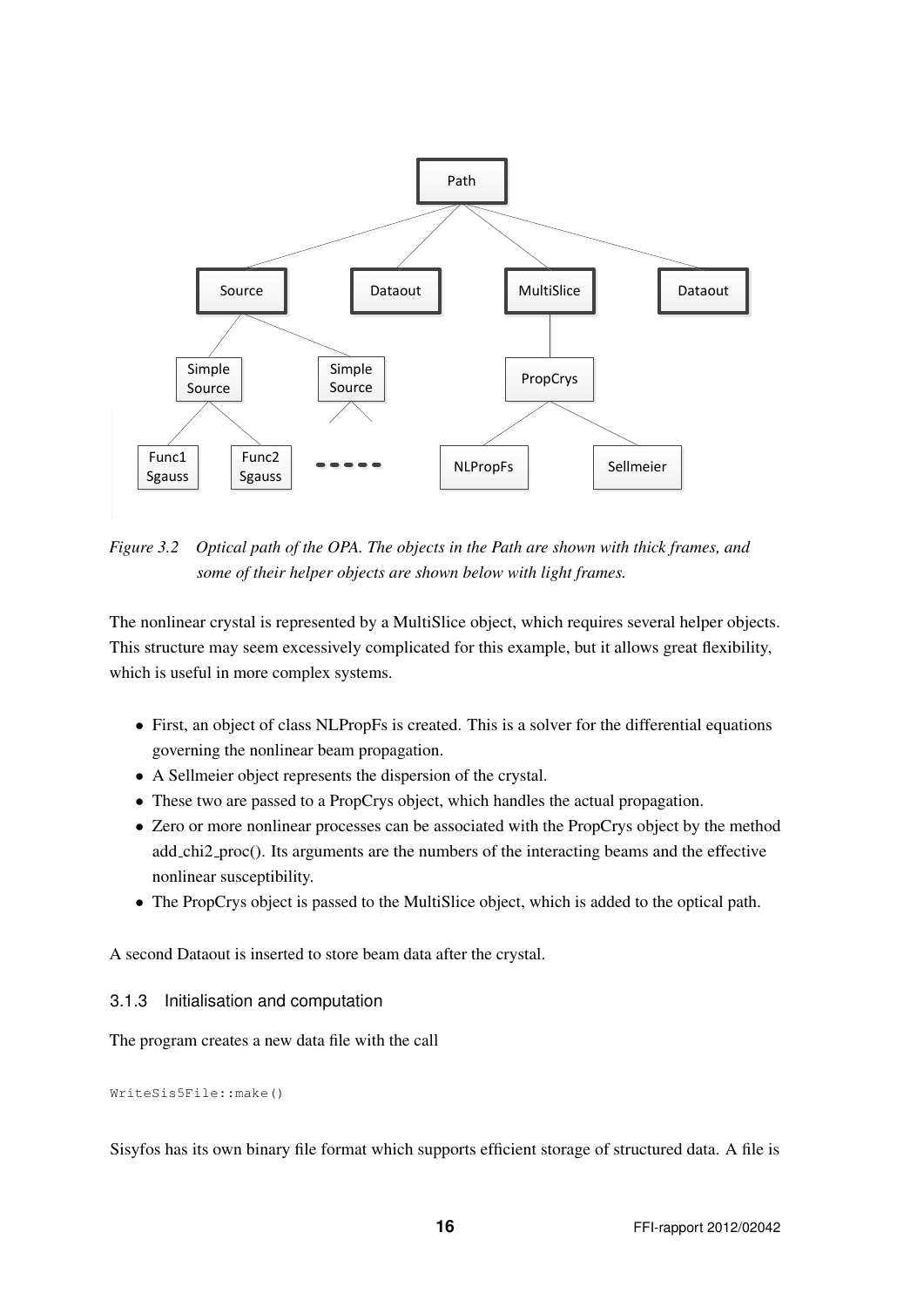organised as a tree, so the parameter structure can easily be stored in the file, which is done by the line

```
ps->store(store, "par");
```
The program then creates a second substructure called 'par2' and stores derived parameters, in this case only chieff, there. The names of these structures do not have to be "par" and "par2", but we recommend following this convention.

In order to support different FFT packages and random-number generators, these are represented by objects that are passed to main init1a. In this example, objects of the classes FftSimpleFac and RandomGen1Fac are used.

For convenience, main init1a reads 'smode', 'points', 'scale', 'nt', and 'dt' directly from the parameter structure. For reasons which will be explained in Section 4, the time resolution is set in a second init function, main init2a(). The line

```
path->run(0, dt);
```
runs a simulation, where the arguments to run() are the start and stop times. run() always runs a whole number of intervals of length nt\*dt, which we call time slices, and it stops when the simulated time becomes greater than or equal to the stop time. Therefore, setting the stop time to dt makes it run a single time slice. The last few lines of the program close the output file and clean up.

## **3.2 Running Sisyfos from the command line**

The program can be run in a command window simply by typing its name, optionally followed by parameters to override the default values. It should be possible to copy commands from the pdf-version of this tutorial and paste them into the command window. On Windows 7 you find the command window under All programs - Accessories - Command prompt, and you can paste into it by clicking the right mouse button (Ctrl-V does not work). Run the commands

```
cd ....\Sisyfos5\tutorial\ex1
opa_ex1md file *t00
```
where the dots '....' in the path name must be replaced with the path where you created the Sisyfos directory. In this case, default values will be used for all parameters except the file name. The asterisk in front of the file name tells Sisyfos to overwrite any existing file with the same name. If there is no asterisk and the file already exists, Sisyfos generates a new unique file name by appending a number. To override additional default values, you simply specify more parameters on the command line, e.g.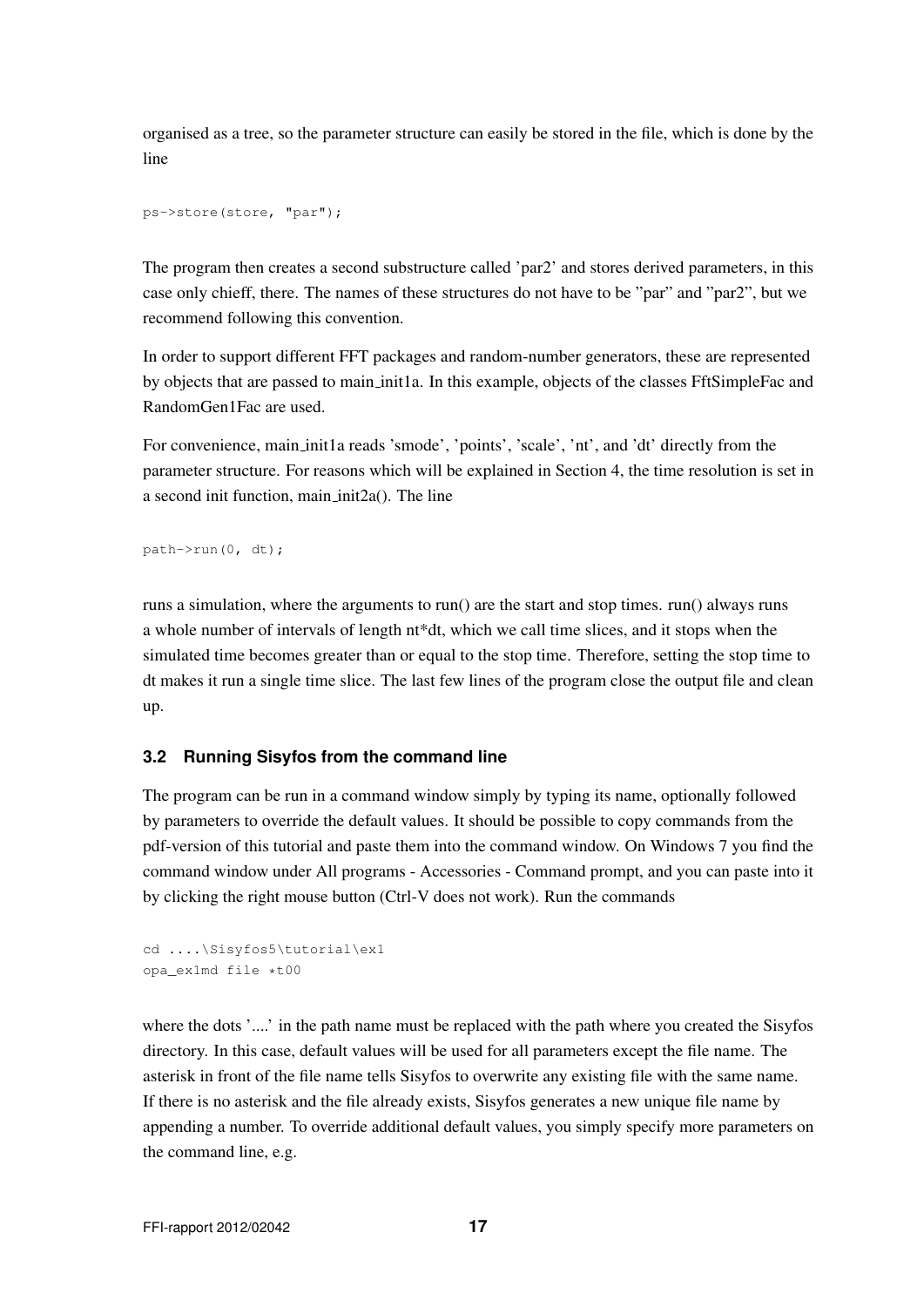```
opa_ex1md file *t01 bbo.len 3e-3
```
Note how the value for the field 'len' in the nested structure 'bbo' is specified: bbo.len 3e-3. The syntax with dot before field names corresponds to the structure syntax in matlab or C++. There is also an alternative syntax, which is convenient when you need to set more than one field in a nested structure:

opa\_ex1md file \*t02 bbo [len 3e-3 d22 2e-12]

The parameter syntax is described in Appendix B. Try running the program with parameter values outside their ranges or with parameter names which are not defined.

#### **3.3 Retrieving beam data**

The results from a simulation are stored in a single file which by default has extension '.sis'. Beam data, which are stored by Dataout, typically make up the bulk of the file, but other objects also store some data. This section explains how to read the beam data, results stored by other objects are described in Section 3.4.

The class gfm3, which exists in both python and matlab versions, is designed to conveniently retrieve data stored by Dataout. We use the python version of gfm3 in the examples, but the matlab class is almost identical apart from differences in syntax. In particular, beam numbers start at 1 in both versions, because that is the convention used in the Sisyfos data files. Thus beam 0 in the C++ program corresponds to beam 1 in gfm3, and so on. Retrieved arrays, on the other hand, must be indexed according to the rules of the language in use, so indices start at 0 in the python examples and you have to increment them by one if you run the examples in matlab. The python functions are documented in html-files in "...\Sisyfos5\doc\python". You should browse the python class gfm3 to get an overview of the available methods, most of which correspond to fields stored by Dataout. If a field was not selected for storage in Dataout, the corresponding retrieval method in gfm3 will fail.

You should open a second command window so that you have one for python and one for running Sisyfos programs. Assuming that you have installed python(xy), start python and load the gfm3 module by:

```
ipython -pylab
from gfm3 import *
```
where the '-pylab' options loads modules with matlab-like behaviour, in particular for plotting. Instead of the import statement you could run the startup-script, which also imports other Sisyfos modules:

```
run .../Sisyfos5/python/startup_ext_vs10
```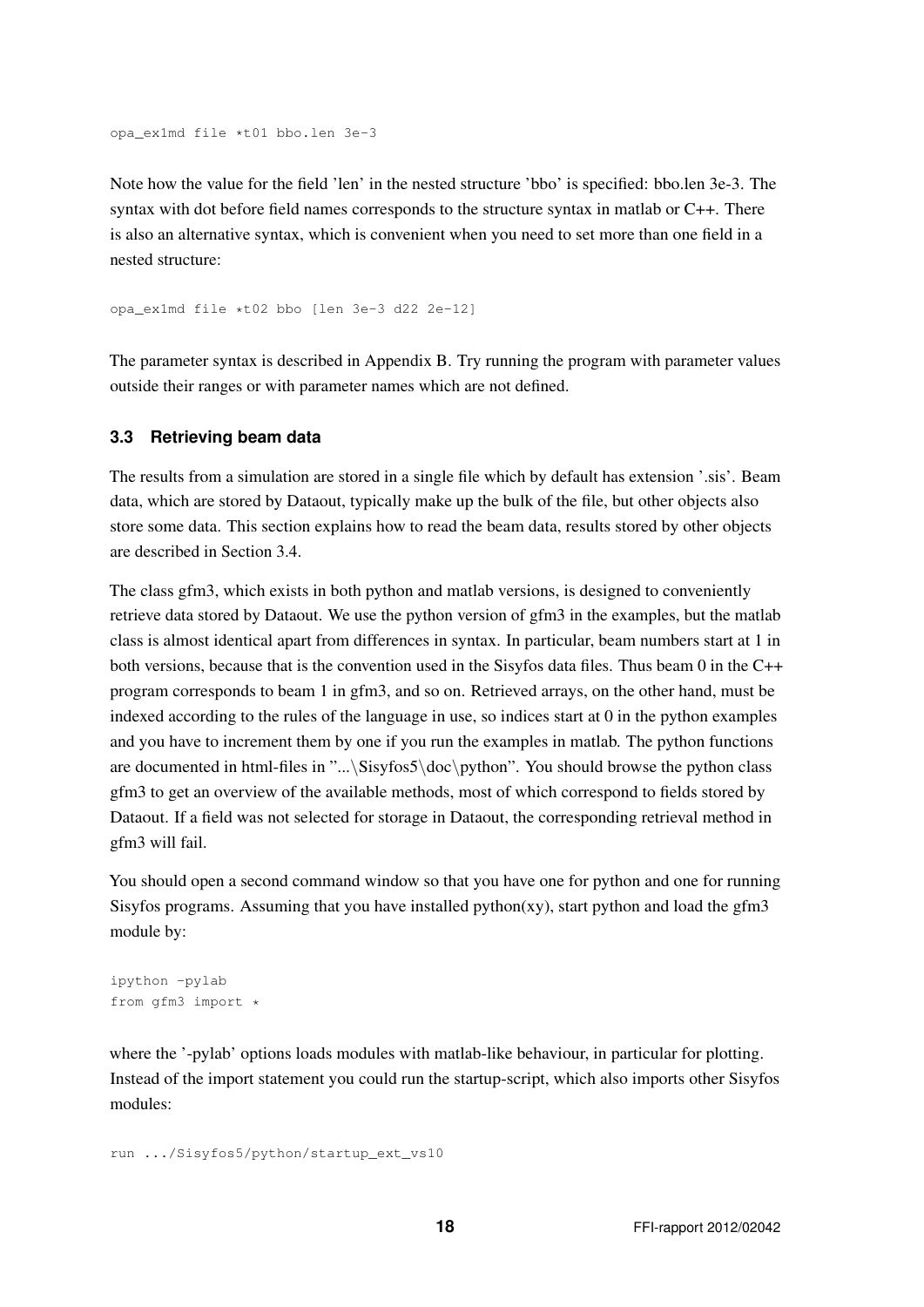Then, assuming you have run opa\_ex1md successfully and created the file t00.sis, open it with

 $q = qfm3("t00")$ 

The methods of gfm3 correspond to the fields that can be stored by Dataout, e.g.

g.w(1,2)

gives the energy of beam 2 at the position of Dataout 1. For simplicity, Dataout n is often referred to as "position" n in the optical path. The corresponding commands in matlab are

 $g = gfm3('t00')$ w(g, 1, 2)

The spectrum of beam 1 at position 2 can be plotted by

clf() plot $(q.ts(2,1) *1e16)$ 

and the signal pulse (instantaneous power) at position 2 by

clf() plot(g.p(2,2)/1e6)

where the scale factors were chosen to avoid very small or large values on the vertical axes, and the horizontal axes simply show sample numbers. The resulting plots are shown in Fig. 3.3.



*Figure 3.3 (a) Idler spectrum and (b) signal pulse at the output of the OPA.*

tnf() (for 'total near field') retrieves the fluence, that is, intensity integrated over the duration of the pulse.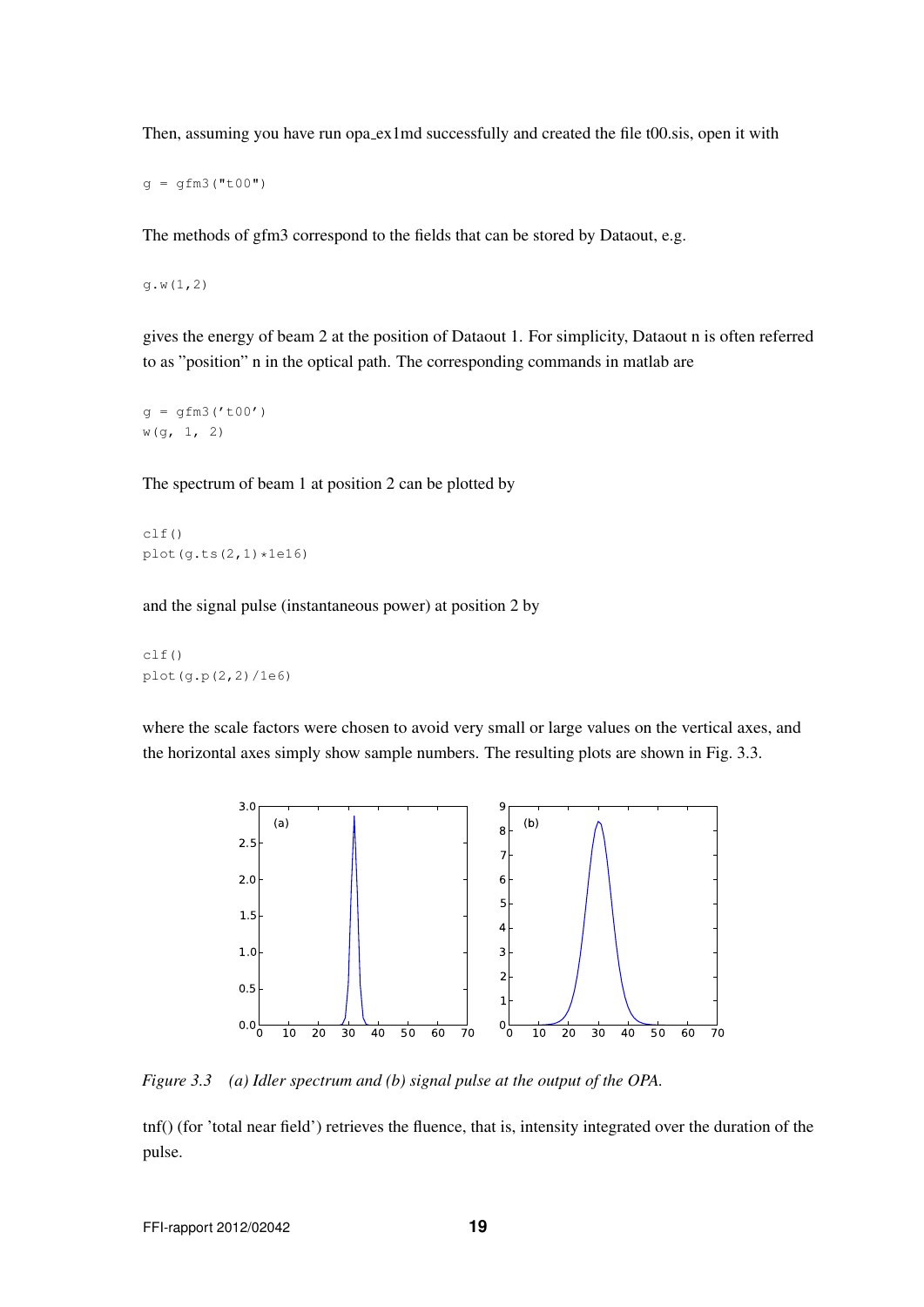```
c1f()imshow(g.tnf(2,2))
```
It is often convenient to get meta-data for the axes of a plot, and for this reason most of the methods in gfm3 have variants that also return meta-data. These variants have suffix 'r', and they return structures where the raw data are stored in a field called 'm' and the meta-data depend on the method. Try

```
u = \alpha \text{.tsr}(2,2)print u
clf()
plot(u.la*1e9, u.m)
xlabel("Wavelength (nm)")
```
tsr corresponds to ts and returns a spectrum. The meta-data in this case are wavelength (la), frequency (nu) and frequency offset from centre (f). Similarly, tnfr returns tables of the transverse coordinates x and y, and pr returns power with temporal sample points:

```
u = g.tnfr(2,2)clf()
plot(u.x*1e3, u.m[17,:])
xlabel("Position (mm)")
v = q.pr(2, 2)c]f()plot(v.t1*1e12, v.m)
xlabel("Time (ps)")
```
## **3.4 Exploring the result file**

The purpose of this section is to explain the structure of the result file and to present the class ReadSis5, which is used to access the file at a lower level than gfm3. Data from other objects than Dataout must be retrieved by the methods of ReadSis5. gfm3 is derived from ReadSis5, which means that a gfm3 object is also a ReadSis5 object (but not vice versa), so you can use all the methods of ReadSis5 directly on an object created by gfm3.

As already mentioned, Sisyfos files have a tree structure. To see the fields on the top level, type

```
q = qfm3("t00")g.fields()
```
The 'par' structure contains the input parameters, so if you type

```
print g.get("par")
```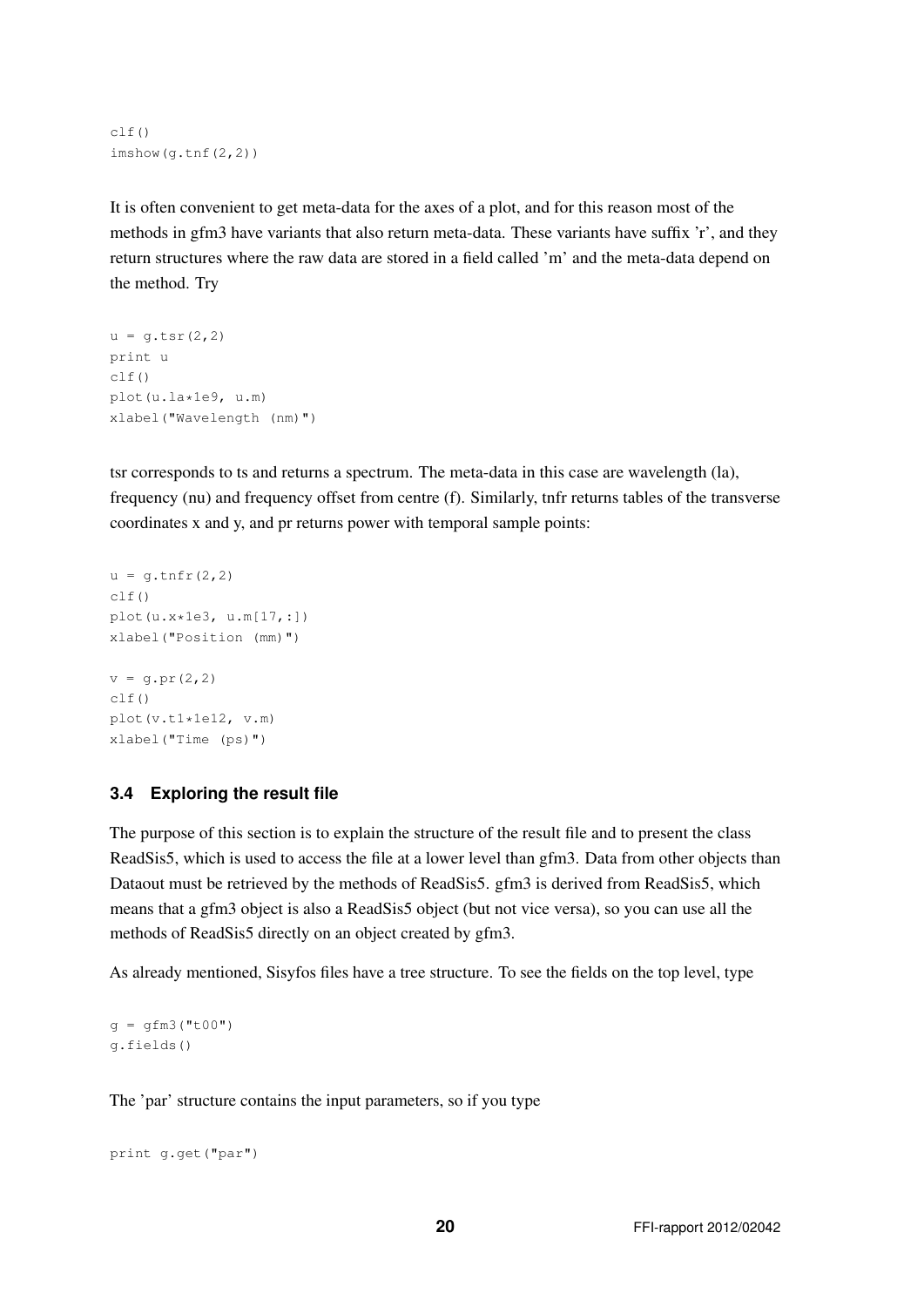you can recognise the parameter structure from the C++ program and the values which were changed on the command line. Explore some of the other fields by similar print statements.

- 'par2' contains derived parameters, in this case 'chieff', which you also can recognise from the C++ program.
- 'sis' contains information about version and build time.
- 'top' contains information about run time and some parameters.
- 'PropCrys' contains data from the propagator. Since there can be multiple such objects, there are substructures named '0', '1', etc., where only '0' is present in this example.
- 'MultiSlice' contains data from the MultiSlice object. It has substructures like PropCrys.
- Other classes, but not all, also store data in substructures with the same name as the class.

Try the commands

```
g.fields("PropCrys") # Displays the field names in the substructure
u = g.get("PropCrys")
u.fields()
```
u is now a data structure in python (or similarly in matlab). Note that the substructure called 'Prop-Crys.0' in the file has been named 'PropCrys.a0' in python or matlab because these languages do not allow names starting with digits. Data stored by PropCrys include the refractive index and group index of each beam:

print u.a0.n print u.a0.ng

Data from the Dataout objects are stored in the substructure 'do' (for backward compatibility it has this name instead of 'Dataout'). This has substructures corresponding to the id-numbers given to the Dataout objects, typically '1', '2', etc. (but gaps in the sequence are allowed). Each of these has substructures 'f' and 'b' for data from the forward and backward directions, and 'f' and 'b' have substructures '1', '2', etc. for the different beams. It is simpler to access these data through the methods of gfm3, but for the sake of getting familiar with the structure of the file, try typing

```
c1f()plot(g.get("do.2.f.1.ts"))
```
This is equivalent to 'plot $(g, ts(2,1))$ '. If you type

```
print g.get("do.2.f.1")
```
you will see the data and meta-data stored for Dataout object (or 'position') 2, forward direction, beam 1. Other ways to display the same information would be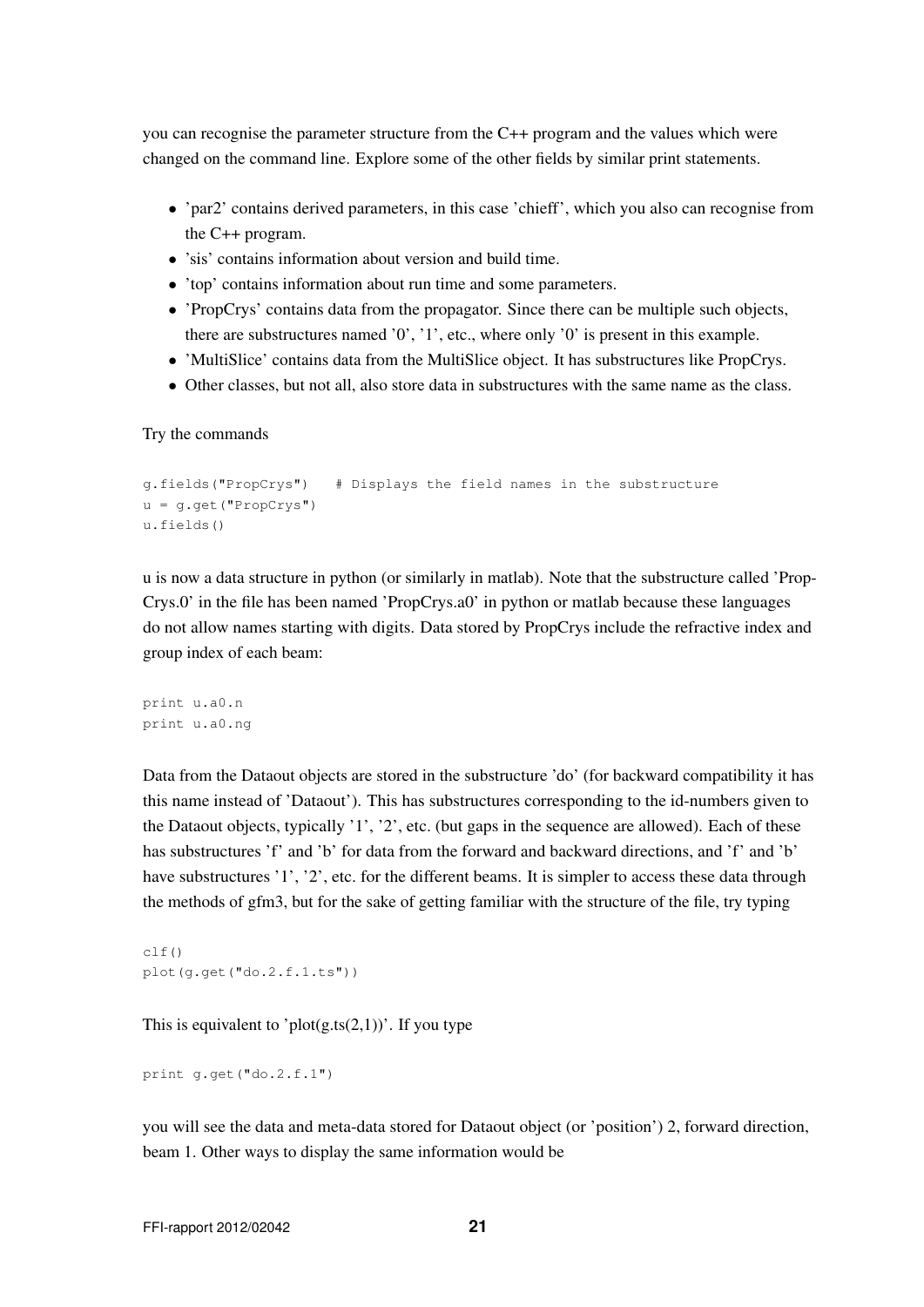```
u = q \cdot qet("do")print u.a2.f.a1
or
```

```
v = g.get("do.2.f")print v.a1
```
The fields present depend on the options passed to Dataout, and the possible fields are described in its documentation. To to give a flavour:

- $\bullet$  'w' is the energy.
- 'p' is the power versus time. Try 'plot(v.a2.p)'
- 'ts' is the spectrum. Try to plot this too.
- $\bullet$  'tnf' is total near field. This is itself a structure with field 'm' for the actual fluence and 'x' and 'y' for the meta-data.

It is possible to read the full file into a structure by

 $u = q.get("")$ 

but this may take a lot of memory.

### **3.5 Reading parameters from files**

Setting many parameters on the command line is inconvenient, so Sisyfos allows parameters to be read from text files. On the command line, you can write '-tf <filename>', to include the contents from a text file, e.g.

opa\_ex1md -tf par1 file \*t03

You can also use a text file for a specific field, e.g.

opa\_ex1md -tf par1 pump -tf pump2 file \*t04

It is also possible to read parameters from a field in a binary file:

opa\_ex1md pump -bf t03 par.pump bbo.len 2e-3 file \*t05

This will get the pump parameters from the field 'par.pump' in the file t03. See Appendix B for a detailed description of the input format.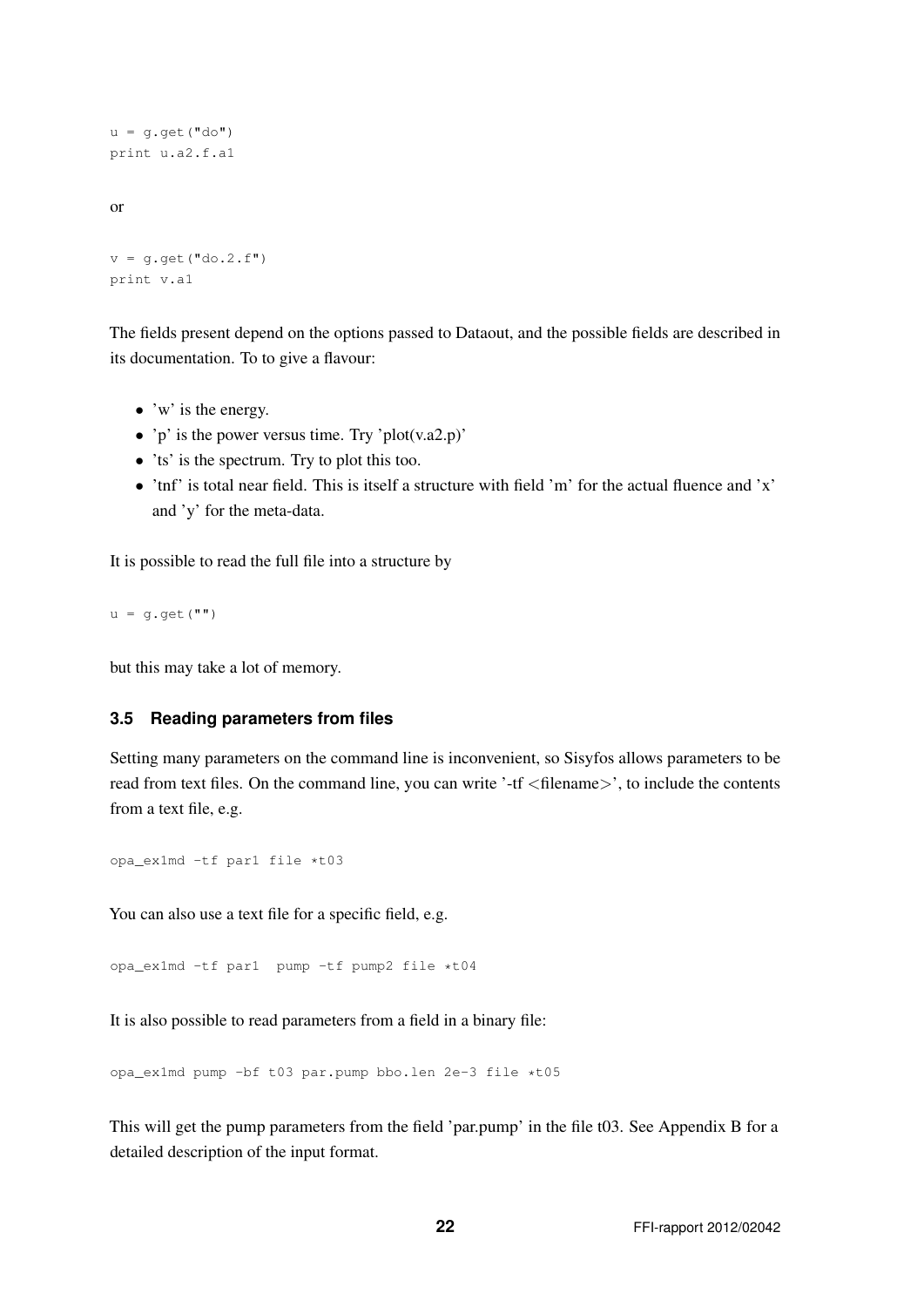#### **3.6 Help**

Try typing:

```
opa_ex1md help . hlevels 0
```
This displays a list of the fields on the top level of the parameter structure together with their types, default values, allowed ranges and sizes (for arrays). If you type

opa\_ex1md help . hlevels 1

or just

opa\_ex1md help .

the substructures will also be expanded to the first level. You can get help for a specific field by typing e.g.

opa\_ex1md help pump

# **4 Resolution parameters**

Choosing suitable parameters for spatial resolution, matrix size, temporal resolution, and time slice length is essential to get correct results. The choice involves judgement which is hard to implement in a program, so Sisyfos does not check these parameters itself. Therefore it is important that the user understands how to set them and inspects the result file to verify that the resolution parameters were appropriate. Insufficient resolution, too short time window or too small beam matrix give invalid results. On the other hand, too fine resolution or too many points will lead to longer run time than necessary.

This section is probably the most complicated in the tutorial, but it is also the most important, so if you don't understand it after the first reading you should come back to it later. It begins by running the program from example 1 with different parameters and comparing the results. Then the resolution parameters are described in more detail.

The examples so far have used spatial mode 2 (full 2D),  $32 \times 32$  transverse points, 0.2 mm transverse resolution, 64 temporal sample points, and 0.5 ps time resolution. Since the OPA has symmetry about the critical (walk-off) plane and the input beams have even higher symmetry, we can use smode 3 instead of smode 2:

opa\_ex1md file \*t10 smode 3 points [32 17]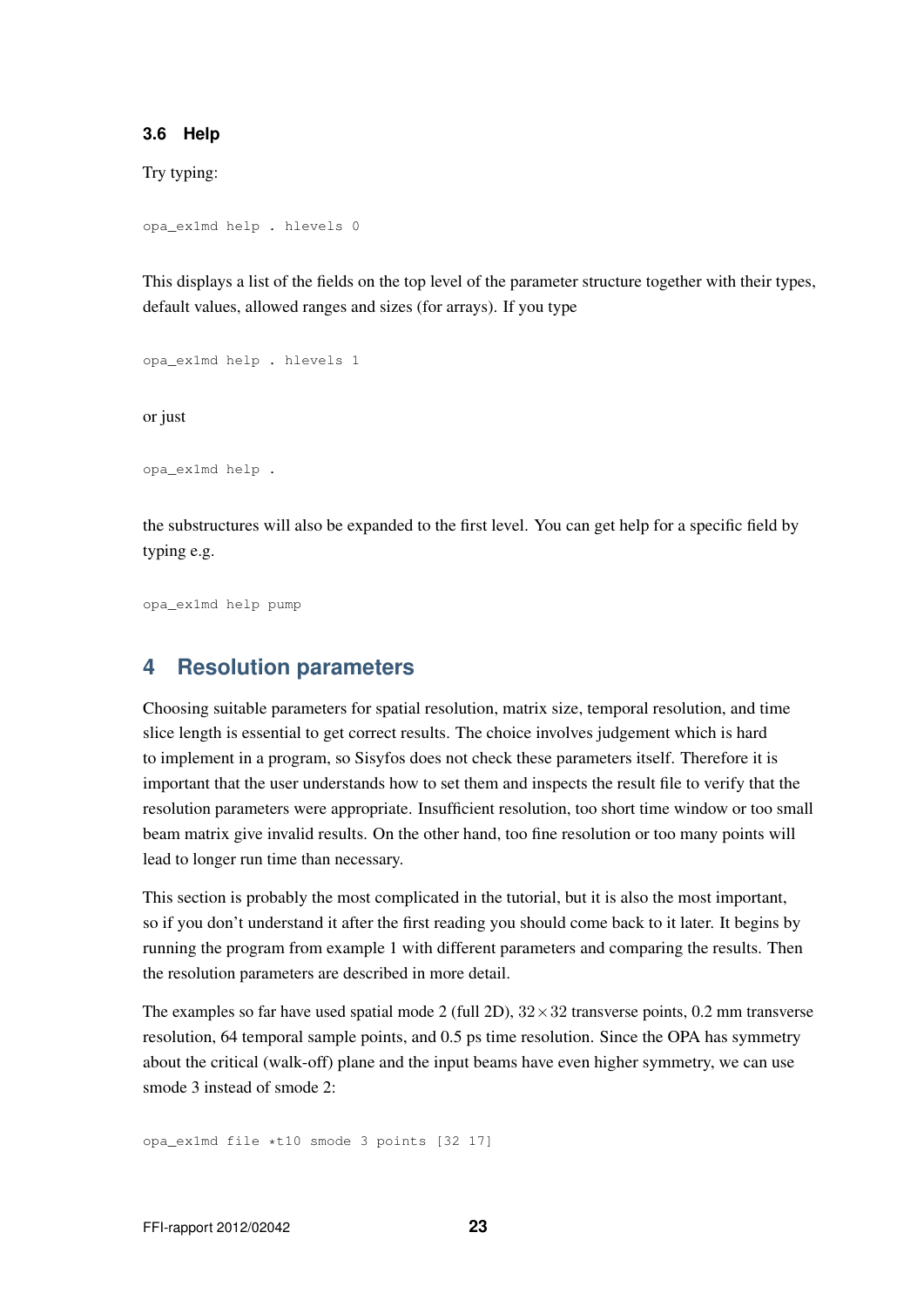Because smode 3 uses a half-plane, the beam matrix was now chosen to have approximately half the number of points in the symmetric direction (the direction normal to the symmetry plane),  $32 \times 17$  points. The number of points in the symmetric direction must be odd because of the way the cosine transform is implemented. The FFT package can restrict the number of points further, as will be explained in Section 4.1.

Compare the results from the simulations with smode 2 and 3 (if you use matlab instead of python, remember that indices in matlab start at 1):

```
q0 = qfm3("t00")q1 = qfm3('t10")g0.w(2,2)
g1.w(2,2)
g0.tnf(2,2).shape
g1.tnf(2,2).shape
clf()plot(g0.tnf(2,2)[16,:])
plot(g1.tnf(2,2)[0,:],"r--")
# Compare runtime
g0.get("top.t_run_cpu")
g1.get("top.t_run_cpu")
```
There should be good agreement between the two. Inspect some of the near- and far fields:

```
clf()imshow(g1.tnf(1,3))
clf()
imshow(q1.tff(2,2))
```
There is plenty of room in the tff matrix, so we can try with double element size and half as many points in each direction:

opa\_ex1md file \*t11 smode 3 points [16 9] scale 4e-4

Compare the results again. Because the axes are different, it is now necessary to use the meta-data to plot and compare near and far-fields.

```
g2 = gfm3("t11")g1.w(2,2)
g2.w(2,2)
g1.get("top.t_run_cpu")
g2.get("top.t_run_cpu")
ul = q1.tnfr(2,2)u2 = q2.tnfr(2,2)clf()
```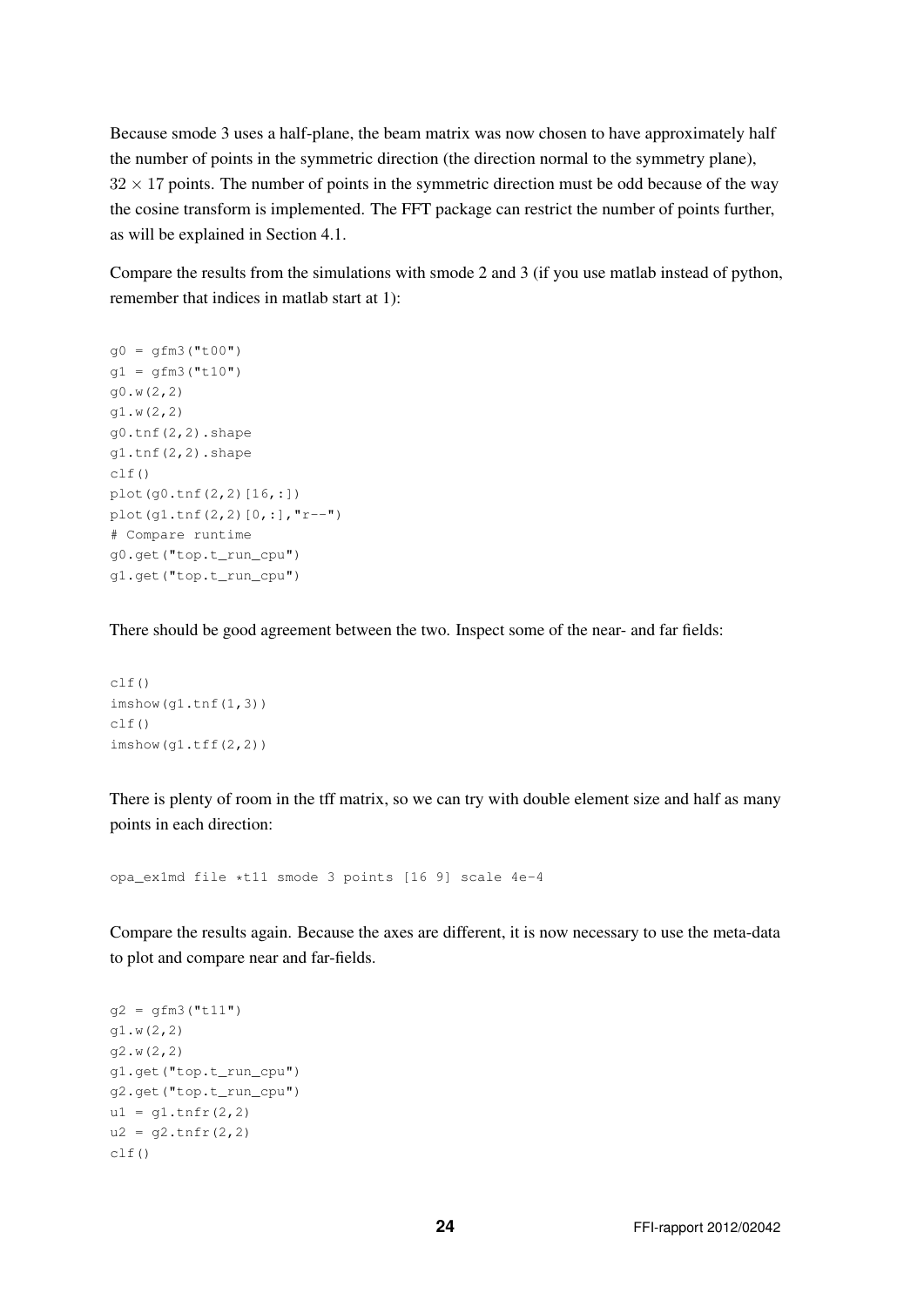```
plot(u1.x, u1.m[0,:],"-o")
plot(u2.x, u2.m[0,:], "–o")v1 = q1.tffr(2,2)v2 = g2.tffr(2,2)clf()plot(v1.x, v1.m[0,:], "-o")plot(v2.x, v2.m[0,:], "-0")
```
The narrow peak in the far-field indicates that even coarser resolution may be sufficient. Inspection of the spectra indicates that we can also reduce the temporal resolution:

opa\_ex1md file \*t20 smode 3 points [16 9] scale 4e-4 nt 16 dt 2e-12

Compare the results:

```
q3 = qfm3("t20")g2.w(2,2)
g3.w(2,2)
g2.get("top.t_run_cpu")
g3.get("top.t_run_cpu")
ul = g2.pr(2, 2)u2 = g3.pr(2, 2)clf()plot(u1.t1, u1.m,"-o")
plot(u2.t1, u2.m,"-o")
v1 = q2.tsr(2, 2)v2 = q3.tsr(2,2)clf()
plot(v1.nu, v1.m, "-o")plot(v2.nu, v2.m,"-o")
```
The energy still agrees well, but there is a noticeable difference in pulse shape with the low time resolution. Note that the spectral range in t20 is much narrower than in the other files, and it cannot be reduced much further without cutting the tails of the spectrum.

Finally, try a longer crystal, shorter pulses, and lower pump energy to clearly see the effect of temporal walk-off. The number of parameters to set becomes quite large, so we have put them in the file par2.txt. Run

opa\_ex1md file \*t30 -tf par2

and inspect the results:

 $q = qfm3("t30")$  $clf()$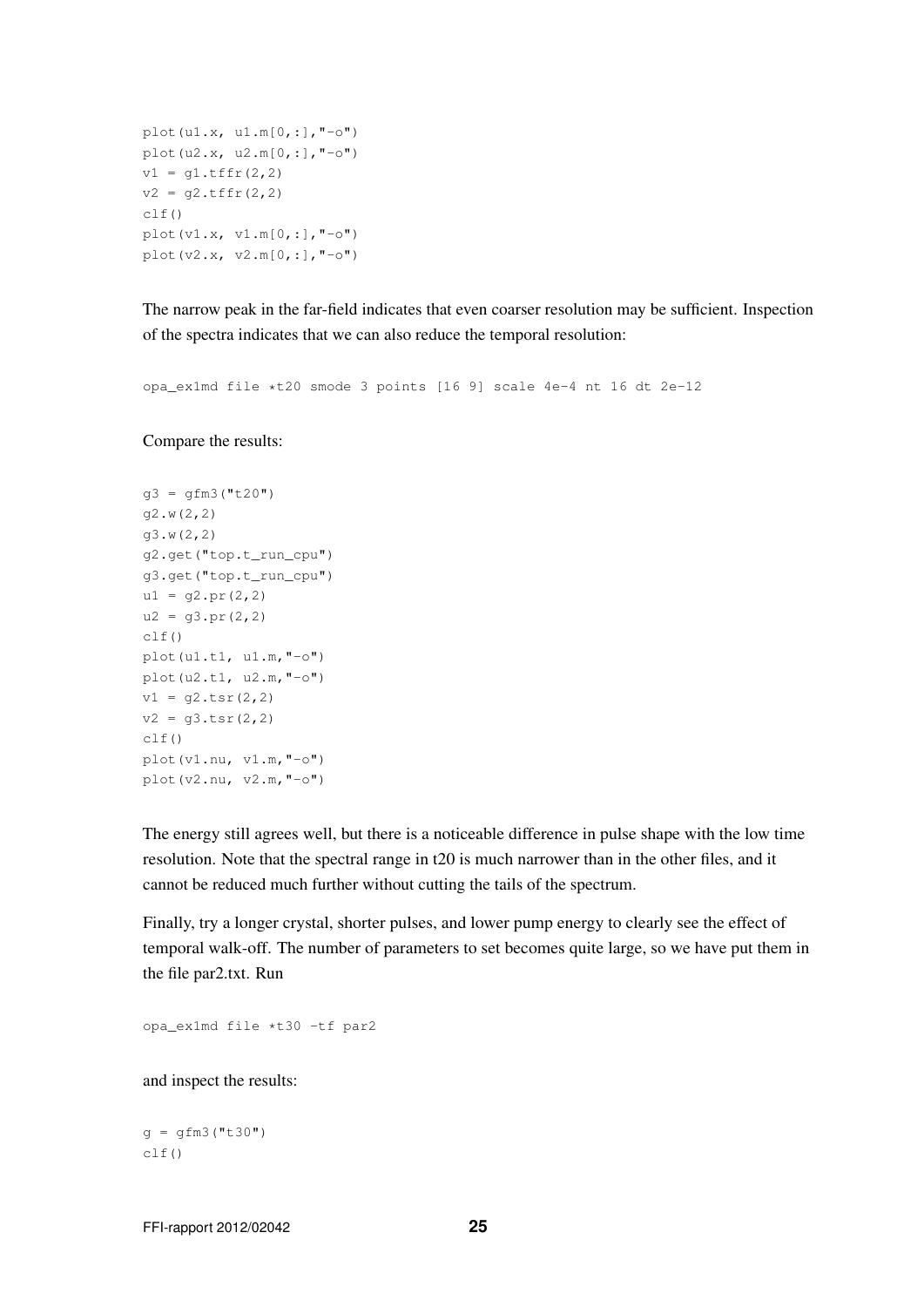```
plot(q.p(1,3))plot(g.p(2,3))
plot(g.p(1,2))
plot(g.p(2,2))
```
The pump pulse propagates slower than the signal pulse, and it eventually slides outside the time window and aliases into the other end. It is necessary to use more temporal sample points (or a greater dt if the spectra allow it), e.g.:

opa\_ex1md file \*t31 -tf par2 nt 32

Inspect the results again and check that the pulses stay within the time window. Check the group indices as shown in Section 3.4:

 $u = q.get("PropCrys.0.nq")$ 

The '.0' in this example indicates the first (and in this case only) PropCrys object. Sisyfos uses the fastest beam as default reference frame, so the group indices are consistent with the observed lag of the pump pulse.

### **4.1 Spatial parameters**

Sisyfos uses x and y for the transverse coordinates and z along the beam. The spatial parameters are smode (spatial mode), the number of transverse points (nx, ny), and the transverse scale. The matrix can be rectangular, and the scale can be different in the x and y directions. The following table shows the meaning of the smode parameter and restrictions or recommendations on nx and ny in each case.

| smode    | Meaning                                                       | Restrictions  | FFT sizes    |
|----------|---------------------------------------------------------------|---------------|--------------|
|          | Plane wave                                                    | $nx = ny = 1$ |              |
|          | Cylindrical symmetry, transverse samples along a radius.      | $ny=1$        |              |
| $\gamma$ | Full 2D                                                       |               | nx, ny       |
| 3        | Symmetry about the x-axis, half-plane with $y \ge 0$          | ny odd        | $nx, ny-1$   |
| 4        | Symmetry about x and y axes, quadrant with $x \ge 0, y \ge 0$ | nx and ny odd | $nx-1, ny-1$ |

Note that the sizes of the FFTs which Sisyfos use are not always equal to nx and ny. nx and ny should be chosen such that FFT sizes are good values for the FFT package being used. The package FftSimple, which is used in the example programs, supports only powers of 2. FftIntel and Fftw support arbitrary transform sizes, but they are most efficient when the number of points has only small prime factors.

The matrices must be large enough to contain the beam everywhere in the path, and the resolution must be fine enough to contain the far field. Sisyfos does not check these conditions, so the user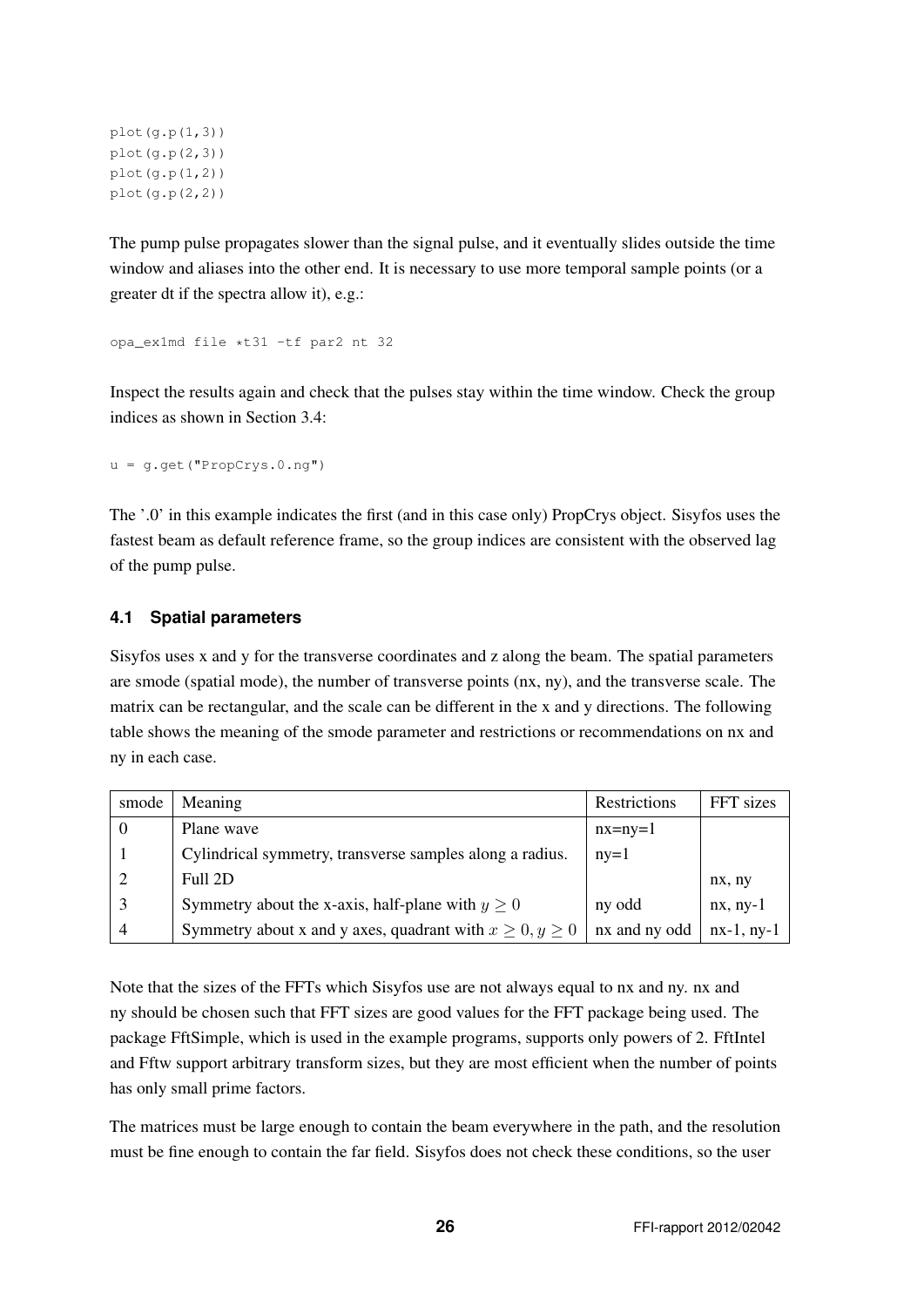must place Dataout objects at critical points along the path and check that both the near-field and far-field matrices contain their respective beams. If the beam matrix is too small, light will spill outside and alias into the other side of the matrix. Similarly, if the resolution is too coarse, the matrix in k-space is too small, and high angular components will be aliased. When simulating devices where some light really diffracts out of the system it is necessary to insert apertures to absorb the lost light before it aliases to the opposite side of the matrix. The apertures should be soft to avoid strong diffraction from the edges. The following table summarises the spatial parameters. For brevity, only the parameters for the x direction are shown.

| Parameter                                | Meaning                            |
|------------------------------------------|------------------------------------|
| nx                                       | Number of transverse sample points |
| <b>SX</b>                                | Spatial resolution                 |
| $nx * sx$                                | Size of beam matrix                |
| $d\mathbf{k}x = 2\pi/(\mathbf{n}x^*s x)$ | Resolution in k-space              |
| $nx * d k x = 2\pi/sx$                   | Range in k-space                   |

In smode 2 and for the x-direction in smode 3, it is possible to specify transverse k-vector offsets individually for each beam. This can be used to represent tilted beams, e.g. in a non-collinear OPA, with low spatial resolution. Without factoring out the offsets, tilted beams would require very high transverse resolution to represent their k-vectors correctly. This is analogous to factoring out the centre frequencies in the time domain.

smode 1 is efficient for devices with cylindrical symmetry, but in our experience the small area of the centre element makes it susceptible to numerical errors and very sensitive to light spilling out of the simulation domain. smode 1 must be used with care, especially when beams have sharp peaks in the centre.

# **4.2 Temporal parameters**

Sisyfos can use two levels of temporal sampling. At the lowest level (finest resolution), a time slice consists of nt sample points with interval dt. This gives a spectral bandwidth of 1/dt and a spectral resolution of  $1/(nt * dt)$ . A time slices is treated as a unit when it propagates through the optical path.

If the reference frame were fixed, the time slice would have to be at least as long as the transit time of the optical path, which is often much longer than the duration of the pulses. Therefore, Sisyfos works in a frame that moves with the pulses, where the time slice only needs to be long enough for the pulses and the temporal walk-off. The group velocity of the frame follows a reference beam, which is usually chosen to be the fastest beam. In general, all beams except the reference beam will experience temporal walk-off with respect to the frame. Equivalently, for a set of passively propagating pulses, the pulse of the reference beam will stay at a fixed position within the time slice whereas the other pulses will move. Figure 4.1 shows two pulses and the moving time slice versus absolute time.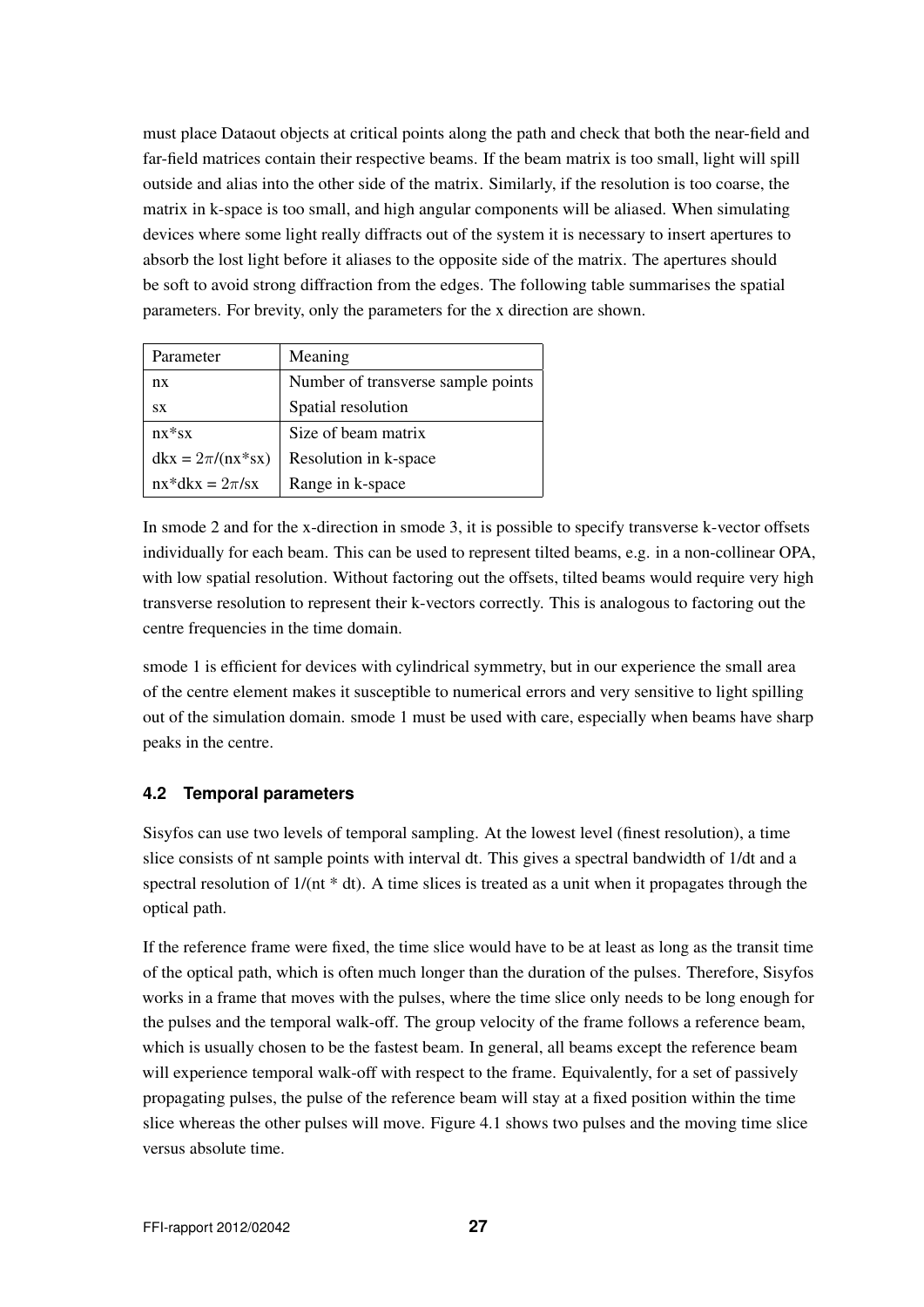

*Figure 4.1 Reference pulse (red) and another pulse (blue) in absolute time before a crystal (dashed) and after it (solid). The transit time is 20 ps for the reference pulse. The black frames show the time slice, which moves with the reference pulse. The required length of the time slice is determined by the pulse length and the temporal walk-off, and it is much shorter than the transit time.*

Devices without feedback can, at least in principle, be simulated using only the first level of sampling by choosing the time slice long enough to contain the signals of interest. This is analogous to the requirement for the near-field matrix in the spatial domain. In addition, the temporal resolution (dt) should be so small that the simulation spectrum contains the spectrum of the pulse, which is analogous to the requirement for spatial resolution. As in the spatial domain, it is the user's responsibility to check that these conditions hold.

In a resonant device, such as an OPO, the resonant signal is fed back with a delay equal to the round-trip time of the resonator,  $t_R$ . In such cases, Sisyfos works iteratively and uses multiple time slices. If a time slice corresponds to input signals in the interval  $[t_1, t_2]$  (in absolute time), the resulting output data after propagation through the optical path will correspond to the interval  $[t_1 + t_R, t_2 + t_R]$ . Therefore, the interval between the start of two consecutive time slices, which is called the time slice interval or tsi, cannot exceed  $t_R$ . The following table summarises the temporal parameters:

| Parameter        | Meaning                                                                             |  |
|------------------|-------------------------------------------------------------------------------------|--|
| nt               | Number of sample points per time slice, must be compatible with FFT                 |  |
| dt               | Time interval between sample points                                                 |  |
| tsi              | Time interval between slices (from the start of one slice to the start of the next) |  |
| tsf              | Time slice factor, tsf = tsi / (nt $*$ dt)                                          |  |
| $df = 1/(nt*dt)$ | Frequency resolution                                                                |  |
| $nt*df = 1/dt$   | Bandwidth                                                                           |  |

If the signal consists of isolated pulses within each round trip time, as in a mode-locked laser or a sync-pumped OPO, the time slice can be chosen to contain a single pulse, and it can be much shorter than  $t_R$ . tsi should equal the period (which is determined by the synchronous pump or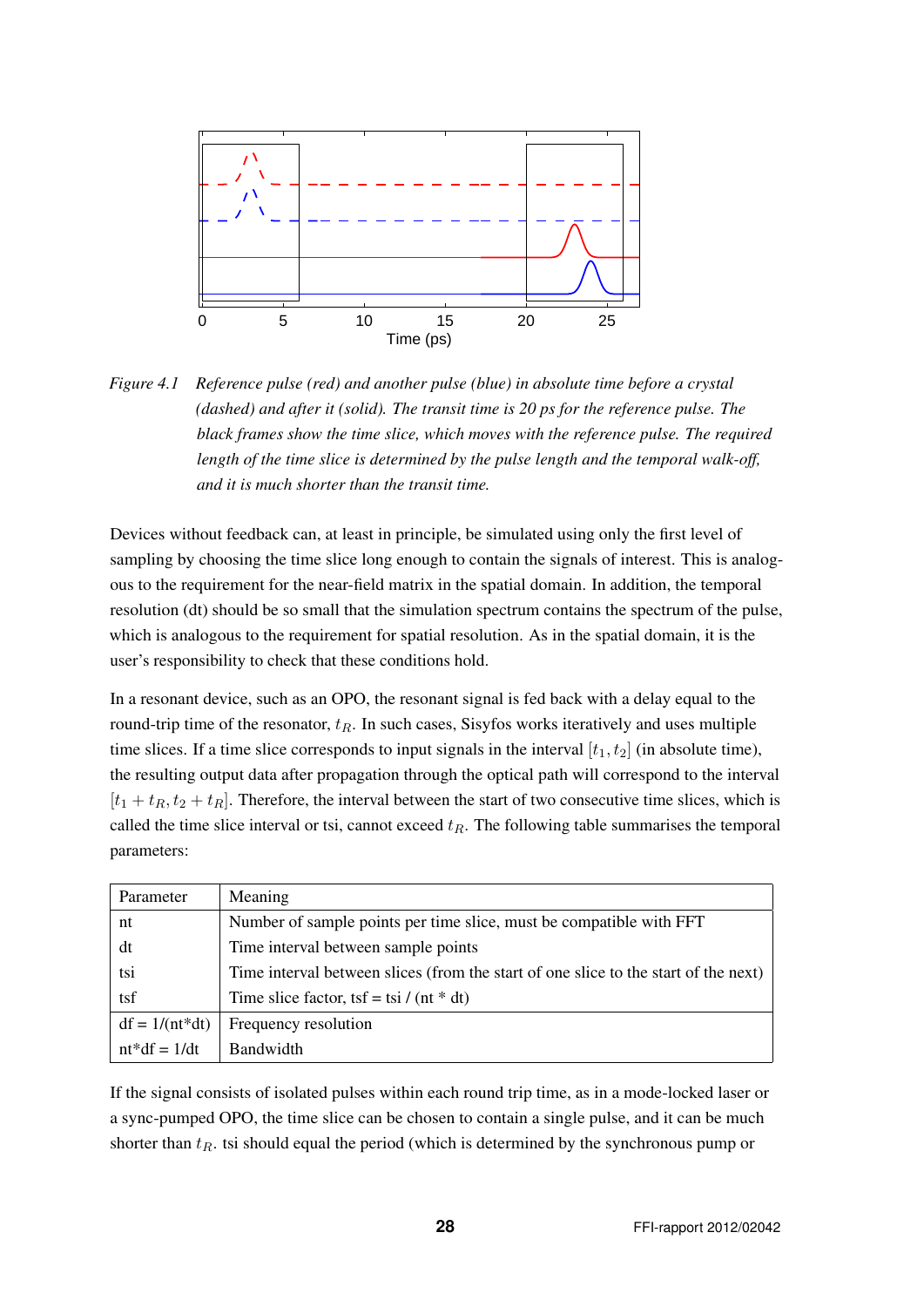

*Figure 4.2 (a, b) Time-slices with short pulses before (a) and after (b) the optical path. The green curve represents the reference beam and the blue curve represents a beam with temporal walk-off. The black frame shows the time slice. Because of the temporal walk-off, the blue pulse slides out of the time slice, and its tail is folded into the leading part of the slice, as indicated by the red curve. This part of the time slices becomes invalid, but it does not matter because the signals are nearly zero there. (c, d) Corresponding time slices where the signal durations are longer than the time slice. In (d), the leading part of the slices becomes invalid because the (nonero) trailing part of the blue pulse is folded into it.*

other mode-locking element in an actively mode-locked system). Since the pulses in adjacent round trips do not interact, splitting the signal into time slices does not introduce errors. By using time slices shorter than  $t_R$  the simulation program saves time by not covering the time axis completely.

If the pulse is longer than the round trip time, which is typical for OPOs pumped by nanosecond pulses, the situation is more complicated. Because at least some beams have temporal walkoff, adjacent time slices are not fully independent. The current version of Sisyfos makes an approximation by treating time slices as isolated units, where temporal walk-off becomes cyclic within each slice because the Fourier-based propagation algorithms implicitly assume that the signal is periodic. Figure 4.2 shows time slices for short and long pulses.

Experience shows that the approximation with isolated time slices and cyclic temporal walk-off gives good results for energy, pulse shape, beam quality and spectral width of an OPO. However, it does not give correct results for fine spectral details, which cannot be resolved in the limited length of one time slice. The error caused by neglecting the interaction between adjacent time slices is related to the ratio of the temporal walk-off to the time slice length, i.e. the fraction of the time slice that is affected by the (incorrect) cyclic temporal walk-off. A future version of Sisyfos is planned to include interaction of adjacent time slices by using overlapping slices and selecting the valid parts.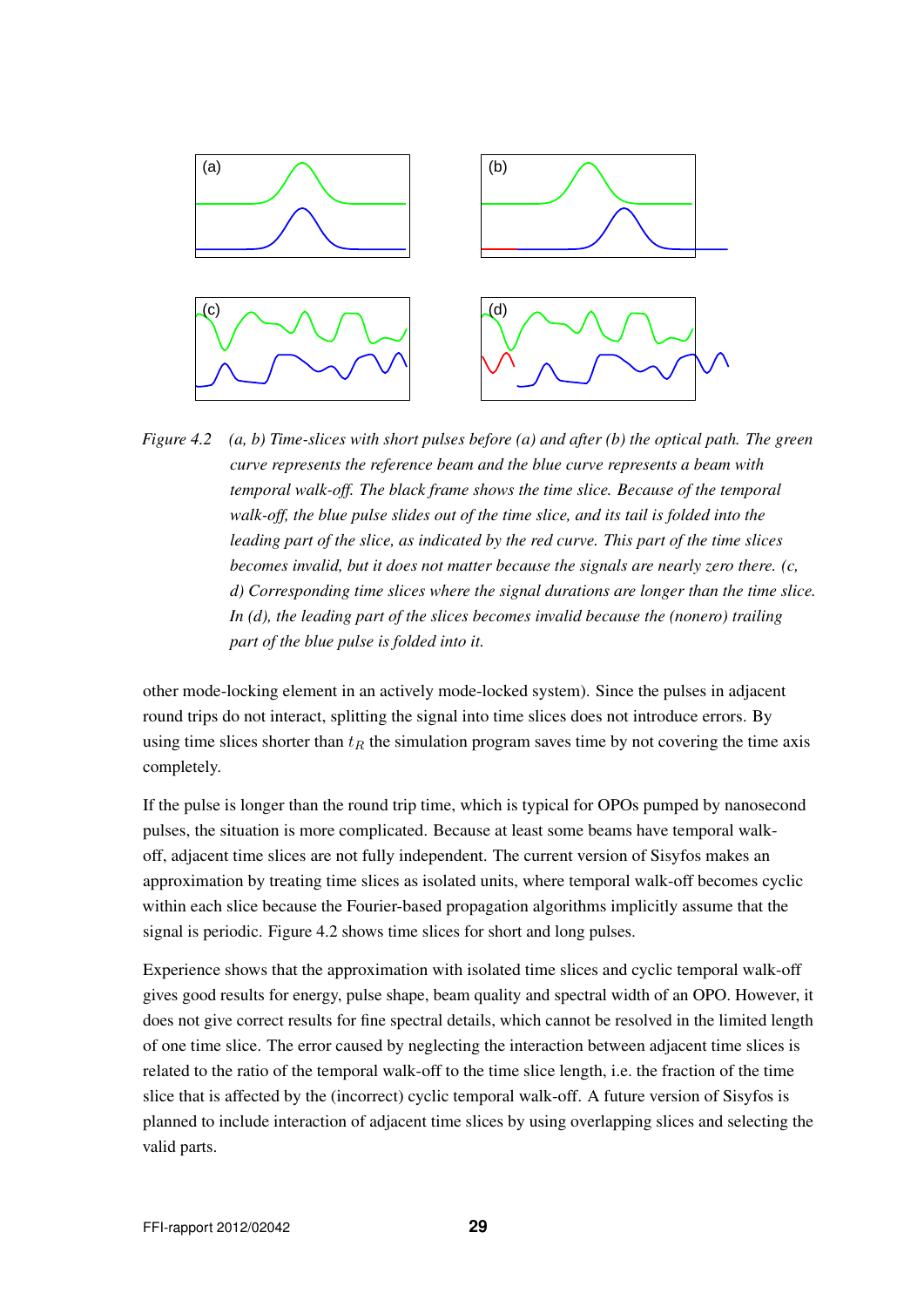

*Figure 4.3 Time slices (light blue) which do not cover the time axis completely. Sisyfos assumes that the average power between the slices is the same as in the slices and scales up the energy correspondingly.*

Nanosecond OPOs can be simulated with time slice length and time slice interval both equal to  $t_R$ . However, when the interaction between adjacent time slices is neglected, it is possible to use shorter time slices and gaps between them, as in the case with sync-pumped OPOs. This is illustrated in Fig. 4.3. The difference from the sync-pumped case is that the power between the time slices is not really zero. Sisyfos assumes that the short time slices are representative for the signal and scales up the energy by the time slice factor tsf = tsi / (nt\*dt). This approximation can be useful to save time when the bandwidth dictates a small dt so that nt would have to be large to make the time slices cover the time axis densely. However, pulse to pulse fluctuations become exaggerated because properties which really depend on an average over the whole pulse, are computed based on only part of the pulse. The ratio of temporal walk-off to time slice length obviously increases with tsf, so large tsf must be used with care.

In single-pass devices, it is usually convenient to specify nt and dt. In resonators it may be more convenient to take tsi equal to the round trip time, specify tsf and nt and let Sisyfos calculate dt from these. The class Path has methods to specify the parameters in either way. The temporal parameters are set in two stages by the methods main init1 or main init1s in the first stage and main init2 or and main init2 res in the second. The reason for splitting main init in two stages is to give the main program the possibility to retrieve and modify the round-trip time of a resonator before setting the time resolution, and the initial round-trip time can only be computed after some of the parameters have been set by main init1 or one of its variants.

#### **4.3 Narrow- and wide-band mode**

Propagation calculations in Sisyfos are based on the longitudinal wave vector for each plane-wave component in the beam,  $k_z(\nu, k_x, k_y)$ , where  $\nu$  is the frequency and  $k_x, k_y$  are the transverse wave vector components. In wide-band mode this is computed exactly, but in narrow-band mode it is approximated by

$$
k_z(\nu, k_x, k_y) \approx k_z(\nu, k_{x0}, k_{y0}) + k_z(\nu_0, k_x, k_y) - k_z(\nu_0, k_{x0}, k_{y0}),
$$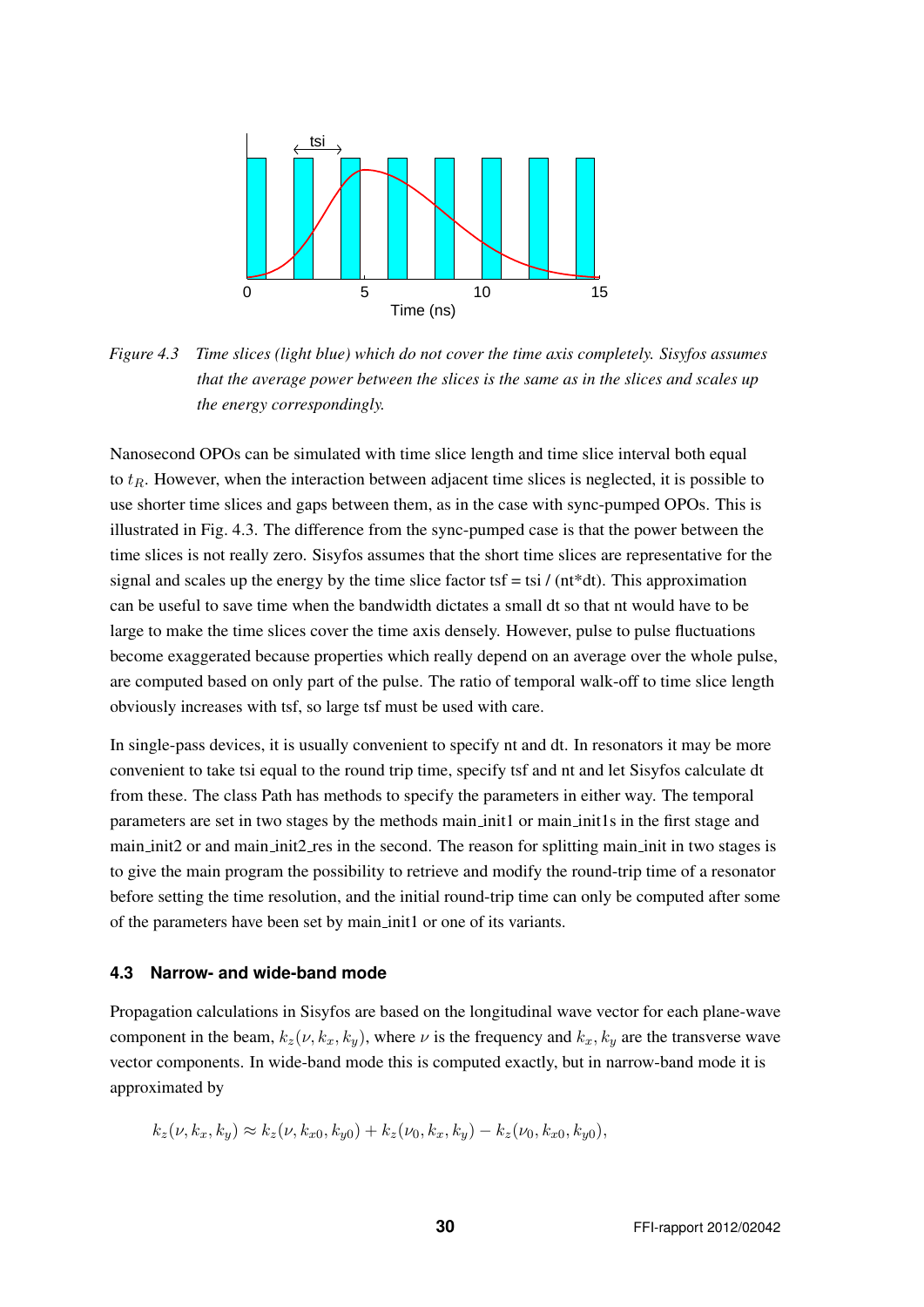where  $\nu_0$ ,  $k_{x0}$ , and  $k_{y0}$  refer to the centre component. The approximation is good for narrow spectra, but wide-band mode must be used when wide-band beams interact or when it is important to account for the different diffraction of different frequency components within a beam.

From version 5.1.24 wide-band mode is selected by default, and we recommend using it unless you have verified that the narrow-band approximation is good.

# **5 Function classes**

In example 1 you saw how the functions Func1Sgauss and Func2Sgauss were used for pulse and beam shapes in SimpleSource. Sisyfos has many such functions, so you could get other pulse or beam shapes by replacing the SGauss functions with other types. However, a user should be able to choose pulse and beam shapes with parameters, without changing and recompiling the program. The main program could include parameters for all possible functions in its parameter structure and have a large switch statement to create the right one, but this would be cumbersome. Therefore, Sisyfos has general function classes called Func1Any (for functions of one variable), Func2Any and Func3Any (for two or three variables), which let the user choose functions at run-time with minimal overhead in the main program. There is also a general class for Sellmeier equations (SellmeierAny).

The purpose of this section is to present Func1Any thoroughly. Func2Any, Func3Any and SellmeierAny are similar and can be understood by analogy. It is important to master the function classes because Sisyfos uses them for a lot of different purposes in addition to pulse and beam shapes. For example, functions of one variable are used for spectra and for quantities which vary with temperature. Functions of two variables are used for lens shapes and apertures, and functions of three variables are used for temperature distributions and initial population distribution in a laser rod.

The example program func\_test in the directory .../Sisyfos5/tutorial/ft can test Func1Any, Func2Any, and Func3Any. It evaluates a function on one or more points in a grid and writes the results to a file or to the display. At the top level func\_test takes the parameters

- 'type' selects the type of functions to test. Should be 1 (for Func1Any), 2, or 3.
- 'f1<sub>-p</sub>' is a parameter structure for Func1Any (see Func1Any::param\_struct()). Must be set if 'type' is 'f1'
- 'f2 p' and 'f3 p' are similar parameter structures for the other function types.
- 'file' is the name of the output file. If no file name is given the results are printed to the display.
- $\bullet$  'points' is the size of the grid where the functions is evaluated. Can have  $1-3$  elements. Default 1. In the following, we also denote the number of points on each axis by nx, ny, and nz.
- 'x0' is the start value for each axis of the grid. 1–3 elements. Default 0.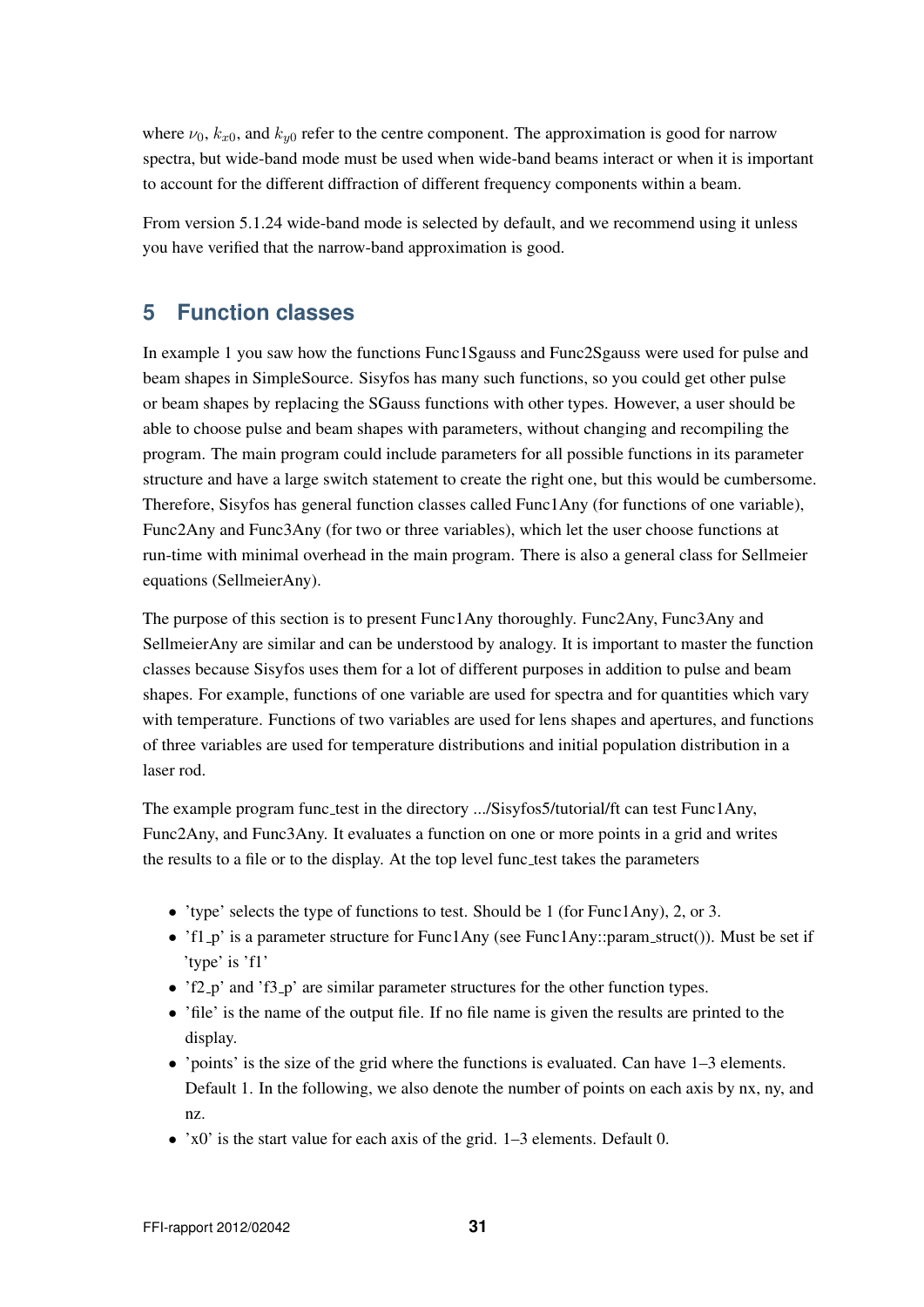- 'dx' is the point spacing for each axis of the grid. 1–3 elements. Default 1.
- 'index' is an index or list of indices for which to evaluate vector-valued functions. The default is 0, and you can forget this parameter for most functions.
- 'complex' selects real (0) or complex (1) values.

The output file (if any) contains

- par Structure with input parameters
- $x(nx)$ ,  $y(ny)$ ,  $z(nz)$  Arrays with coordinates of the grid points (where  $nx = points[0]$ , etc.)
- index Copy of the index parameter
- $v[nx, ny, nz, n_index]$  Array with real or complex function values

func test uses x, y, and z for the three independent variables, but in the context of Func1Any we often use t instead of x.

#### **5.1 Func1Any**

An example command to test Func1Any is:

```
func_testmd type 1 f1_p [type linear kr 2.5 v_base 3 v_scale -2]
```
This computes the function

 $f(t) = 3 + (-2) \cdot (2.5 \cdot t),$ 

where the numeric coefficients were chosen to be unique so you can easily associate them with the command line. A slightly more advanced example, where the function is evaluated at multiple points and the results are saved in the file 'test.sis', is

func\_testmd type 1 f1\_p [type sechsq wt 4] points 10 x0 -10 dx 2 file \*test

Run the command and plot the results in python. You have to open the file by ReadSis5 instead of gfm3 because this program uses no Dataout objects:

```
g = rs.ReadSis5("test")
x = g.get("x")v = q.get("v")clf()plot(x,v)
```
In more general, Func1Any takes the parameters

• v\_base – Added constant.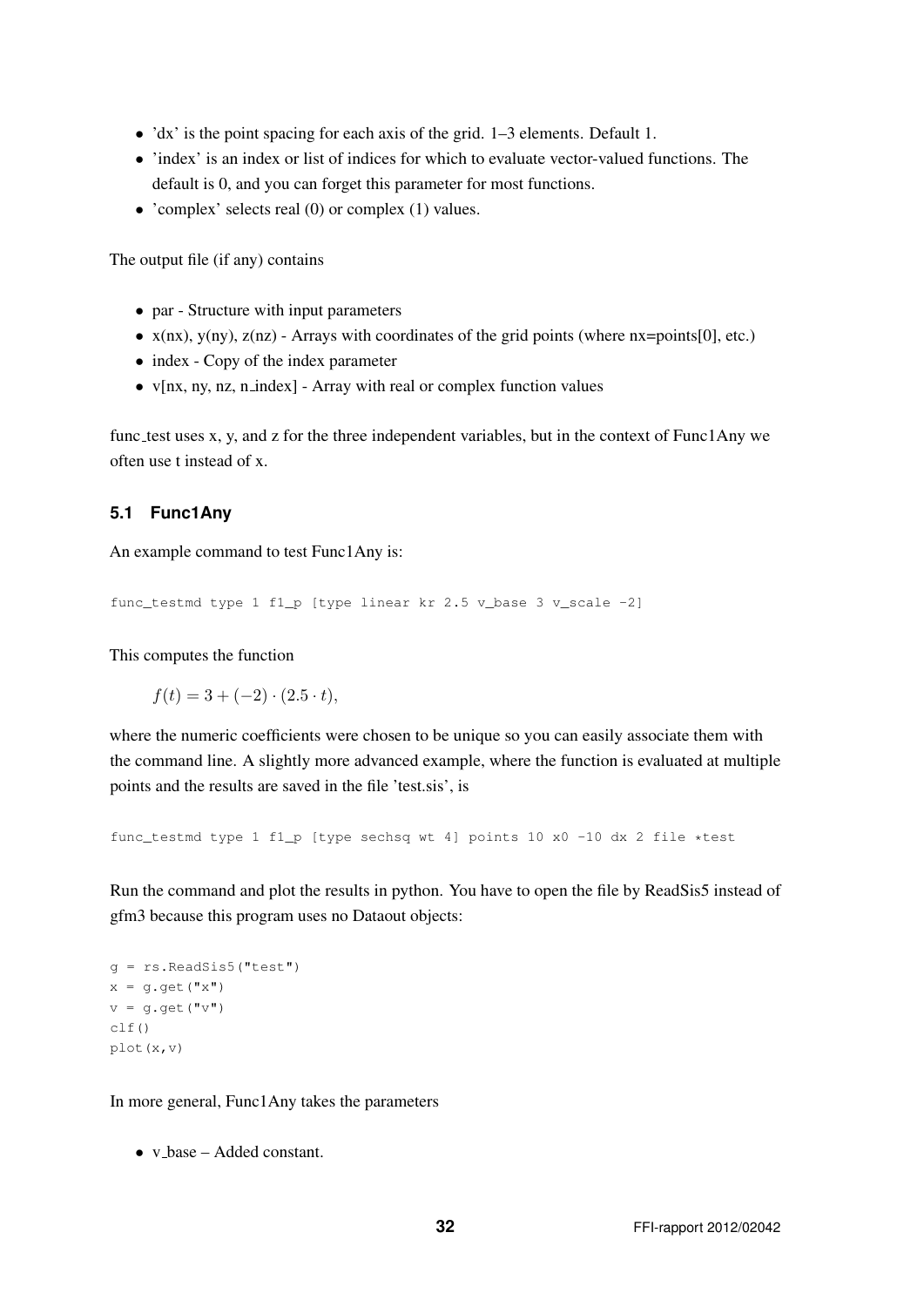- v\_scale Scale factor.
- wt Scale factor for t. Can have two elements, where the first is used for  $t < 0$  and the second for  $t > 0$ .
- t0 Offset for t.
- $\bullet$  invert  $t -$  Constant to invert t, e.g. to convert between wavelength and frequency.
- t0i Offset after inversion, only used with invert\_t.
- rep  $f$  Repetition frequency, to make the function periodic.
- $t0p Start point for period.$

and computes

 $f(t) = \text{v}$ -base +  $\text{v}$ -scale ·  $f(t')$ ,

where f is the function selected by 'type' and  $t'$  is obtained from  $t$  by

```
if (rep_f > 0) t = (t - t0p) mod (1 / rep_f)t1 = t - t0if (invert_t != 0) t1 = invert_t / t1 - t0iif (t1 < 0) t' = t1 / wt[0]else t' = t1 / wt[1]
```
In addition to these parameters, which can be used for all functions, Func1Any takes a number of parameters that are used by only one or some of the possible functions. For example, the linear function demonstrated above used the parameter 'kr'. The 'level' parameter is used by pulse-like functions to specify the level (relative to the peak value) at which the half-width of the underlying function is 1. The actual half-width is then set with the wt parameter. See the html documentation for Func1Any for a list of all the possible functions and their parameters. Some of the more complicated functions, for example for table interpolation, require substructures with their own specific parameters.

The parameters for transformation of the t-argument are useful for creating trains of pulses, and the two independent elements of wt can be used to make the pulses asymmetric. In the following example, the width of an asymmetric super-Gaussian pulse is specified on the  $\exp(-2) \approx 0.135$ level:

```
func_testmd type 1
f1_p [type sqauss wt [1 3] t0 5 rep_f 0.01 t0p 10 level 0.135]
points 500 x0 -100 file *test
```
If you plot the results you will see that the function has peak value  $(1)$  for  $t=15$ , 115 and so on.

Here is an example where a table of some quantity versus wavelength is used in an interpolation function and the argument is inverted so that the resulting function takes frequency as argument: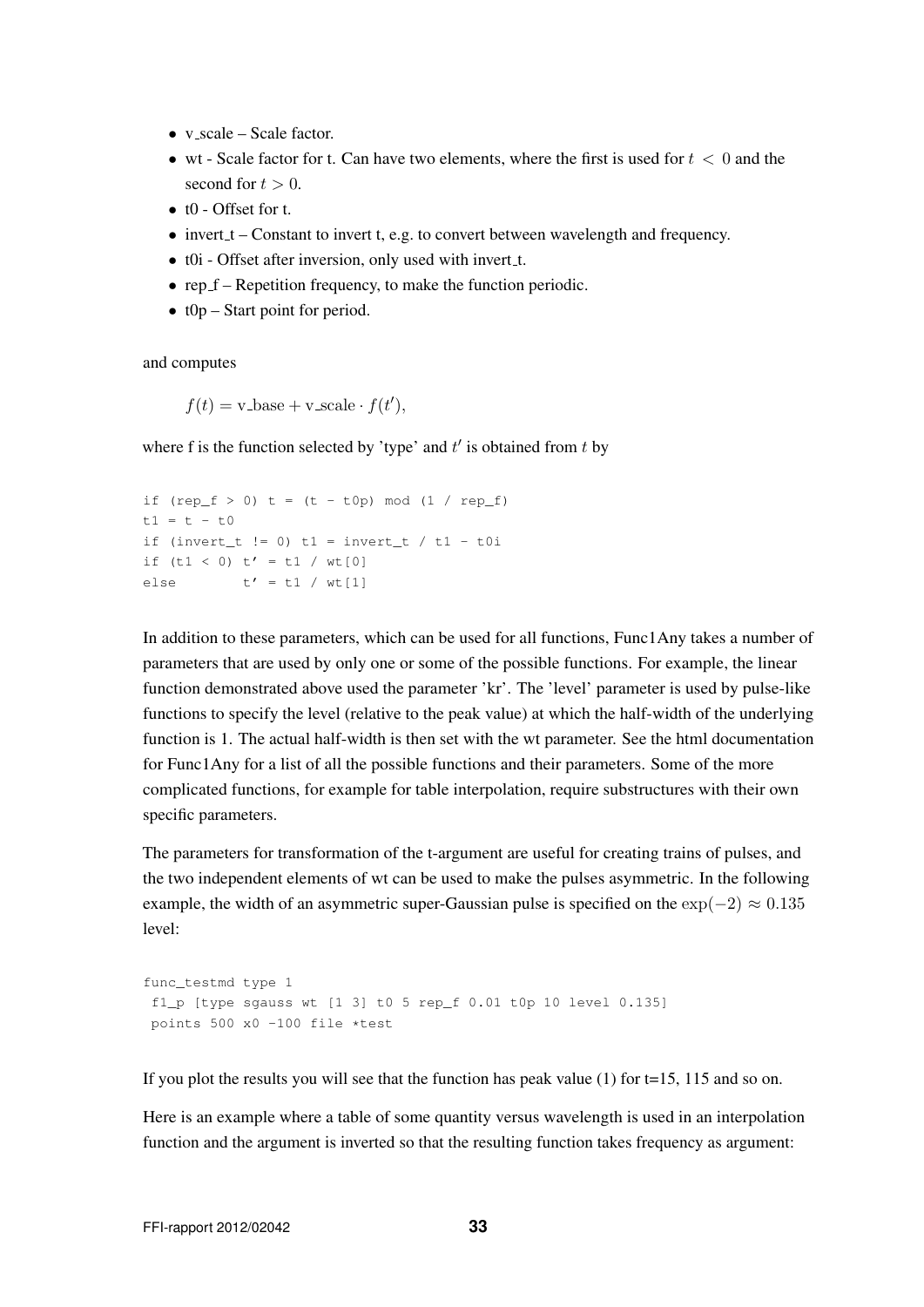```
func_testmd type 1
f1 p [type tab tab p [x0 1e-6 dx 2e-7 y 1 2 3 4 5]] invert t 3e8]
points 13 x0 1.7e14 dx 1e13
```
tab p contains data for Func1TableR, and it has fields 'x0' and 'dx' which must not be confused with the ' $x0$ ' and ' $dx$ ' parameters to func test.  $x0$  means the start value for x (the independent variable), dx the increment between adjacent points in the table, and y represents the actual table. Since it has 5 elements the valid x-values run from 1e-6 to 1.8e-6 i this case. If you run the command you should get sensible values for x between 1.667e14 and 3e14 and errors for other values. Func1TableR has many other options: It is of course possible to have uneven spacing of the x-values, and the v<sub>-</sub>out option can set a fixed value for lookup operation outside the table (instead of the error message. Try it!). See the html documentation for details. Additional examples can be found in the file .../tutorial/ft/run.txt.

You should look at the func test.cpp program to see how Func1Any is used. Func1Any::param\_struct() returns a parameter structure with the parameters described above. The predefined structure saves a lot of typing in the main program, but the disadvantage is that you cannot control the range and default values of each parameter. Func1Any::make() creates a function object of the type chosen in the parameter structure. Since a random function is one of the options, make() needs a random number generator as its second argument. A detailed understanding of Func1Any requires some knowledge of C++, and some of the concepts are described in more detail in Appendix C.

The parameters to Func1Any and similar classes can become complicated, so func test is useful to check that a parameter set works as expected before using it in a simulation. Section 9 shows how func test can be run from a python shell.

### **5.2 Func2Any and Func3Any**

These classes are logically similar to Func1Any, and they have some parameters in common with Func1Any or each other. In particular, all three classes have v base and v scale. Func2Any has parameters for for transformation of x and y:

- wxy Width in x and y, 2 elements
- pos0 Centre position, 2 elements
- ang Rotation angle in the xy-plane (radians)
- e\_order Hyperelliptic order, used for underlying functions that depend only on the radius.

The transformation of an input position  $(x, y)$  to an output position  $(x', y')$  is

```
xa = x - pos0.xya = y - pos0.yx' = ( \cos(\text{ang}) * xa + \sin(\text{ang}) * ya ) / wxy.x;
y' = (-\sin(\text{ang}) * xa + \cos(\text{ang}) * ya) / wxy.y;
```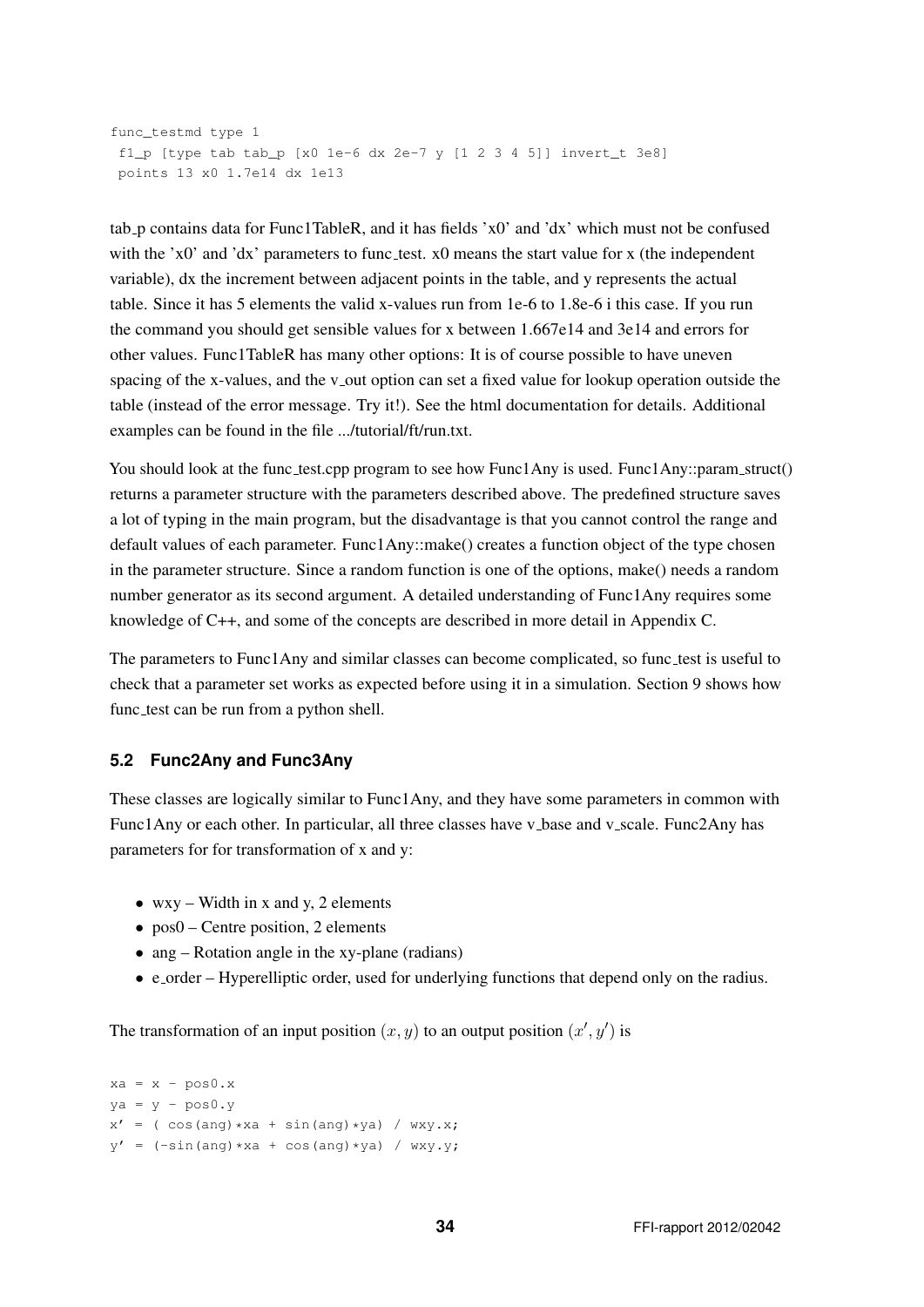For functions that depend only on  $r$ , the generalised radius is

$$
r = ((x')^{\text{e-order}} + (y')^{\text{e-order}})^{1/\text{e-order}}
$$

 $\epsilon$ -order = 2 gives a circular or elliptic shape, and  $\epsilon$ -order > 2 makes the shape more rectangular. e order should be an even integer. Like Func1Any, Func2Any has several additional parameters which are used by one or more of the possible functions.

Func3Any has parameters for both the t-transformation (where t corresponds to z) and the xytransformation.

Func2Any and Func3Any can be tested with func test in a similar way to Func1Any, e.g.:

```
func_testmd type 2 f2_p [type sgauss wxy 2 ord 4 ] points [5 5]
```
This will display values for  $5 \times 5$  points in the first quadrant.

#### **5.3 SellmeierAny**

Sellmeier equations depend on frequency (or wavelength) and temperature. They could have been represented by IFunc2A and Func2Any, but because they have some specialised methods they are represented by the class SellmeierAny. This is conceptually similar to the function classes described above, and it can be tested by the program sell\_test in the ft directory, e.g.:

sell\_testmd se\_p [mat\_dir ../../MatData mat KTP name Kato2002] la0 5e-7 points 10

This displays the principal refractive indices for wavelengths 500 nm, 600 nm, ... 1400 nm. If you store the results in a file, the program also stores the dielectric tensor. See the comments in sell test and the html documentation for SellmeierAny and ISellmeier for details.

# **6 Example 2 - OPA with more flexible input beams**

In example 1, the parameter structure was built from scratch to make its structure clearly visible. In practice, different main programs tend to have many parameters in common, so Sisyfos offers some predefined substructures to simplify the main program. The purpose of this section is to show how these features can be used to make the program shorter and more flexible. The program opa ex2, which should be read in conjunction with this section, is similar to opa ex1, except that it makes use of predefined parameter structures and a few other Sisyfos features.

First, the function setup std param4() creates an initial parameter structure with fields and default values selected by the string argument. The syntax is the same as for arguments on the command line. See the documentation for the list of allowed fields (C++ modules, namespaces, namespace members, select the tab for 's' to get to setup\_std\_param4).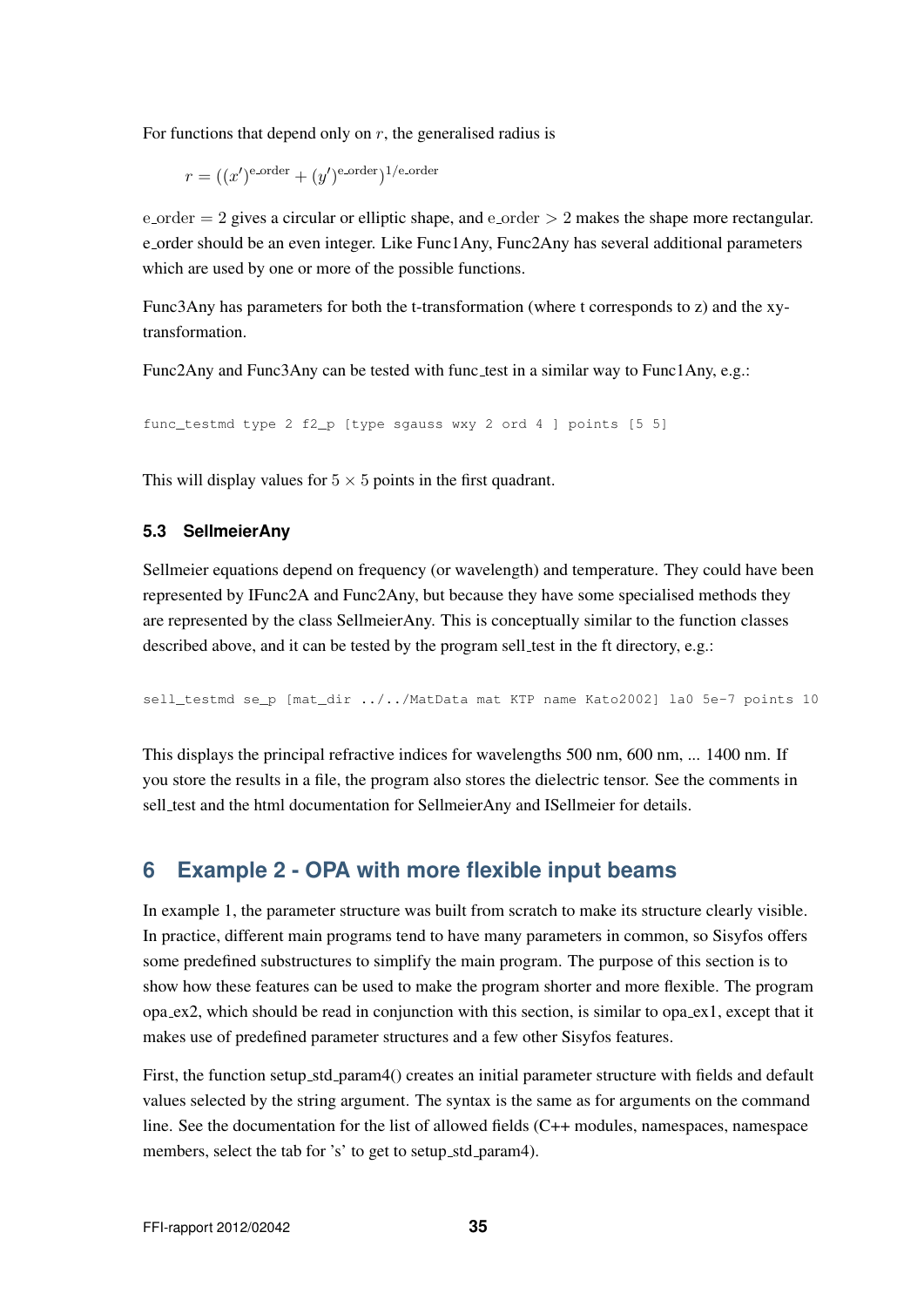The input beams in example 1 were restricted to have Gaussian spatial distributions and pulse shape. Specifically, the pump and seed sources were represented by SimpleSource-objects with Func1Sgauss for the pulse shape and Func2Sgauss for the beam. The program could have been generalised by using Func1Any for the pulse shape and Func2Any for the beam, but the sources would still be restricted to be separable in space and time. For this reason, Sisyfos has two additional source-classes: Func3Source, which represents a (non-separable) function of  $(x, y, t)$ , and FileSource, which takes data from the output file of a previous simulation. Like the various types of functions, these source-classes share an interface, IBeamSource, so that they can be used interchangeably. Following the pattern from the function classes, there is a class AnySource with methods param struct() and make() which makes it possible to choose the type of source with parameters at run-time. The program in example 2 uses this class for the pump and seed beams, and that makes the program shorter and much more flexible than example 1:

```
ParamStruct *ps_pump = AnySource:param_struct());
ps->add_field("pump", ps_pump);
.....
IBeamSource *bs_pump = AnySource::make(ps_pump);
```
A parameter file (called beam2.txt in the example directory) for pump can be:

```
% Parameters for AnySource
type simple
simple_p [
% Parameters for SimpleSource
 pulse [
 % Parameters for Func1Any
 type sechsq wt 4e-12 t0 15e-12
 ]
 beam [
 % Parameters for Func2Any
 type ap_ellip wxy 1.2e-3
]
]
w 5e-3 % Energy
ta 0 tb 30e-12 % Integration limits for energy.
```
'type' must be 'simple', 'file', or 'func'. Depending on 'type', you must include one of the following substructures, where the correspondence should be obvious from the names:

- 'simple\_p' with parameters for SimpleSource (see SimpleSource::param\_struct())
- 'func\_p' with parameters for Func3Source.
- 'file\_p' with parameters for FileSource.

Inside 'simple p', which was used in this example, you can recognise parameters for Func1Any in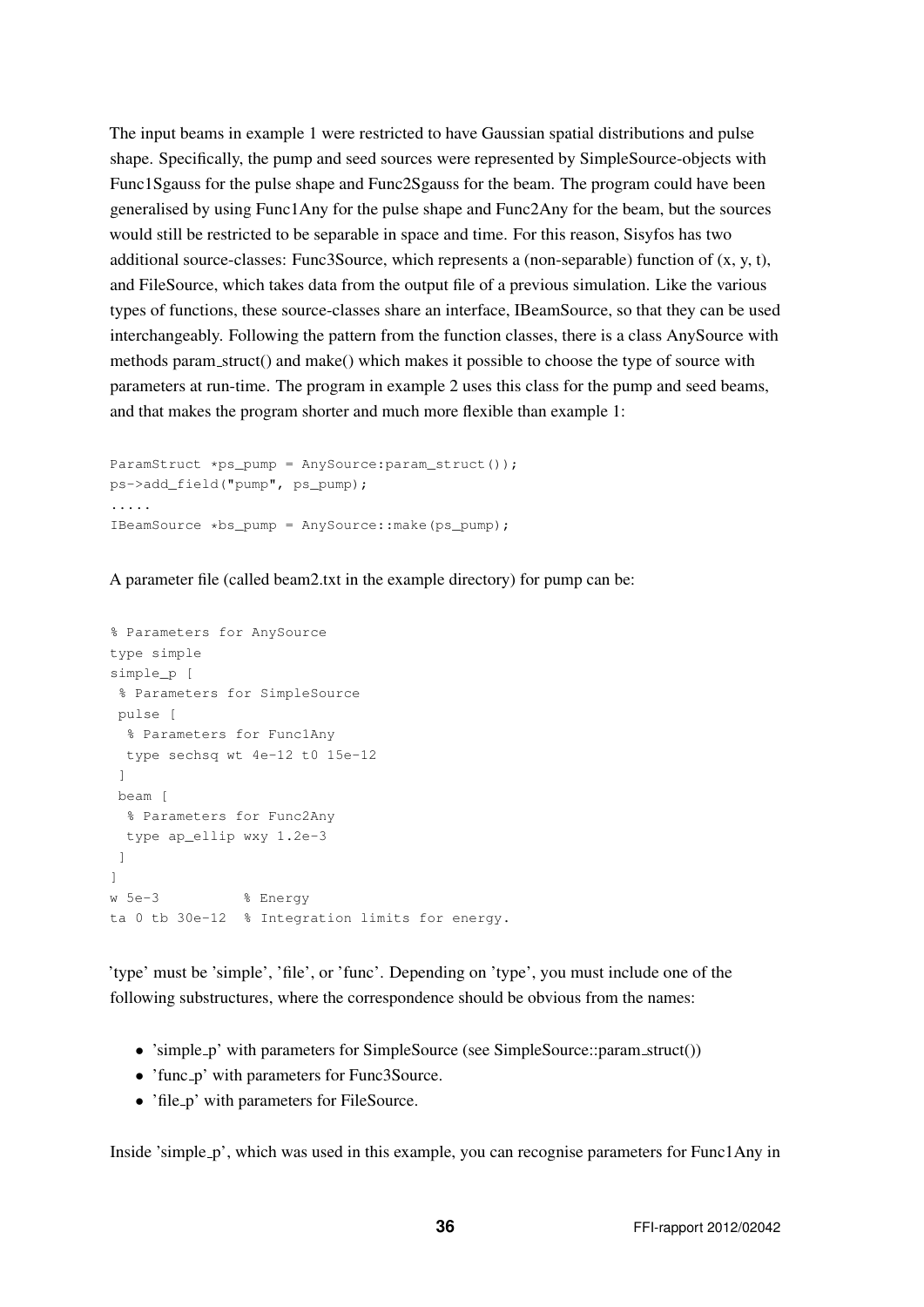the 'pulse' field and Func2Any in the 'beam' field. To test example 2, run a simulation with this file as pump:

opa\_ex2md file \*t40 seed [-tf beam1] pump [-tf beam2]

Compare the results to the base-line case in the file t00 from example 1:

```
g0 = gfm3("../ex1/t00")q1 = qfm3("t40")g0.w(2,2)
g1.w(2,2)
clf()
plot(g0.p(1,3), "b--")plot(g0.p(2,3),"b")
plot(q0.p(2,2), "r")plot(g1.p(1,3),"g--")
plot(g1.p(2,3),"g")
plot(g1.p(2,2),"k")
clf()
plot(g0.tnf(1,3)[16,:])
plot(g1.tnf(1,3)[16,:])
clf()
plot(g0.tnf(2,2)[16,:])
plot(g1.tnf(2,2)[16,:])
clf()semilogy(g0.tff(2,2)[16,:])
semilogy(g1.tff(2,2)[16,:])
```
The signal energy is higher because beam2.txt specified a flat-top pump beam, but the signal beam becomes ugly because of the sharp edges. This is also seen in the greater tails of the far-field.

### **6.1 Using beam data from simulation files**

The output from one OPA stage can be used as input to a next stage. To demonstrate this, first simulate stage 1 and store the signal field (complex amplitude) at the output by adding 'store2 +[e=nfn]' (the '+' here means that '[e nfn]' is appended to the default string given in the C++ program instead of replacing it):

opa\_ex2md file \*t50 seed [-tf beam1] pump [-tf beam1 w 5e-3] bbo.len 1e-3 store2 +[e=nfn]

Then simulate stage 2 with the signal from stage 1 as input:

opa\_ex2md file \*t51 seed [-tf beam3] pump [-tf beam1 w 5e-3] bbo.len 1e-3

where beam3.txt reads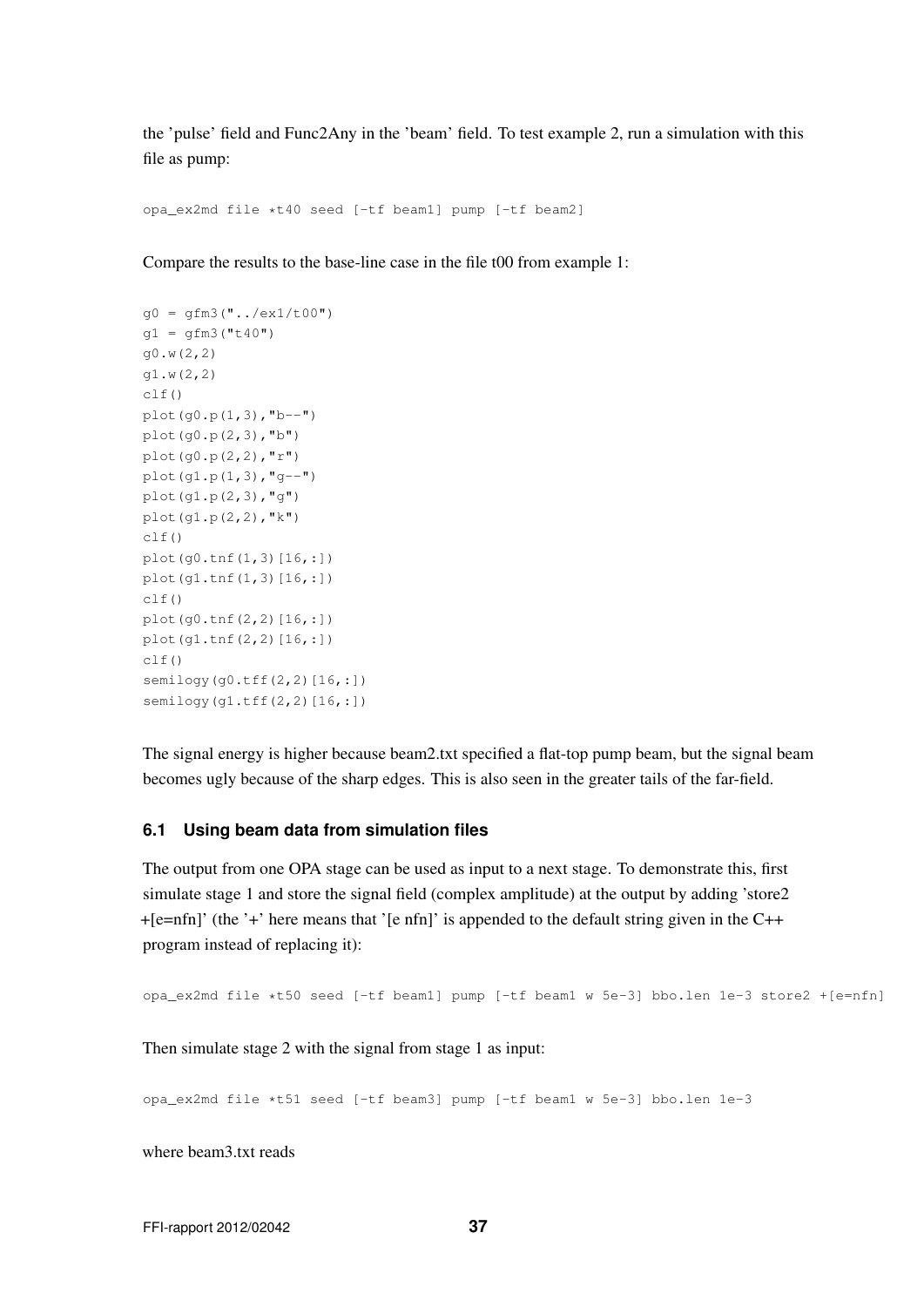```
type file
file_p [
 % Parameters for FileSource
 fname t50.sis
pos 2
 beam 2
]
```
This means that data for FileSource are taken from the file 't50.sis', position 2, beam 2 (beam numbers start at 1 in this context). Note that FileSource does not work unless the full complex amplitude for the selected beam and position was stored in the file, as selected by the 'e nfn' option above. FileSource has options for modifying the beam in various ways, for example by magnification or position shift. See the html documentation for details. As with other beam sources, you can specify the peak intensity, the peak power, or the energy within a time interval. If you want to specify the energy the power must also be stored for the selected beam and position, as selected by 'p fff' in the default parameter.

To check that FileSource worked as expected, you can compare data from the selected position and beam in the input file with the seed beam stored in the new file:

```
g0 = gfm3("t50")g1 = gfm3("t51")g0.w(2,2)
g1.w(1,2)
clf()plot(g0.p(2,2))
plot(g1.p(1,2))
clf()plot(g0.tnf(2,2)[16,:])
plot(g1.tnf(1,2)[16,:])
```
The two stages have the same total crystal length as in example 1. The reason that the signal energy is lower is that the idler is removed between the stages, which reduces the gain in the second stage.

If you want to use only the beam shape from a former simulation and combine it with a different pulse shape you can use SimpleSource:

opa\_ex2md file \*t52 seed [-tf beam4 w 2e-6] pump [-tf beam1 w 5e-3] bbo.len 1e-3

where the beam part of beam4.txt reads

```
type tab
tab p [
 % Parameters for Func2TableR
```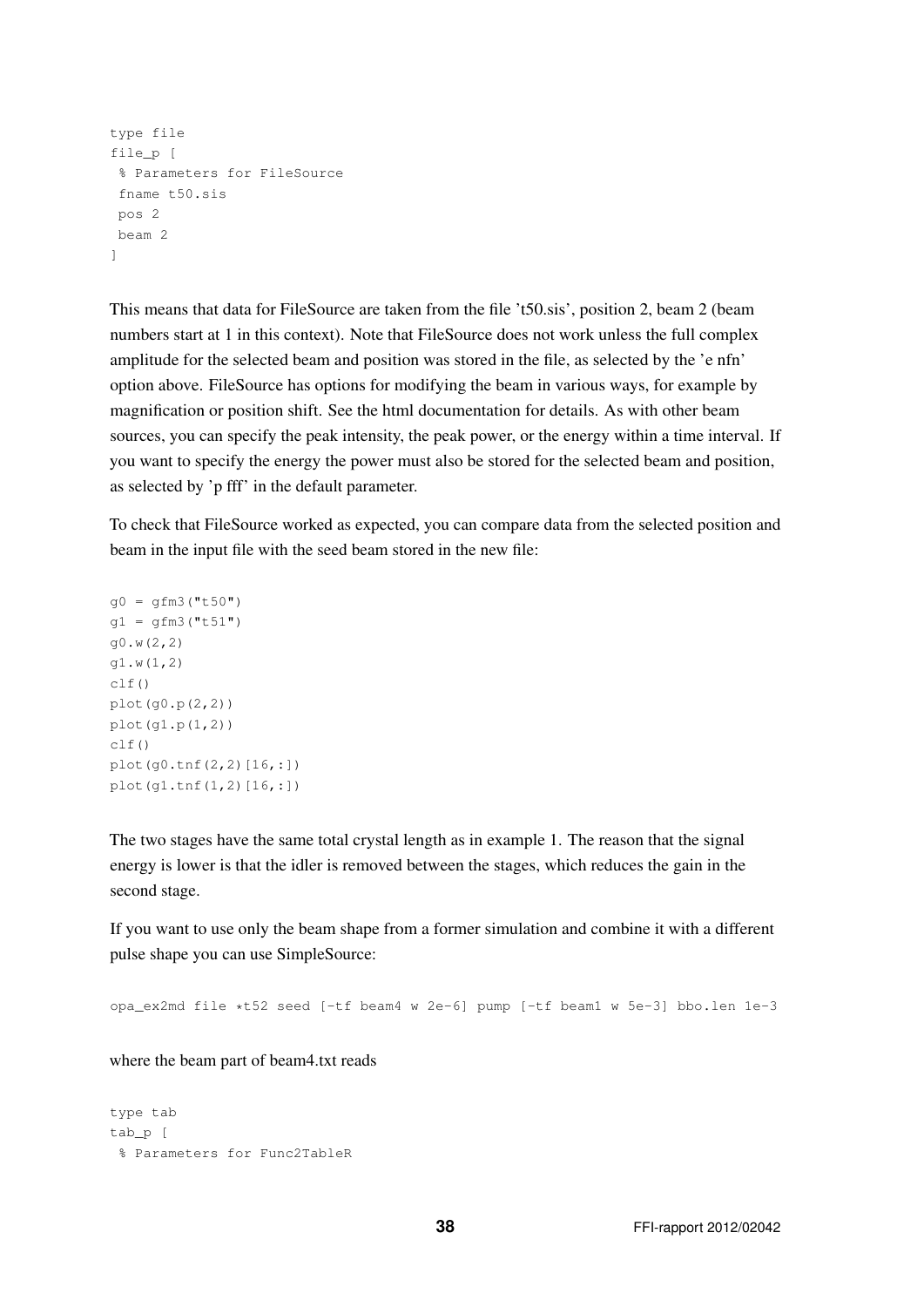```
smode 2
mr -bf t50.sis do.2.f.2.tnf.m
 scl 2.5e-4
v_out 0
]
```
'type tab' selects a function of the class Func2TableR, which performs table lookup and interpolation with real data (there is a corresponding Func2TableC for complex data). Func2TableR has its own parameters in the substructure 'tab p', where 'smode' specifies the spatial mode of the input matrix, and 'mr' the actual matrix. The '-bf' directive tells Sisyfos to obtain the matrix from the field 'do.2.f.2.tnf.m' in the file t50.sis. Setting the scale 'scl' to 2.5e-4 instead of 2e-4, which was used in t50, effectively expands the beam. The v<sub>-</sub>out option tells Func2TableR to use 0 if it tries to look up a value outside the matrix. If v\_out is not used, an attempt to get a value outside the matrix causes an error. Check again that the input beam worked:

```
q0 = qfm3("t50")q1 = qfm3("t52")u0 = q0.tnfr(2, 2)ul = q1.tnfr(1,2)clf()
plot(u0.x,u0.m[16,:])
plot(u1.x/1.25,u1.m[16,:]*2.5)
```
The scale factor 2.5 was chosen just to make the beams overlap.

### **6.2 Changing solver parameters**

The program opa\_ex2 includes a substructure 'rk' with parameters for NLPropFs, the differential equation solver. The default values for NLPropFs are usually ok, but it is wise to run some simulations with other tolerances to check that results have converged. Try varying the relative tolerance rtol

```
opa_ex2md file *t41 seed [-tf beam1] pump [-tf beam2] rk.rtol 1e-3
opa_ex2md file *t42 seed [-tf beam1] pump [-tf beam2] rk.rtol 1e-2
opa_ex2md file *t43 seed [-tf beam1] pump [-tf beam2] rk.rtol 1e-1
```
and compare the results by

```
clf()
q0 = qfm3("t40")plot(g0.p(2,2))
q1 = qfm3("t41")plot(g1.p(2,2))
```
and so on. In this example, deviations become noticeable only for the very high relative tolerance of 0.1. See the html documentation for NLPropFs for details of the tolerance calculations.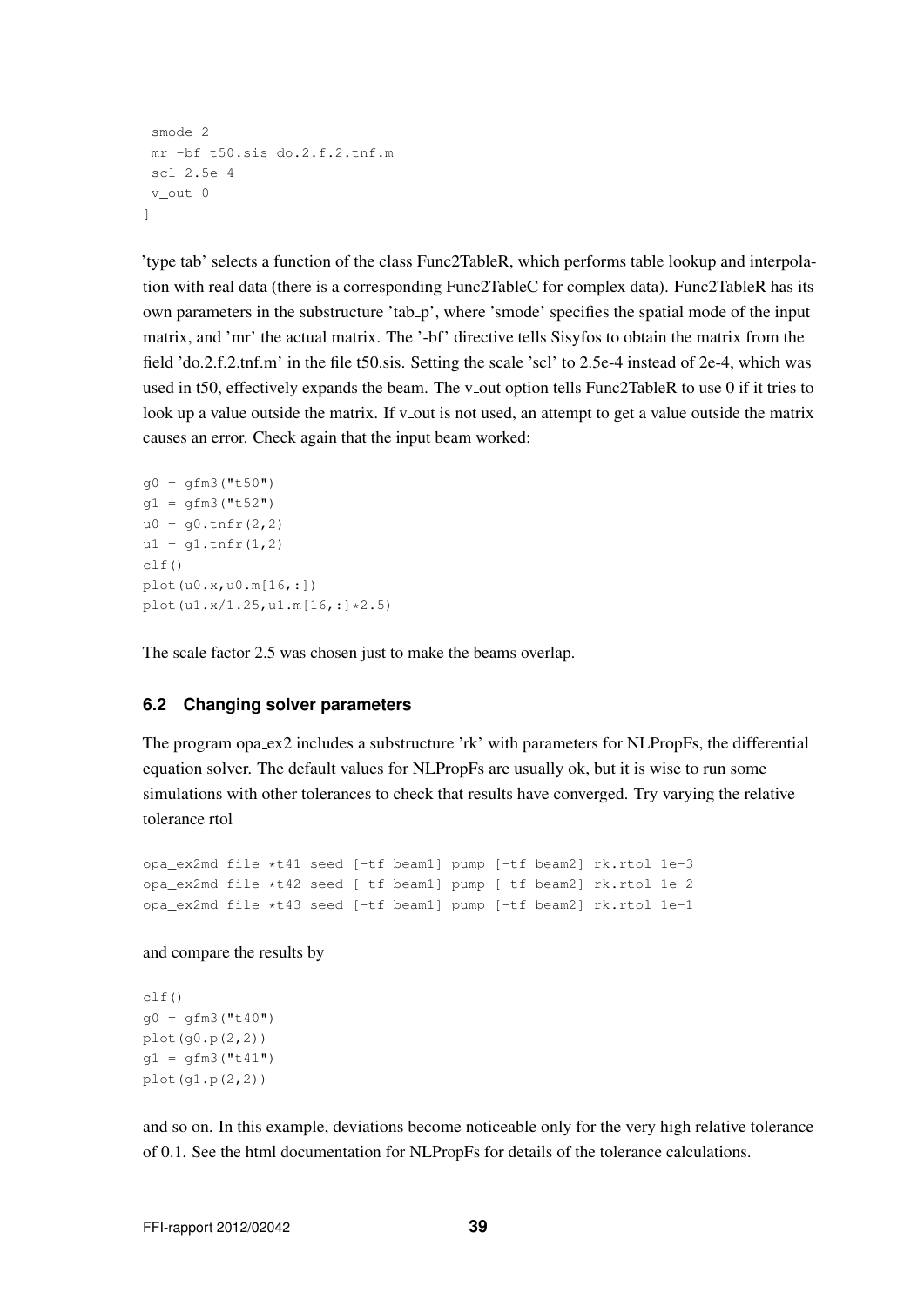### **6.3 Test program for AnySource**

The ft directory contains a program source test for testing AnySource, analogous to func test for testing Func1Any. The program runs a minimal 'simulation' where the optical path consists of only a Source object and a Dataout object and there is one single beam. Try for example

source\_testmd -tf data/srcpar1.txt file \*test2

The result file will contain data from a single Dataout object with a single beam. See Section 9.6 for more examples with source\_test.

# **7 Example 3 - Advanced OPA**

Example 2 made use of some of Sisyfos' features for parameter handling and beam sources, but the actual OPA was still very simple. The purpose of this section is to introduce some of Sisyfos' advanced features by means of an OPA with non-collinear beams, nonlinear refractive index  $(n_2)$ , frequency-dependent absorption in the crystal, and chirped signal pulses. Furthermore, the crystal is divided into multiple slices to be able to resolve the longitudinal distribution of absorbed power. The changes in the parameter structure compared to opa ex2 are

- The standard parameters from setup\_std\_param4() include "wb" to allow wide-band mode (on by default). In this mode, Sisyfos accounts for different diffraction of different frequency components within a beam.
- A "noise" parameter is added to turn noise on signal and idler beams on or off.
- The "bbo.abso" parameter can define an absorption function (of frequency)
- The "bbo.n2" parameter can define  $n_2$ . To include cross modulation this is a 3  $\times$  3 matrix.
- "bbo.slices" specifies the number of slices in the crystal.
- The "pump" parameters include an optional lens (which only affects the pump beam) to study the effect of an imperfectly collimated pump.
- The "storec" parameter selects which beam data to store between crystal slices.
- The "stheat" substructure contains parameters to store the energy which is absorbed in the crystal, see ArrayDataout.

There are also changes in the main part of the program

- Wavelengths and tuning angles are fixed in this example.
- To handle non-collinear beams efficiently, a  $k_x$ -offset corresponding to the non-collinear angle is included in beams 0 and 2 (idler and pump). Figure 7.1 shows the geometry with the non-collinear beams.
- There is a section to insert the optional pump lens.
- The absorption function and  $n_2$  are added to the PropCrys object.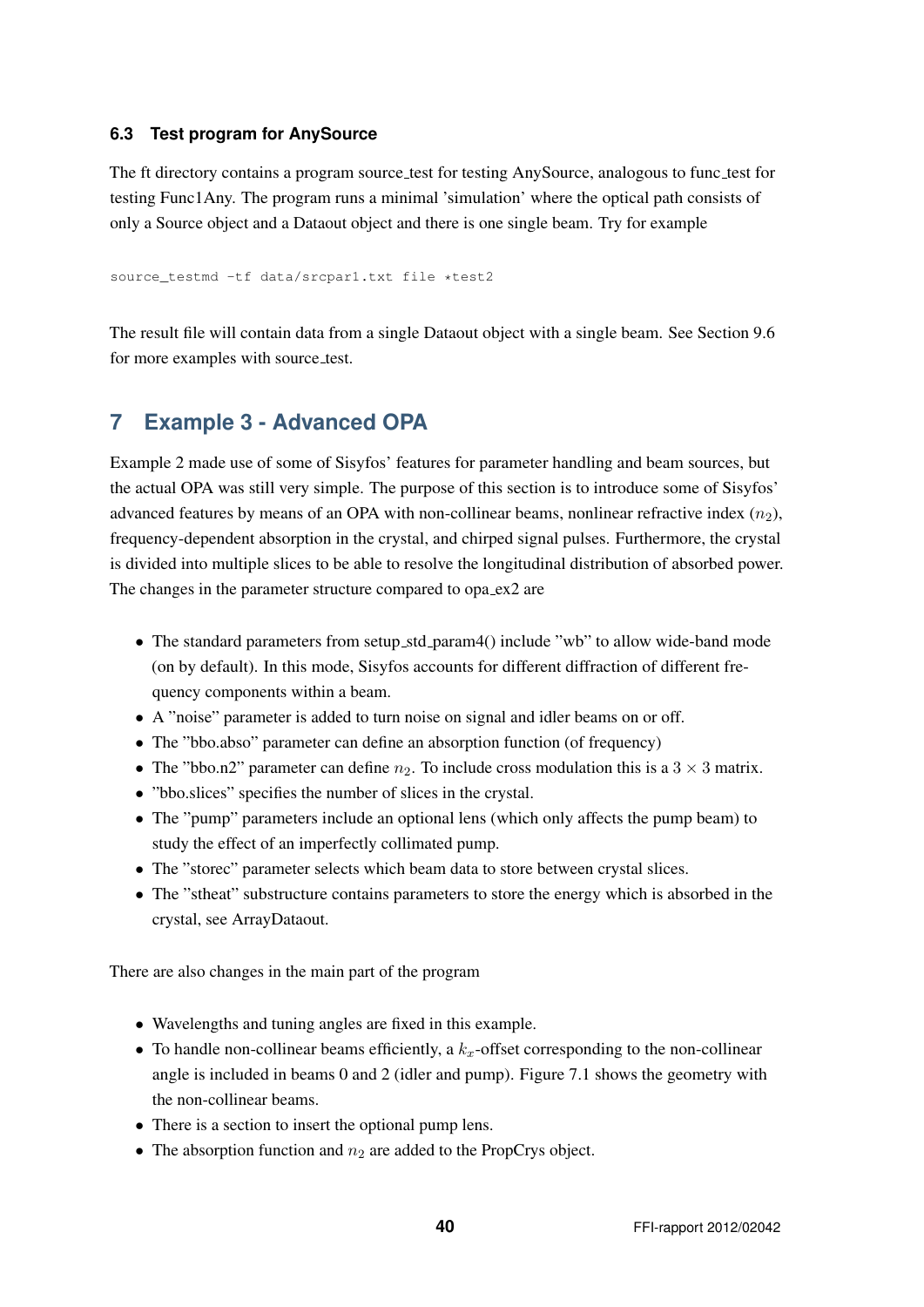

*Figure 7.1 OPA with non-collinear beams. The signal beam is taken to be perpendicular to the crystal face.*

• Multiple slices are added to the MultiSlice object, and Dataout objects are inserted between them.

The parameters are stored in the following files: Pump beam in pump1.txt, seed beam in seed1.txt, device parameters in dp1.txt, resolution parameters in sp1.txt, nonlinear index in n2.txt, and absorption function in absof1.txt. Run a simulation with a wide-band, chirped seed pulse, without  $n<sub>2</sub>$  and absorption:

opa\_ex3md file \*t60 -tf pump1 -tf seed1 -tf dp1 -tf sp1

The file seed1.txt now includes the section

```
mod [
 type chirp
 t0 6e-12
 kr 3e25
]
```
where 'mod' means a modulation function, which is multiplied into the amplitude. 'chirp' selects a function of the class Func1Chirp, which is a complex exponential  $\exp(i \text{ kr } (t-t_0)^2)$ . 'kr' is a parameter in Func1Any, and it represents a real constant which is used in various ways by several of the possible function. Note that t0 for the 'mod' function is set to the same value as for the 'pulse' function (6e-12 s). If they were different the centre of the spectrum would be shifted because the instantaneous modulation frequency at the centre of the pulse would be nonzero.

Plot the input and output signal spectra:

```
q = qfm3("t60")u = g.tsr(1,2)clf()
plot(u.la*1e9, u.m*200)
plot(u.la*1e9, q.ts(2,2))
```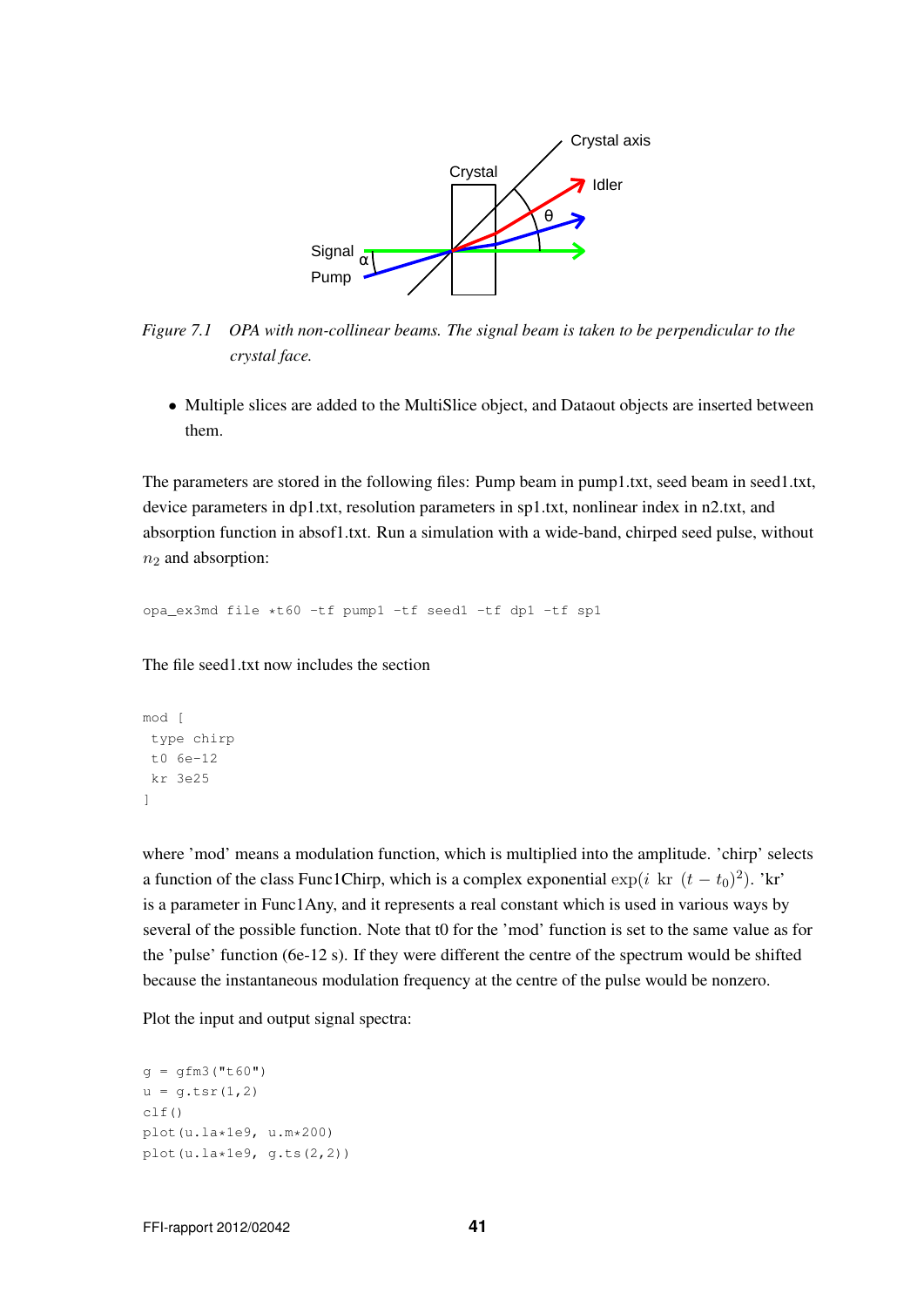The spatially resolved spectrum is stored in tnfs, and when it is plotted for the centre element and three adjacent elements we can see signs of back conversion in the centre:

```
v = g.tnfs(2, 2)clf()
plot(u.la*1e9, v[:, 0, 8])plot(u.la*1e9, v[:,0,9])
plot(u.la*1e9, v[:,0,10])
plot(u.la*1e9, v[:, 0, 11])
```
The spectral phase is not stored directly in the file, but it can be computed from the complex amplitude (the 'e' field). The sign conventions for the fields in Sisyfos is such that ifft() must be used to go from time to frequency:

```
e = q.e(2, 2)e1 = e[0, 1, 0, 8]s1 = fftshift(ifft(e1))phi = unwrap(angle(s1))
clf()plot(u.la*1e9, phi)
```
Plot the pump and signal pulses

```
clf()
plot(g.p(1,3), "b--")plot(q.p(2,3), "b")plot(g.p(1,2)*200,"g--")
plot(g.p(2,2),"g")
```
The format of the  $n_2$ -matrix in the file n2.txt is that the first line specifies the number of dimensions (2) and the size of each dimension (3, 3), and the values follow on the subsequent lines. The values are artificially high to see an effect. To run a simulation with  $n_2$ , type:

opa\_ex3md file \*t61 -tf pump1 -tf seed1 -tf dp1 -tf sp1 -tf n2

#### Compare the results

```
q0 = qfm3("t60")g1 = gfm3("t61")clf()plot(g0.ts(2,3)[482:542])
plot(g1.ts(2,3)[482:542])
clf()plot(g0.ts(2,2))
```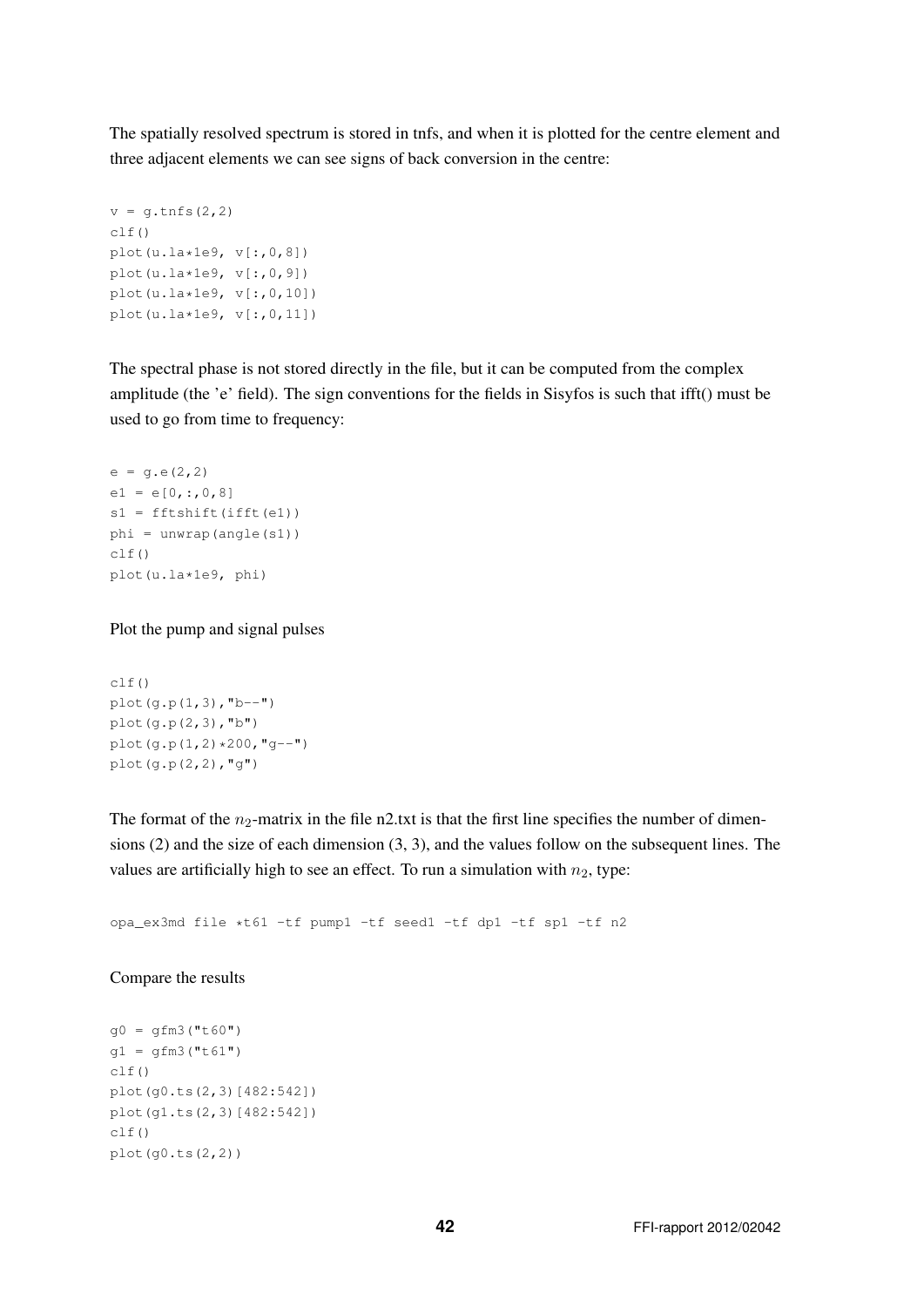```
plot(g1.ts(2,2))
clf()
plot(q0.tff(2,3)[0,:])plot(g1.tff(2,3)[0,:])
```
The transmitted pump spectrum has been broadened by self-phase modulation, and the signal gain spectrum is shifted. The far-field of the transmitted pump has been broadened outside the matrix, so the simulation should be repeated with higher spatial resolution if correct results were required.

The file absof1.txt includes data for an absorption table (absorption in  $m^{-1}$  vs frequency in Hz). The values are artificially high to show a clear effect. The option 'stheat.st 1' turns on storage of absorbed energy, see ArrayDataout. Run a simulation with absorption:

```
opa_ex3md file *t62 -tf pump1 -tf seed1 -tf dp1 -tf sp1 -tf absof1
bbo.slices 2 stheat.st 1
```
and compare the results:

```
q2 = qfm3("t62")clf()plot(g0.ts(2,2))
plot(g2.ts(2,2))
```
The energy is only slightly reduced. The actual absorption spectrum for each beam can be retrieved by

```
u = g2.get("PropCrys.0.bd")
v = q2.tsr(1,1)clf()plot(v.la*1e9, u.a0.absi)
```
where 'bd' means beam data and contains substructures for each beam. The tsr() method is used to get the wavelength table, which is not stored in 'bd'.

Now inspect the distribution of absorbed power in the crystal:

```
u = g2.get("MultiSlice.0.heat")
clf()imshow(u.st.mr[0,:,:])
\text{imshow}(u.st.mr[1,:,:])
```
Type 'print u' to inspect the whole data structure stored by ArrayDataout. The fields depend on the options passed to ArrayDataout.

Run a simulation with wide-band mode turned off and compare the spectra: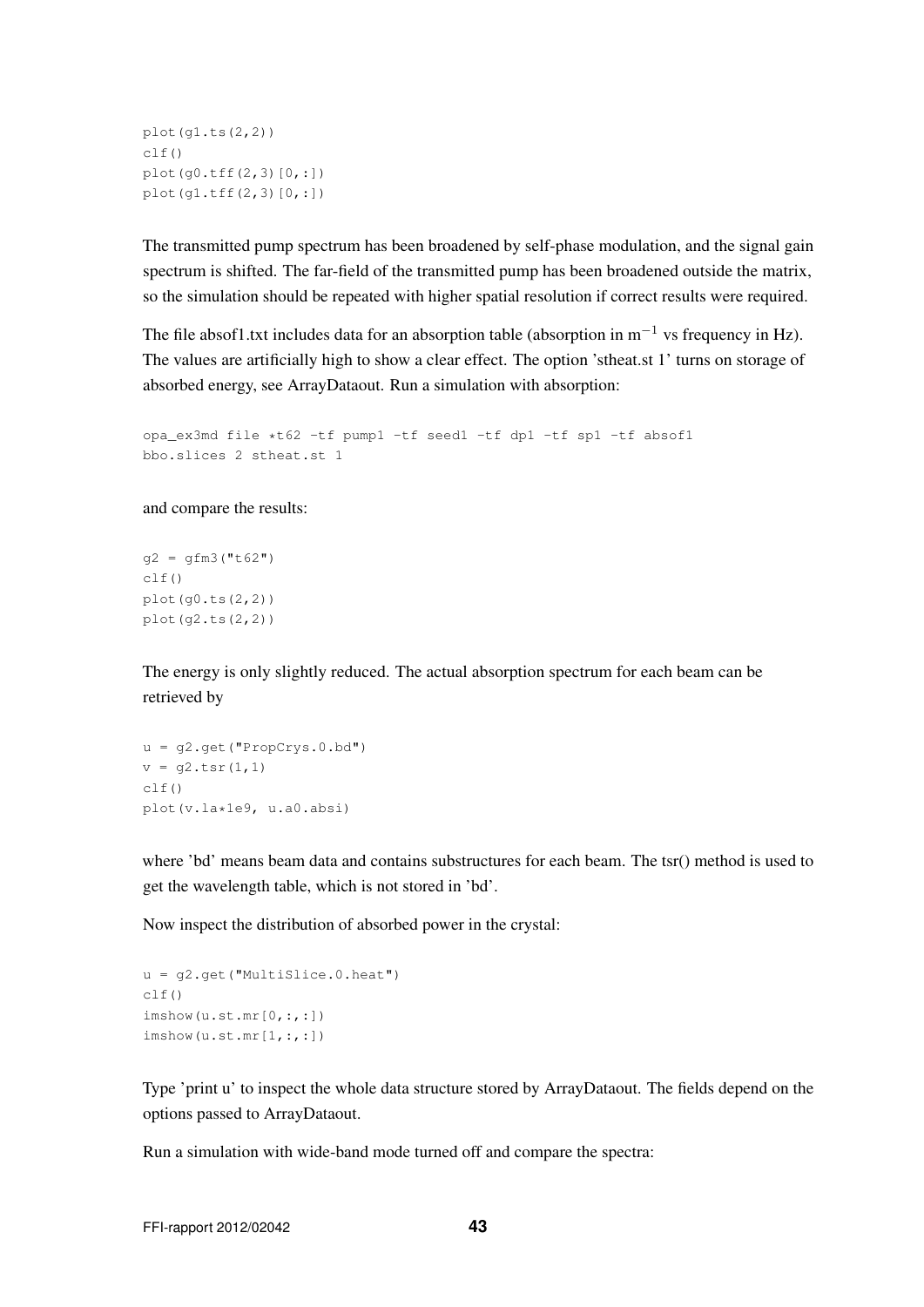```
opa_ex3md file *t65 -tf pump1 -tf seed1 -tf dp1 -tf sp1 wb 0
.....
g0 = gfm3("t60")g1 = gfm3("t65")
clf()plot(q0.ts(2,2))plot(g1.ts(2,2))
```
The spectrum in standard mode is much narrower (and incorrect). The wide phase-matching bandwidth of this non-collinear interaction depends on details which are only represented correctly in wide-band mode.

Finally, run simulations with and without noise in an OPA without seed input

opa\_ex3md file \*t63 -tf pump1 -tf dp1 -tf sp1 opa\_ex3md file \*t64 -tf pump1 -tf dp1 -tf sp1 noise 1

and compare the results

```
g0 = gfm3("t63")g1 = gfm3("t64")clf()
plot(q0.ts(2,2))plot(q1.ts(2,2))
```
The noise is essential in optical parametric generators (OPG) and can be important in OPAs with high gain.

#### **7.1 Overlapping spectral ranges**

If you increase the temporal resolution the spectral ranges of the beams in the simulation get wider and may eventually overlap. For example, if you run

opa\_ex3md file \*t68 -tf pump1 -tf seed1 -tf dp1 -tf sp1 nt 2048 dt 6e-15

you get the warning message 'Overlapping spectra for beams: 0, 1'. This means that the spectral ranges of two beams with the same polarisation overlap. You can see the spectral ranges of the beams by typing

```
q = qfm3("t68")s1 = g.tsr(2,1)s2 = q.tsr(2, 2)clf()plot(s1.nu/1e12)
plot(s2.nu/1e12)
grid()
```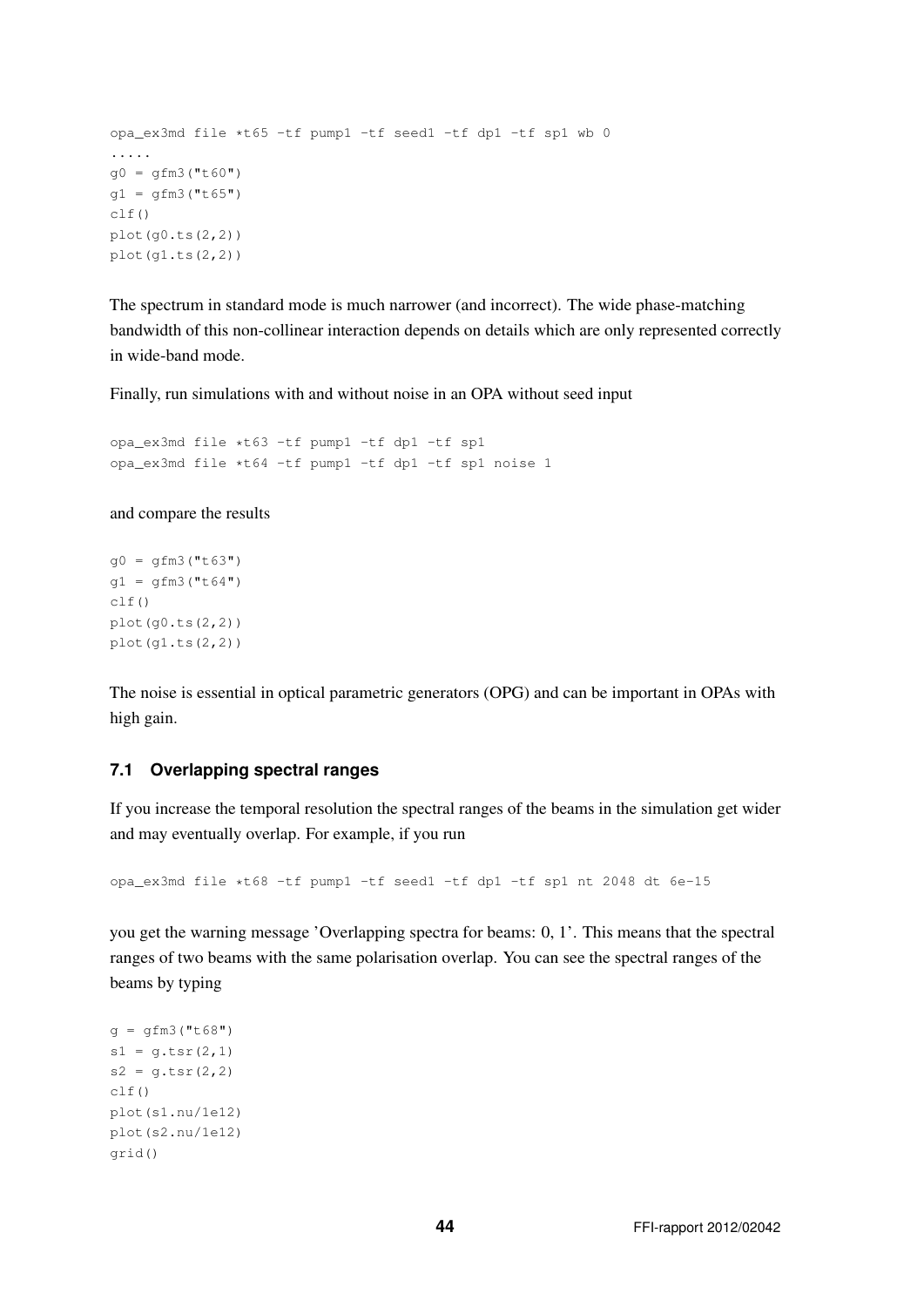The actual spectra do not necessarily overlap, as you can check by

clf() plot(s1.nu/1e12, s1.m) plot(s2.nu/1e12, s2.m)

Thus, the warning does not necessarily indicate a problem, but the user should check. In this example the beams are non-degenerate because they are non-collinear, so even if the spectra did overlap it would be ok. In general, if two beams with the same polarisation have components with the same frequency and direction they should be treated as a single beam, and if they interact the interaction should be treated as degenerate. Sisyfos checks only the spectral overlap automatically, so when the warning appears the user should check the angular overlap and find out if the beams are degenerate.

# **8 Example 4 - OPO**

The examples so far have been OPAs, which are non-resonant devices. This example shows how to add a resonator, use quasi-phasematching (QPM), compute the temperature in the crystal from the absorbed power, and run a new simulation which includes thermal effects. It also introduces some additional features of Dataout and gfm3. Figure 8.1 shows the OPO.



*Figure 8.1 Optical parametric oscillator with resonator formed by the mirrors M1 and M2. In this example, only the signal beam is resonant, and the pump beam makes a single pass through the crystal.*

As explained in Section 4, when simulating a resonator it is convenient to specify tsf (the time slice factor, i.e. the ratio between the round-trip time and the time slice length) and nt instead of specifying dt directly. Therefore, the parameter section of the program opo ex4 defines 'tsf' in the argument to setup std param4(). Sisyfos computes the time resolution from  $dt = t_R/(tsf \cdot nt)$ . 'tlen' is the length of the simulation interval. The number of round trips simulated is  $\lceil \text{tlen}/t_R \rceil$ .

The example OPO is based on periodically poled  $LiNbO<sub>3</sub>$  (PPLN), so the 'bbo' substructure from the OPA examples has been replaced by 'lno'. Most of its fields are the same as for BBO, but to show an alternative, the absorption is given by a vector with an element for each beam instead of a function of frequency. In addition, a 'temp' field is defined to input a 3D temperature distribution for the crystal. 'ref\_temp' is the reference temperature for thermo-optic calculations.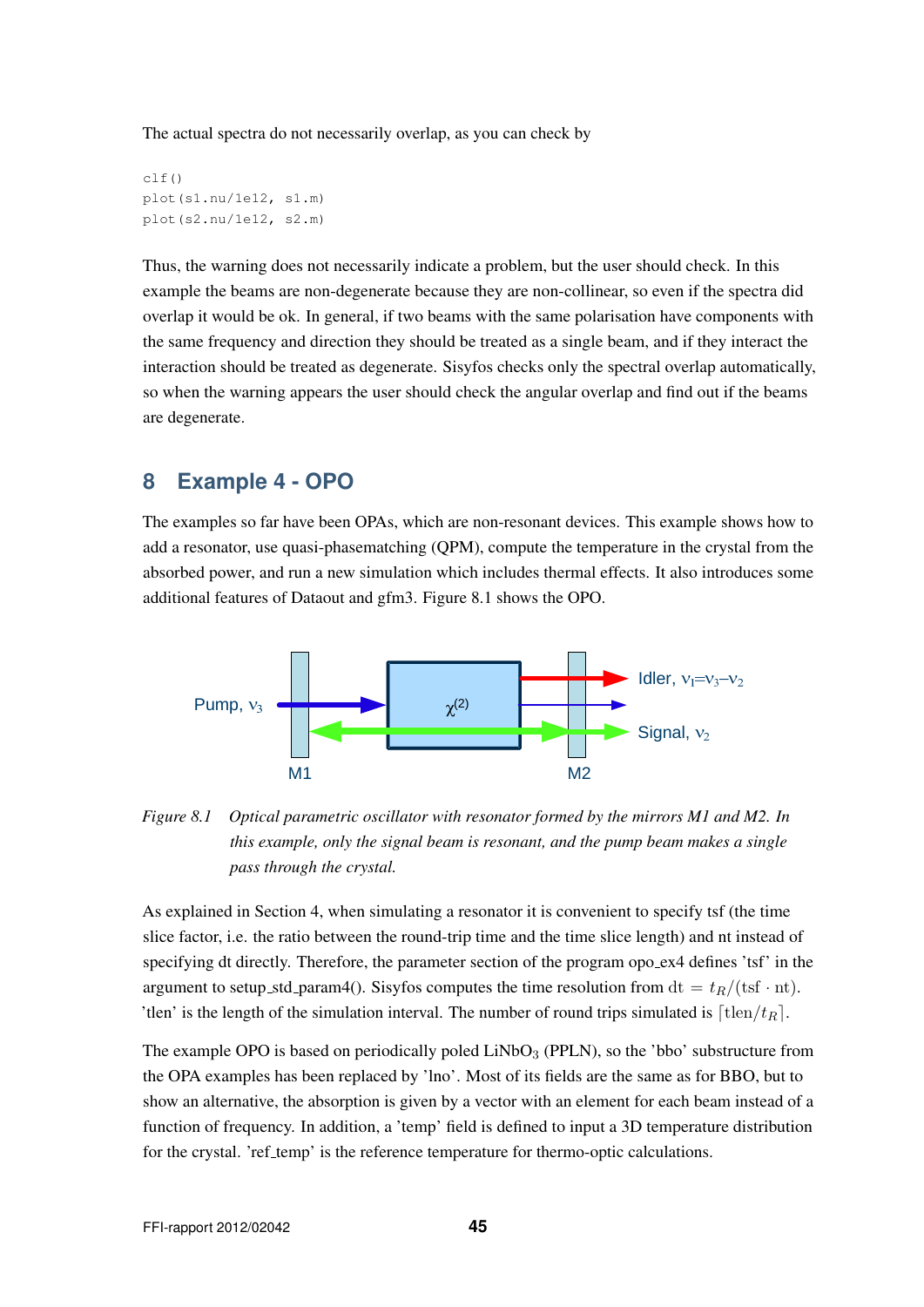

*Figure 8.2 Optical path of the OPO. The optional apertures (represented by Mirror objects) on each side of the MultiSlice object have been omitted.*

Parameter structures with standard parameters for mirrors are created by Mirror::param struct(nb), where 'nb' is the number of beams. These structures contain fields for reflectance (ref, default all 1), radius of curvature (rc, default 0, which means plane) and more advanced options which can be found in the documentation for the class Mirror. Other changes in the parameter section are the 2-element vector 'gaps', which holds the length of the air gaps between the ends of the crystal and the mirrors, and the field 'ap' for the aperture radius. Apertures can be added to catch light which would diffract out of a real resonator. If this light was not caught by an aperture it could spill outside the matrix and alias into the other side.

The definition of the optical path differs from the OPA examples by the calls

```
path->set_closed(true);
path->set_two_pass(true);
```
The first tells Path that it represents a resonator, and the second that the beams propagate in both directions. These methods are independent: A ring resonator would be closed but not twopass, and an amplifier might be two-pass but not closed. Figure 8.2 shows the structure of the optical path.

The mirrors are inserted one at each end of the path. Since an end-mirror should operate on the beam only once in each round trip, they are set to work in the forward direction, but they could equally well have worked in the backward direction.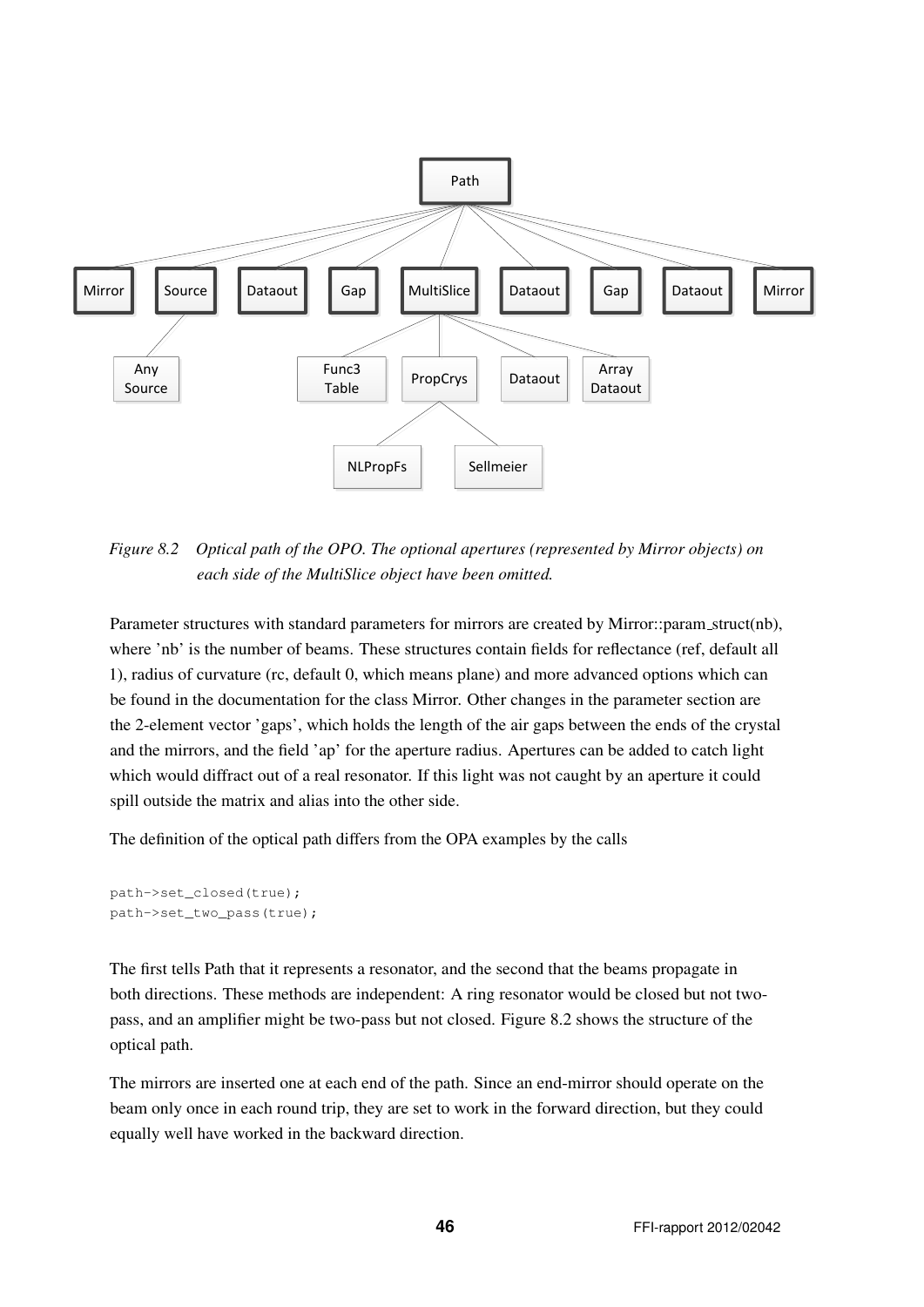#### Resonators and mirrors

A Path can be open, two-pass (which implies a reflector at one end), or closed (i.e. a resonator, which implies reflectors at both ends). Mirror components act only as losses and input/output couplers, and they have nothing to do with the definition of resonators and the optical layout. A closed path is a resonator even if it contains no Mirrors. Without Mirrors all beams remain in the Path, and the Mirrors are necessary to let some of the light out. By definition, the beam reflected by a Mirror remains in the Path, and the transmitted beam is coupled out. For example, a singly resonant OPO must be defined with a closed Path, and the non-resonant beams must be coupled out through Mirrors with zero (or low) reflection.

Sisyfos does not know the geometry of the optical path, so any beam transformations caused by the geometry must be added explicitly: The angle of incidence on a mirror is not specified, so in the case of non-normal incidence on a spherical mirror the mirror must be specified as astigmatic. If a beam is flipped by reflection from an odd number of mirrors, this must be modelled by inserting a FlipRot object in the path. Similarly, if a beam is rotated in a non-planar resonator, the rotation must be specified explicitly.

The Source object is placed after mirror 1, and it too operates in the forward direction. The Source object *replaces* the content of the beam(s) for which it has sources, so it does not support a partially resonant pump beam. Such a device could be simulated by adding the Source to the input port of the Mirror object instead of directly to Path. A gap and an optional aperture are inserted between the first Dataout and the crystal. The air gaps, apertures and crystal are set to work in both directions.

Dataout objects are inserted next to the mirrors and at the end of the crystal. The one at the crystal is applied in both directions, whereas the others are only applied in the forward direction because when the mirrors are plane, the beam will only change power between the forward and backward pass. With curved mirrors, it might be necessary to apply all Dataouts in both direction to monitor the changes in the far-field.

The QPM crystal is modelled in the bulk-approximation, and for this reason the phase mismatch is forced to be zero for the centre frequencies by the call

prop->add\_chi2\_proc(0,1,2, chieff, 0, 0);

where the two zeros at the end control the phase mismatch. See the documentation of PropCrys for details. A factor of  $2/\pi$  is included in chieff to account for the effect of QPM [5]. The default Sellmeier equation in the example program includes temperature dependence. If an ordinary Sellmeier equation is used, temperature dependence can be added by putting the Sellmeier object inside a ThermoOptic object. The thermo-optic coefficients (TOCs) can be constants or functions of wavelength or frequency. The example program makes a ThermoOptic object if a function is specified in the parameter field 'lno.toc'. Since all the beams are polarised in the same direction,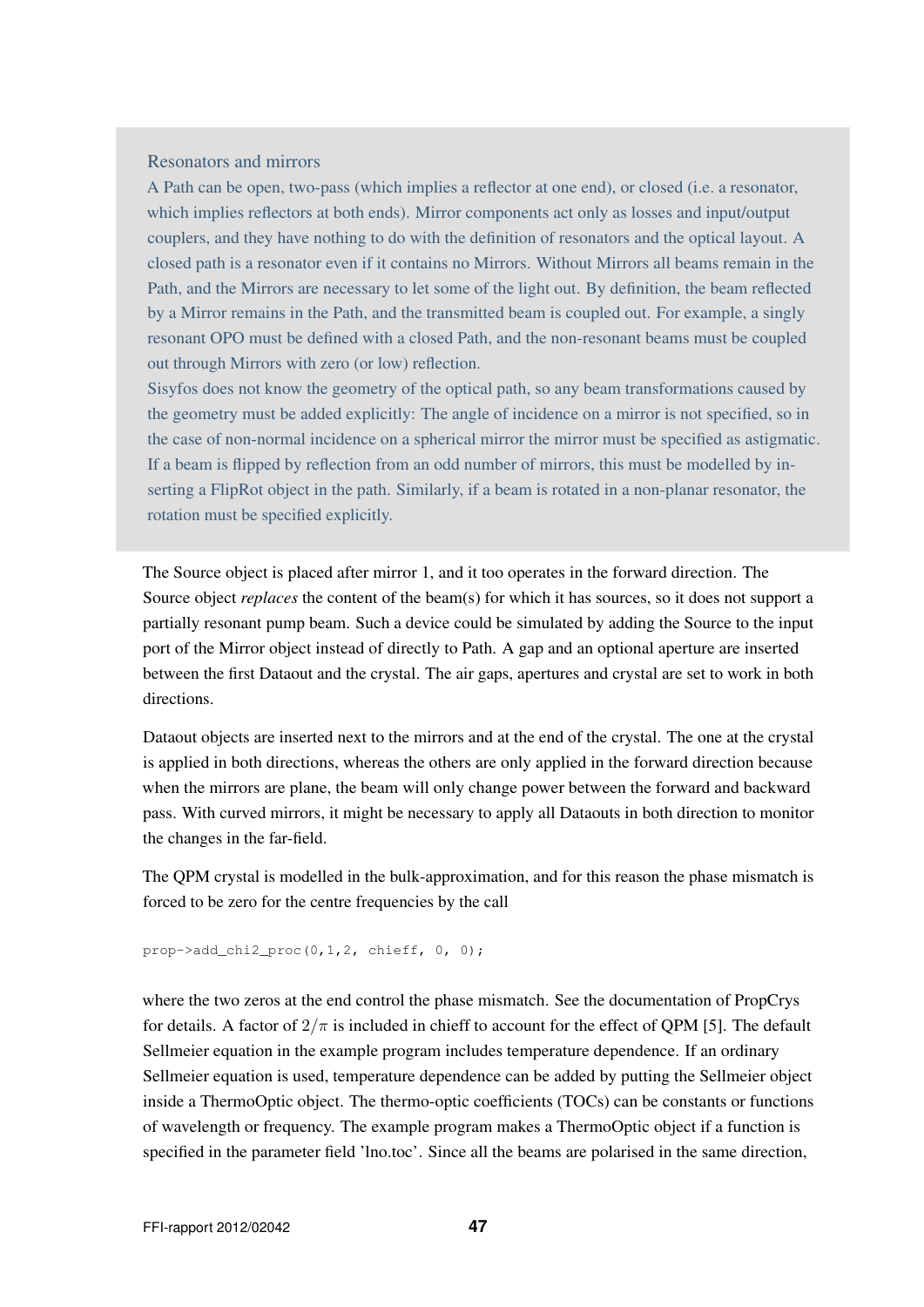only a single TOC-function is used. Near the end of the program, 'tsf' is passed to main init2a() instead of 'dt'. The argument is interpreted as tsf when it is  $\geq 1$ .

Run the example program by typing

```
opo_ex4md -tf opopar1 file *y000
```
and plot the pulse shapes of the input pump and the output of all beams:

```
q = qfm3("y000")u = q.\text{apr}(1, 3)t = u.t*1e9clf()
plot(t, u.m)
plot(t, g.ap(2,3))
plot(t, g.ap(2,2))
plot(t, g.ap(2,1))
```
'ap' is the power averaged over each round trip, so the length of the time axis corresponds to the 'tlen' parameter. Since the 'p' option was for beam 2 in Dataout 2, you can also retrieve the power at full time resolution:

 $u = q.p(2,2)$ 

This is now a  $32 \times 76$  array, where 32 is the number of sample points per time slice (nt) and 76 is the number of round trips.

 $v = u \cdot \text{mean}(0)$ plot(t, v)

gives the same result as 'plot(t, g.ap $(2,2)$ )'. Plot the rapidly varying power for two round trips

```
clf()
plot(u[:,32])plot(u[:,60])
```
and notice how the character of the fluctuations change from the leading edge of the pulse to the saturated part on the trailing edge. You should check that the near-field and far-field are contained in their matrices, especially for the resonant beam. To get data for the backward direction, use a negative position number, e.g. g.tnf(-2,1) is the total near-field for beam 1 at position 2 in the backward direction.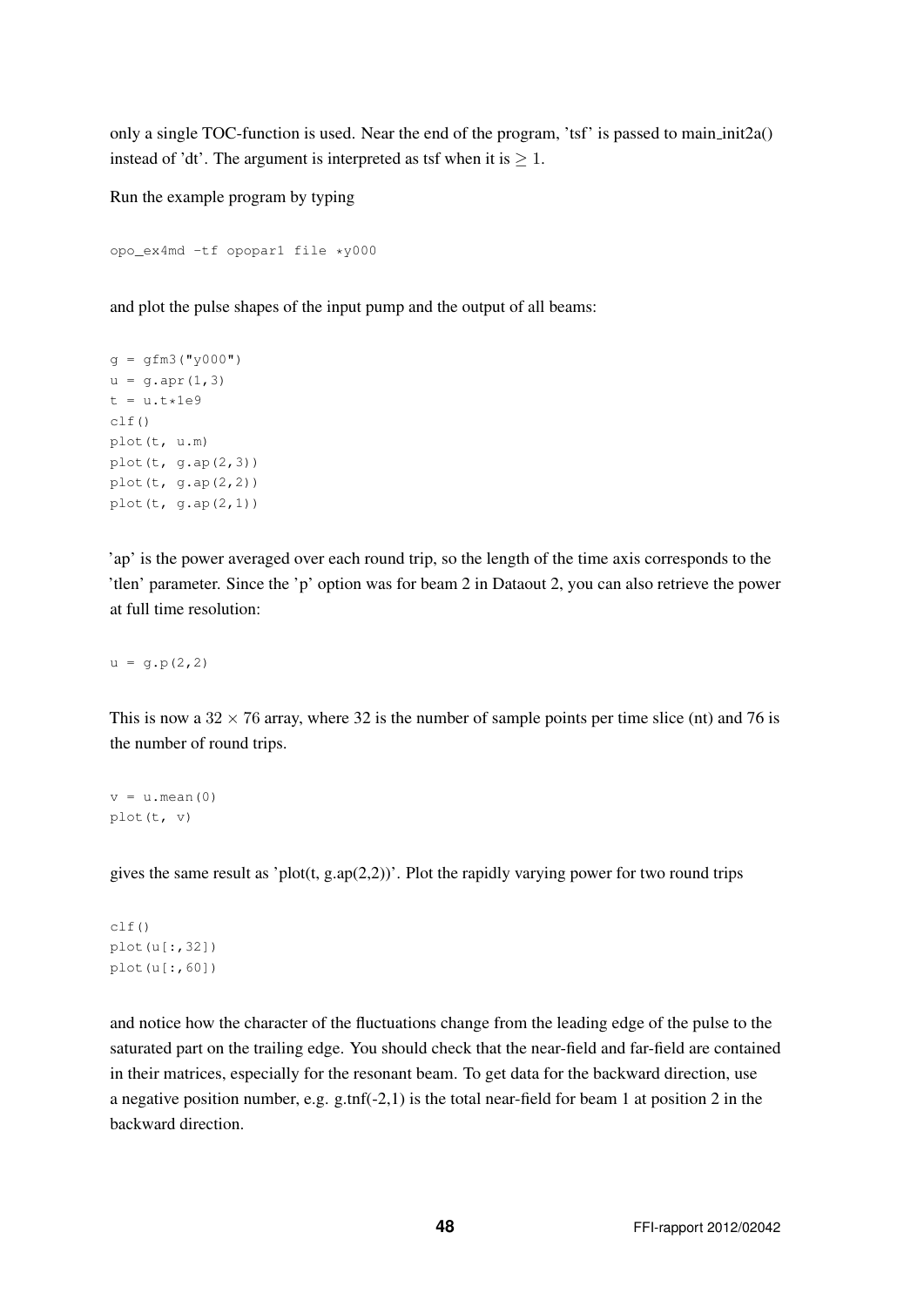```
clf()
plot(q,tnf(1,2)[0,:])plot(g.tnf(2,2)[0,:])
plot(g.tnf(3,2)[0,:])
plot(q,tnf(-2,2)[0,:])clf()plot(g.tff(1,2)[0,:])
plot(g.tff(2,2)[0,:])
```
'tnf' is the fluence integrated over the whole pulse. 'nf' stores mean intensity over each time slice, and it shows how the beam profile evolves during the pulse. It is a 3D array with dimensions (round-trips, ny, nx).

```
u = g.nf(2,2)clf()plot(u[32,0,:])
plot(u[40,0,:])
plot(u[50,0,:])
plot(u[60,0,:])
```
Similarly, 'ts' is the spectrum integrated over the pulse and 's' is the spectrum in each time slice.

```
u = g.tsr(2,2)v = q.s(2, 2)la = u.la * 1e9clf()plot(la, u.m)
clf()
plot(la, v[32,:])
plot(la, v[40,:])
plot(la, v[50,:])
plot(la, v[60,:])
```
For comparison, run a simulation without apertures (ap=0 turns the aperture off)

opo\_ex4md -tf opopar1 file \*y010 ap 0

and compare the results:

```
q0 = qfm3("y000")g1 = gfm3("y010")clf()plot(g0.tnf(2,2)[0,:])
plot(g1.tnf(2,2)[0,:])
```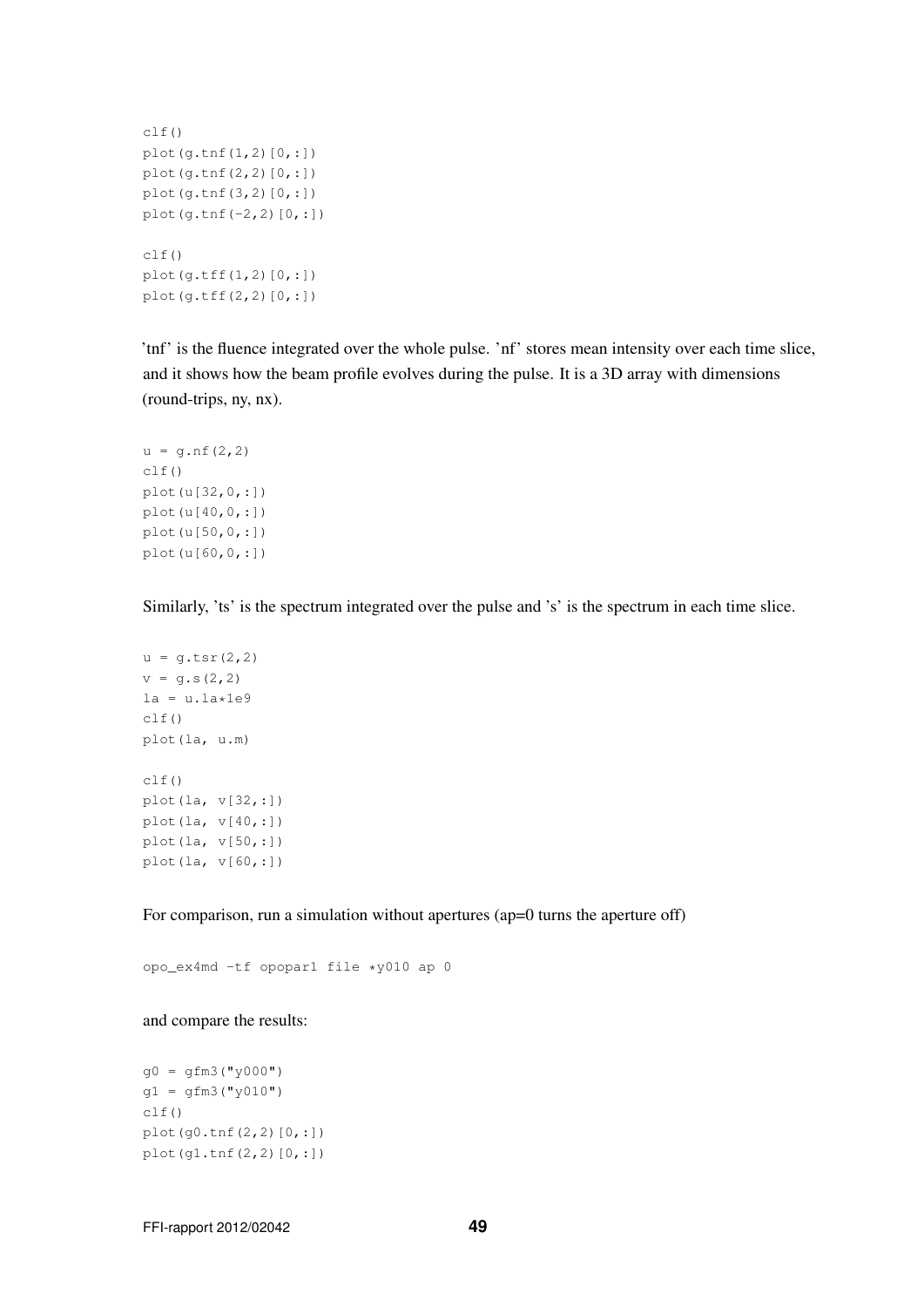You can see that the near-field extends outside the matrix if the aperture is omitted. It is of course a matter of judgement how to set the aperture. The default value in this program is 0.5 mm, which is much greater than the 0.2 mm exp(-2) radius of the pump beam.

Aborting a simulation

A simulation can be aborted by Ctrl-C. Sisyfos will complete propagation through the top-level Path object, so the effect is not immediate. All the components will finish properly, and the result file will be valid, but it is not possible to restart the simulation from the point where it was stopped. Don't type Ctrl-C more than once if you want a valid result file.

### **8.1 Thermal effects**

Heating of the crystal by absorption can affect the beams by thermal lensing and thermal phase mismatch. Sisyfos includes a program called find temp1, which can compute the steady-state temperature distribution in a crystal from the distribution of absorbed power and the boundary conditions. find temp1 can only handle simple geometries with rectangular crystals and cooling through the side faces. Cooling through the end faces is neglected.

First, run a simulation with absorption (the absorption coefficients are exaggerated to show the effect) and 5 slices along the crystal:

opo\_ex4md -tf opopar1 file \*y020 lno [abso [10 1 1] slices 5]

The file opopar1.txt includes the line 'stheat [st 1 srt 1]' with options for the ArrayDataout object, which stores absorbed energy. 'st' means sum over time, that is, a 3D array where the absorbed energy in each spatial cell is stored. Similarly 'srt' means sum over transverse coordinates and time, i.e. the total absorbed energy in each slice. The fields in the stored structure correspond to these parameter names:

 $q = qfm3('v020")$ v = g.get("MultiSlice.0.heat") v.fields()

'v.st.mr' contains energy density in  $J/m<sup>3</sup>$ .

```
u = v \cdot stc1f()imshow(u.mr[2,:,:])clf()
\text{imshow}(u.mr[:,0,:])c]f()plot(u.mr[0,0,:])
```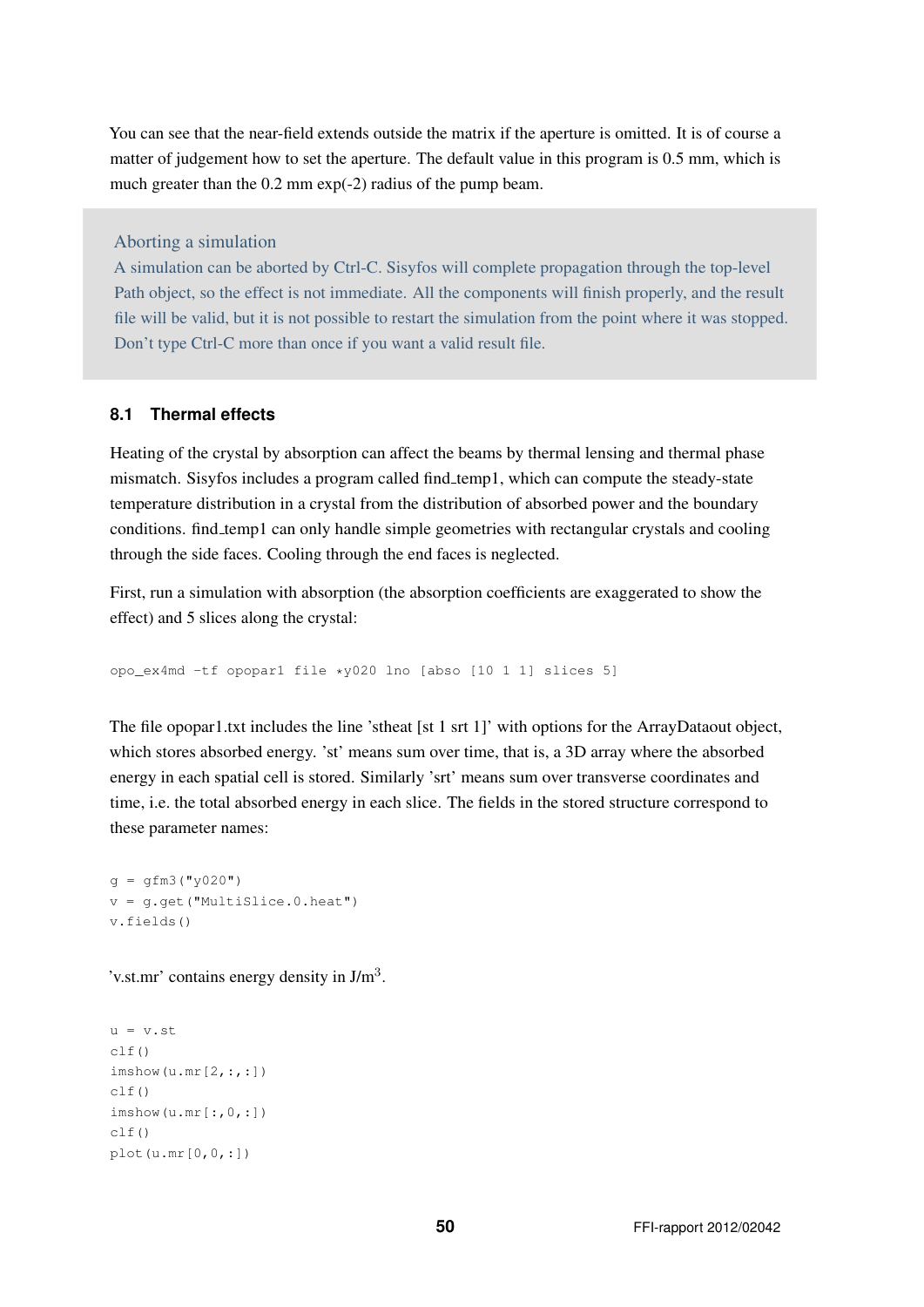```
plot(u.mr[1,0,:])
plot(u.mr[2,0,:])
plot(u.mr[3,0,:])
plot(u.mr[4,0,:])
```
The absorbed power increases along the crystal (except in the last slice) because it is mainly the idler that is absorbed. ArrayDataout has several additional options. See the documentation for ArrayDataout, play with the store options, and look at the resulting data if you want to understand the details.

The following calculation checks the energy balance, assuming that the pump and idler are fully transmitted by mirror 2 and that mirror 1 is HR for the signal. 'srt' contains energy density in J/m.

```
m2_ref = q.get("par.m2.ref")oc = 1 - m2_ref[1]w_{\text{in}} = g.w(1,3)w_{out} = g.w(2,3) + g.w(2,1) + g.w(2,2)*ocw_lloss = w_lin - w_lout
v = q.get("MultiSlice.0.heat")w\_abso = sum(v.slice\_tab*v.srt)
```
The small difference between w loss and w abso can be attributed to the apertures. The steadystate temperature can now be found with find\_temp1.

find\_temp1md -tf temp\_par pt -bf y020.sis MultiSlice.0.heat.st file \*y020\_t

The parameter file temp\_par.txt reads

```
f_rep 1e4 % Pulse rate
kappa 4.4 % Thermal conductivity, W/(m K)<br>t_sink 300 % Heat sink temperature
                   % Heat sink temperature
c_sink [0 1e4 0 1e4] % Conductivity from faces to sink, W/(mˆ2 K).
                   % Cooling through +x and -x faces
pt.v_out 0 % Use 0 outside the table (instead of failing)
smode 0 % 0 means use value from input file
points [10 30] % Rectangular crystal
```
A temperature calculation with a single matrix element would be meaningless, so smode 0 has a special meaning in find temp1md – it makes the program use the same smode as in the input file. The element size (scale) will also be the same as in the input file because no other value is given. The pulse rate is simply a scaling factor for the power. The PPLN crystal is taken to be narrow in the x-direction and wide in the y-direction, with cooling through the wide faces (normal to -x and -x). Inspect the resulting temperature: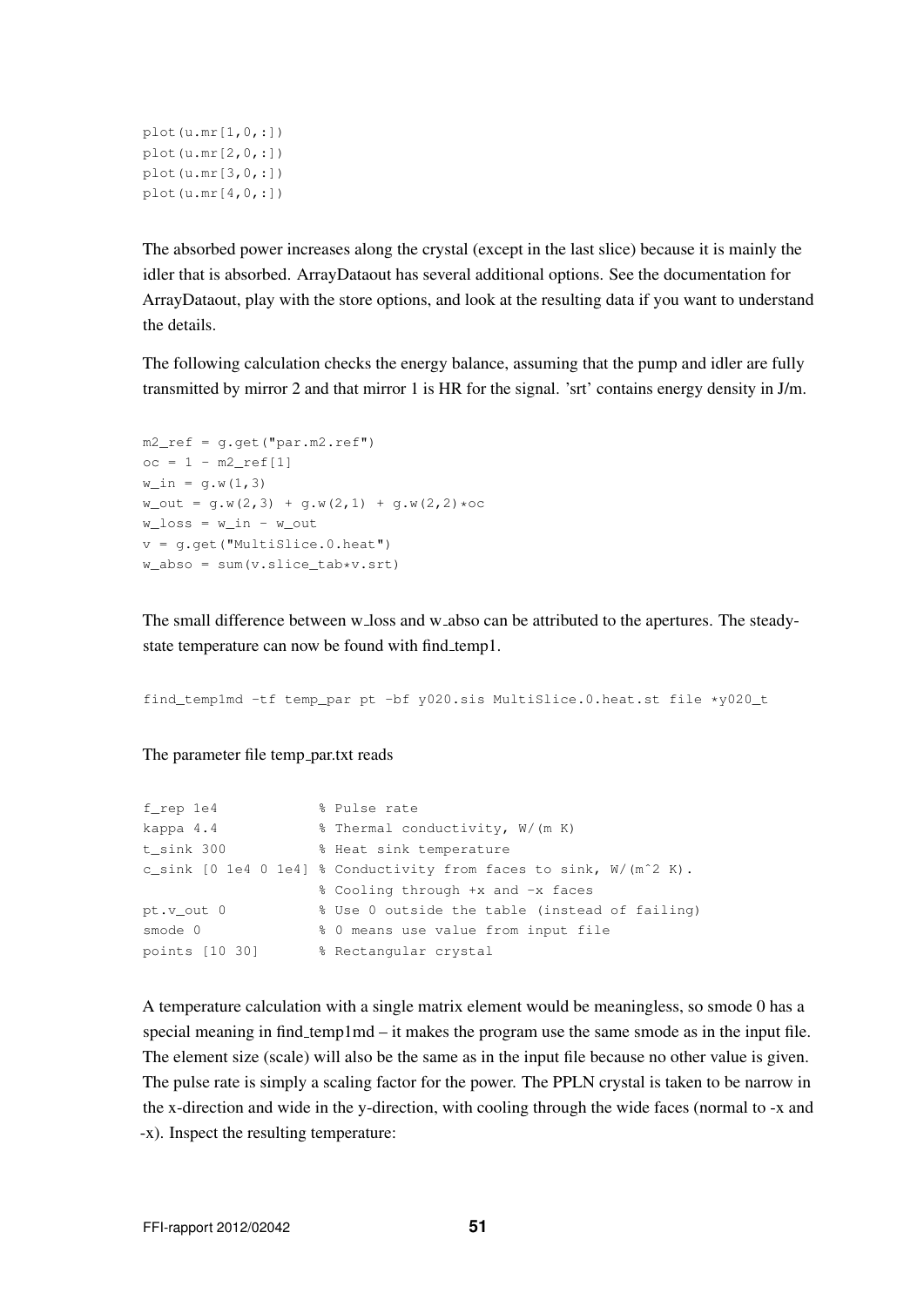```
q = rs.FeadSis5('y020_t")te = q.get("temp")clf()imshow(te.mr[0,:,:])
clf()
plot(te.mr[0,0,:])plot(te.mr[0,:,0])
```
Because the beam is narrow compared to the crystal, the temperature distribution is almost round even though the cooling is only through the x-faces. Run a new simulation with temperature:

```
opo_ex4md -tf opopar1 file *y021 lno [abso [10 1 1] slices 5
temp [-bf y020_t temp v_out 300]]
```
Compare results:

```
g0 = gfm3("y020")q1 = qfm3("y021")clf()plot(q0(ap(2,2))plot(g1.ap(2,2))
clf()plot(g0.ts(2,2))
plot(q1.ts(2,2))c]f()plot(g0.tnf(2,2)[0,:])
plot(g1.tnf(2,2)[0,:])
clf()plot(g0.tff(2,2)[0,:])
plot(g1.tff(2,2)[0,:])
```
The signal energy is reduced, the pulse shape is changed, the spectrum has been shifted by temperature tuning, the near-field is strongly focused by thermal lensing, and the far-field is correspondingly broader. Temperature calculation and OPO simulation should now be iterated until the results converge. This is convenient to do with a python script, which is the topic of the next section.

The size of the matrix in the temperature calculation should correspond to the physical size of the crystal. In this example it was 0.95 mm by 2.95 mm (the crystal size in smode 4 is (2 nx - 1) by (2 ny - 1) elements). The matrix in the OPO simulation can be different because it only needs to contain the beams and has nothing to do with the physical crystal. In this example, the beam matrix is wider than the crystal in the x-direction and smaller in the y-direction.

The Func3Table objects, which are used to input absorbed power density to find temp1 or temperature to opo ex4md, interpolate if necessary, so the resolutions for the OPO simulation and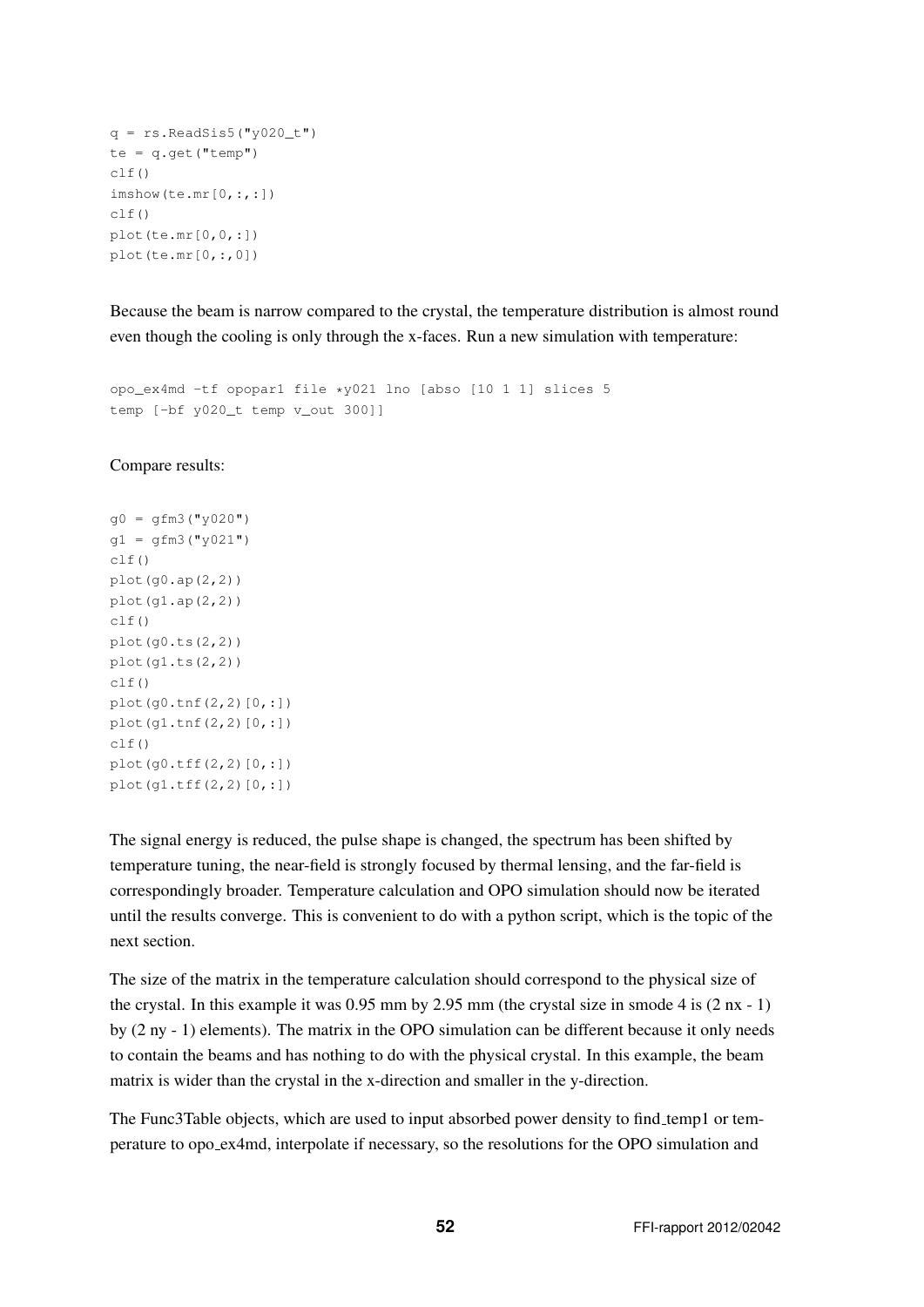the temperature calculation can also be different. The 'pt.v\_out 0' option to find\_temp1 allows the temperature matrix to be wider than the beam matrix and sets the absorbed energy density outside the beam matrix to 0. On the other hand, the 'temp.v\_out  $300'$  option passed to opo\_ex4md allows the beam matrix to be wider than the temperature matrix and sets the temperature to 300 K for points outside it.

Because most available Sellmeier equations do not have temperature dependence, we also demonstrate the use of thermo-optic coefficients. In this example the single thermo-optic coefficient is simply taken to be a linear function of wavelength,  $10^{-5} + \lambda/(1 \text{ m})$ . In reality a table of measured data would be more likely.

opo\_ex4md -tf opopar1 file \*y022 lno [abso [10 1 1] slices 5 temp [-bf y020\_t temp v\_out 300]] lno.toc [type linear kr 1 v\_base 1e-5]

# **9 Running Sisyfos from a python shell**

If you need to run a lot of simulations and change many parameters, it becomes cumbersome and error-prone to maintain many parameter files or override parameters on the command line. In such cases it can be convenient to run Sisyfos from a python shell and take advantage of python's powerful features for processing strings with parameters. Sisyfos also has python classes to let you run simulations in parallel threads. For documentation of python, see [3] or [4].

### **9.1 Struct class**

One of the features for parameter handling is the Struct class in the module SisUtil. This resembles structures in matlab, and it has methods to convert the content to a parameter string that can be passed to Sisyfos.

```
from SisUtil import * # Usually done in the startup file
u = Struct()
u.a = 4u.b = [3, 5, 7]u.c = Struct()
u.c.p = 5u.c.q = 6print u
print u.text()
print u.textf()
print u.textf("abc")
u.disp()
```
'print u' invokes the  $\text{Istr}(n)$  method on u, which produces a format which is human-readable but not readable by Sisyfos. Long vectors or arrays are not displayed in full. 'text()' returns a singleline format that can be read by Sisyfos. 'textf()' returns a similar format, but with multiple lines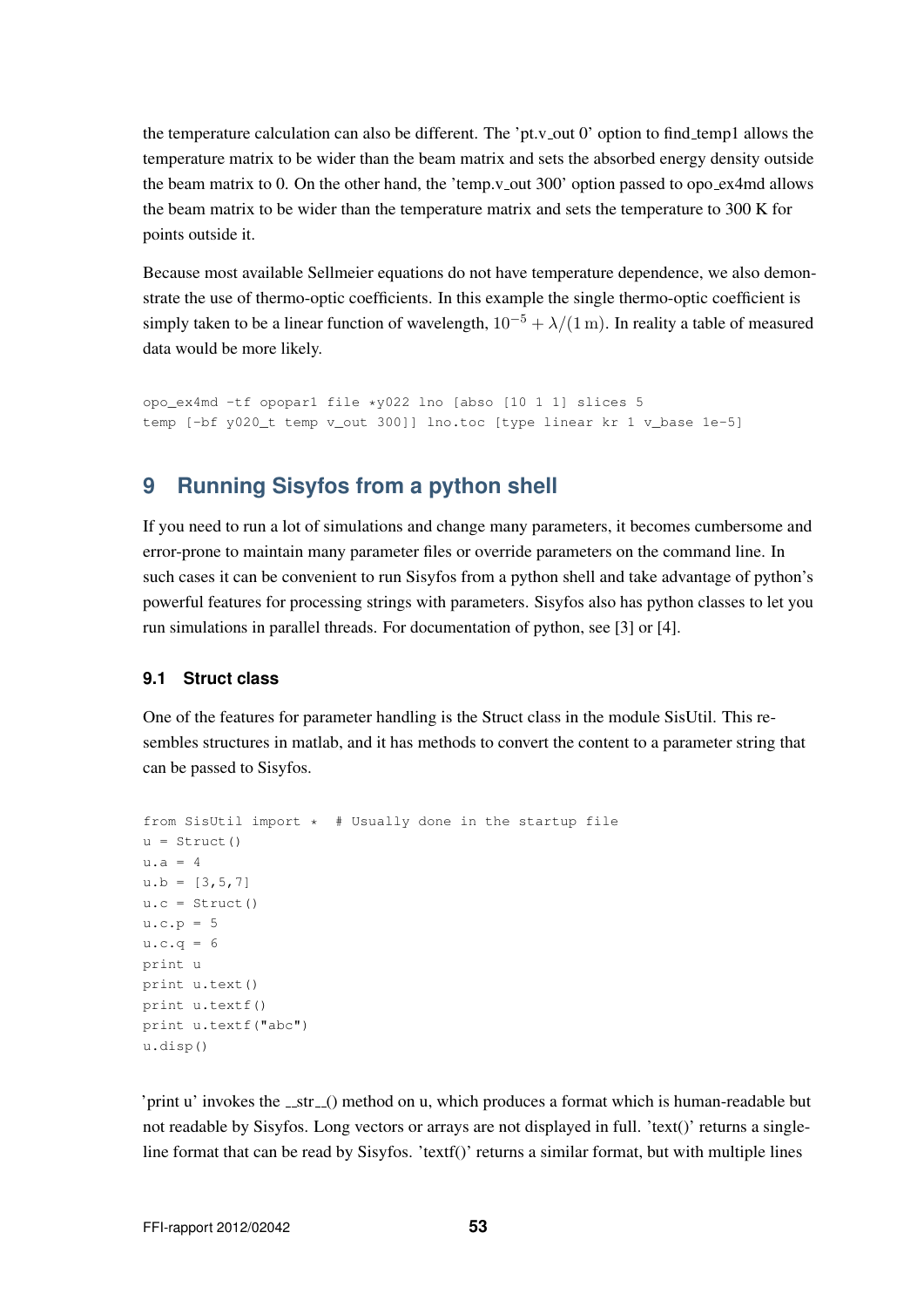and indentation to show the structure. This is human-readable and can also be read by Sisyfos. Both text() and textf() omit field names that begin or end with underscore, so such fields can be used internally by classes derived from Struct(). The final call to textf(), which includes a field name as argument, puts the content of the Struct inside brackets for this field name. It is also possible to call text() in this way. 'u.disp()' is a short-hand for 'print u.textf()'.

It is not allowed to create multi-level structures directly as in the line below – the field 'd' would have to be defined first:

 $u.d.x = 7$  # ERROR - u.d not defined yet

Instead you can use the set() method to create multi-level structures:

```
u.set("d.x", 9)
u.set("e.f.g.x", 11)
u.e.f.h = 12 # Works since u.e.f was created above
print u
```
A structure can also be set from a python dictionary:

```
d = {\lceil "a":3, "b":\lceil "c":4, "d":[5, 6]\rceil} # Dictionary
u = Struct(d)
u.set("p.q", {"x":8, "y":9})
print u
```
### **9.2 Run-functions**

The module SisRun contains a function 'run', which runs a command line formed by joining multiple strings. This can be illustrated by rerunning some simulations from example 2.

```
import SisRun as sr
com = "opa\_ex2md"s = Struct()
s.type = "simple"
s.set("simple_p.pulse", {"type": "sgauss", "wt":5e-12, "t0":15e-12})
s.simple_p.beam = Struct({"type": "sgauss", "wxy":1e-3})
s.ta = 0s.tb = 30e-12
s.w = 2e-6pump1 = """pump [
type simple
simple_p [
```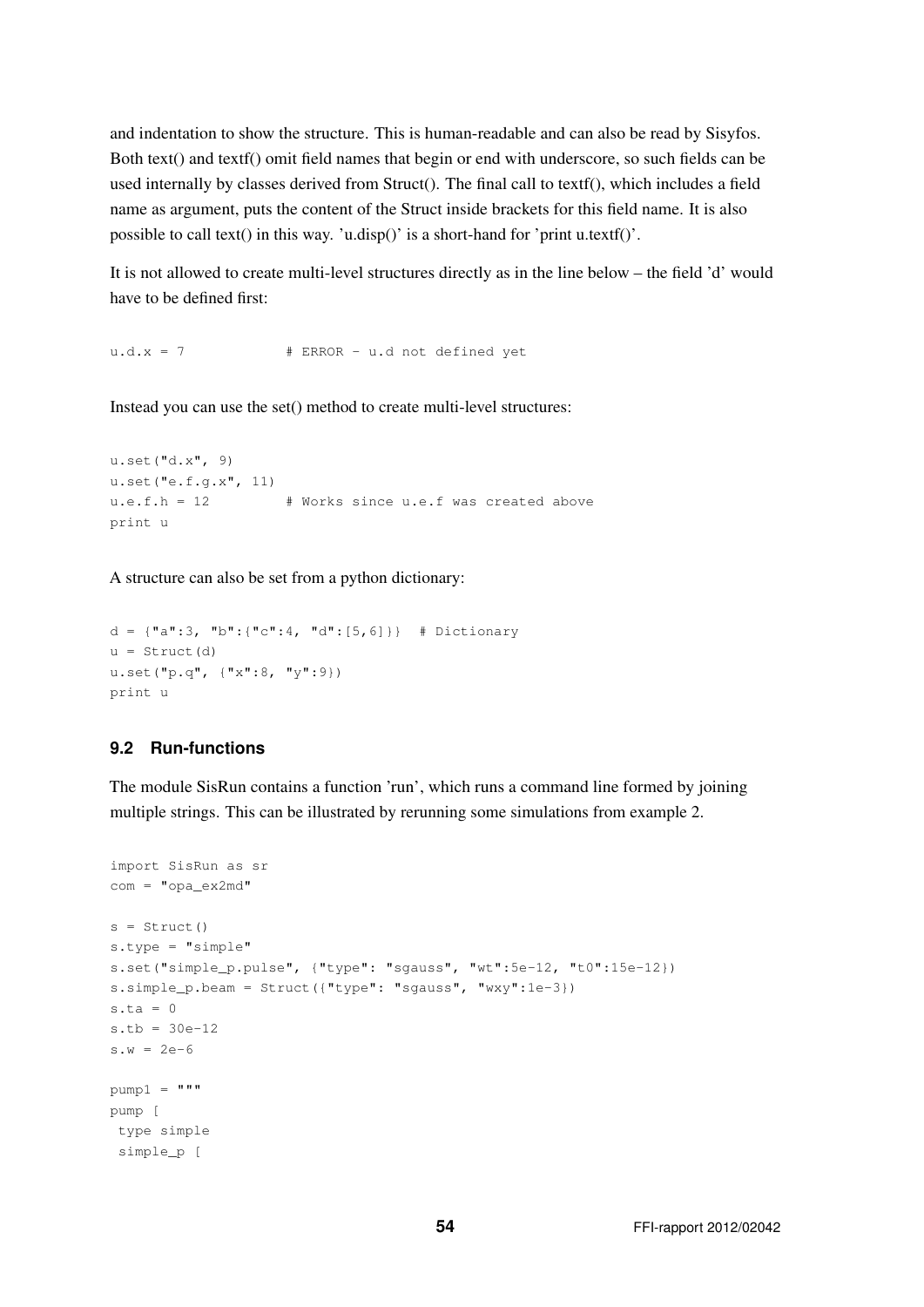```
beam [ type ap_ellip wxy 1.2e-3 ]
 pulse [ type sechsq wt 4e-12 t0 15e-12 ]
 \mathbb{R}ta 0 tb 30e-12 w %g
]
"" "
sp = Struct()
sp.smode = 2
sp.points = 32
sp.nt = 64sr.run(com, s.text("seed"), pump1 % 5e-3, sp, "seed.w 1e-6 file *t40b")
```
The setting of 's' illustrates several ways to set a Struct. The name 's' is used only at the python level, and it could have been anything.

'pump1' is simply a string variable in python. The triple quotes allows the string to be split over multiple lines. Note the '%g' in the final line – this allows a value to be inserted, with format specifiers similar to printf in C. The substitution is done by the fragment 'pump1  $\%$  5e-3' in the argument to run().

The run() function can take any number of arguments, which must be strings or Structs. Strings are concatenated directly, Structs are first converted to strings by the text() method. The text() method must be called explicitly for s in order to supply the field name 'seed' and wrap the contents in brackets. In contrast, sp can be converted automatically because its content belong on the root level and not inside another field. Note also how seed.w can be overridden in the last argument string, just as before.

Without using python, command lines could be built by combining many small text files. Even this approach is more convenient with python because each file can be replaced by a python string, and many strings can be defined in the same file. Moreover, strings offer the formatting mechanism for inserting values.

Structures have the additional advantage of making it simple to add or modify individual fields inside it. But the full power and flexibility of an interactive script language like python lies in allowing the user to define functions or classes to create parameter structures (or strings, for that matter). Such functions can return parameter structures based on computation instead of just specifying the value of each field directly. Here is a simple example where the input data is total matrix size instead of resolution, and where some meta-data is included in the file name. It is defined in the file 'simpar1.py' in example 2.

```
def simpar1(fname, smode=2, points=32, matsize=3e-3):
 s =Struct()
 s.file = fname + " %d %d" % (smode, points)
 s.smode = smode
```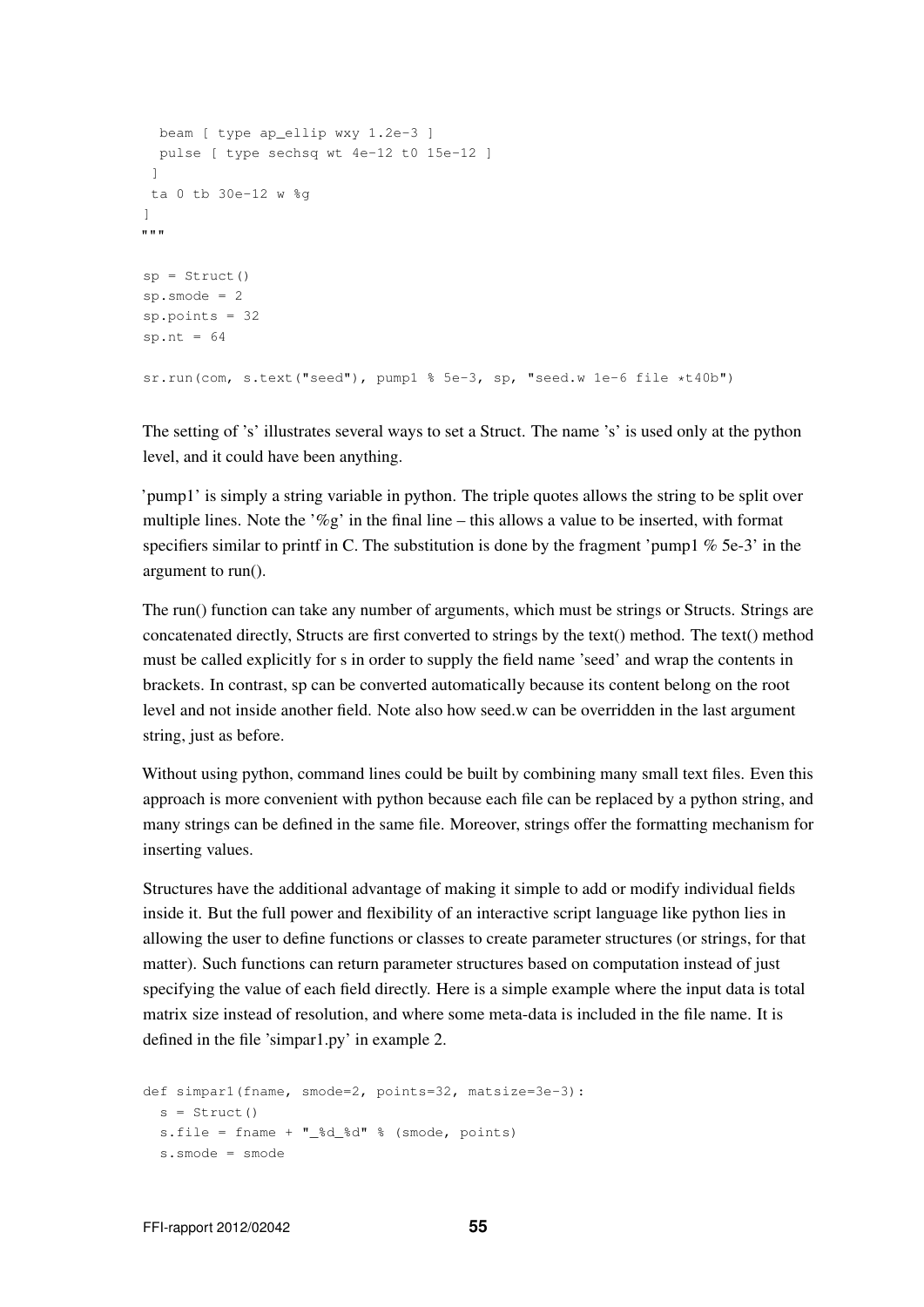```
s.points = points
s.scale = matsize / points
return s
```
A very useful feature of python is that it allows default values for arguments, as shown above, and that functions can be called by specifying selected arguments by keywords, as in

```
from simpar1 import *
u = simpar1("test", matsize=6e-4, smode=4)
```
Thus, you can define a very general function with lots of arguments without having to specify all of them or remember their order when it is called.

ReadSis5 and gfm3 return Structs when you use the get() method to retrieve a node that is not a leaf:

```
q = qfm3("t40")u = g.get("par")
u.disp()
```
u is now a structure with all the parameters from the run t40, and you can modify some of them and use it in a new simulation:

```
u.file = "t40c"u.pump.w = 4e-3sr.run(com, u)
```
Error messages from programs running under python

If the Sisyfos application fails to start, for example because a dll-file is missing, python displays an error code which is not very informative. If you get incomprehensible error codes from sr.run() you should try to run the program directly in the command window without python. This usually gives better diagnostics.

#### File name separators in python

The python functions in Sisyfos translate file name separators to the format used by the system  $\langle \cdot \rangle$ . on Windows and '/' on Linux), so you can use either '\' or '/' in their arguments. Note, however, that '\' is used as an escape character in python strings (so that for example '\n' means newline), so a '\' in a string should be written as '\\'. In environment variables you can use single '\'s because these strings are passed directly from windows to python without going through the python parser.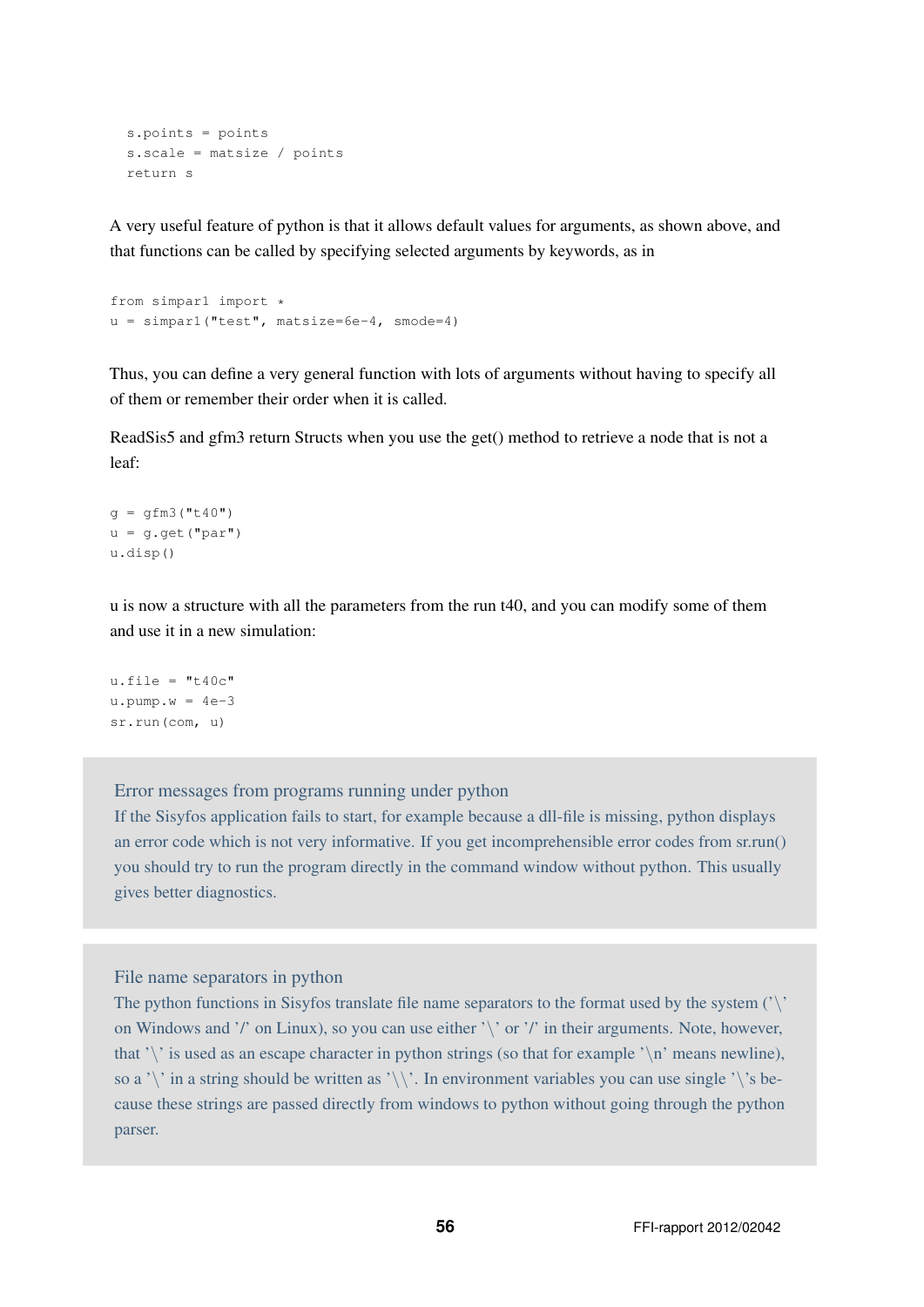#### **9.3 Predefined parameter structures**

The python module SisParam contains classes to make some of the more common parameter structures. It is not essential to use these classes, but they can save typing. For example, the class SisParam.Func1AnyPar represents a parameter structure for Func1Any, and the constructor has the form

```
Func1AnyPar(ftype, v_base=0, v_scale=1, wt=1, t0=0, invert_t=0, rep_f=0, t0p=0,
    level=0.5, ord=2, kr=1, kc=1, ramp=0.1, edge type='step', dir=1)
```
It handles most of the parameters which Func1Any can accept, and since they have default values you only need to specify the ones you want to override. Func1AnyPar is derived from the SisUtil.Struct class, so it inherits the methods text(), disp() etc. For example

```
import SisParam as sip
u = sip.Func1AnyPar("sgauss", t0=1e-8)
u.disp()
```
Regardless of which fields you set in the constructor, you can also set individual fields as in other Structs, e.g.:

 $u.wt = 3e-9$ u.v base =  $5$ 

There are some cases which Func1AnyPar does not handle, and they are related to composite functions such as Func1Sum, Func1Prod and Func1Table. Since Func1Any parameters can in principle form an arbitrarily large tree, it is not possible to write a simple function which can create any such tree. Func1AnyPar has to stop at a level where it can offer convenience without excessive complication, and more complicated structures have to be build up gradually by creating substructures and assigning them to higher-level structures.

There is a similar class Func2AnyPar with constructor of the form

```
Func2AnyPar(ftype, v_base=0, v_scale=1, wxy=1, pos0=0, ang=0, e_order=2,
   level=0.5, ord=2, ramp=0.1, shape=0, model=0)
```
The parameter classes for AnySource are somewhat more complicated. First, there is a base class AnySourcePar with methods

 $setw(w, ta, tb)$  # Sets energy in interval [ta, tb] setf(f0, ta, tb) # Sets peak fluence in interval [ta, tb] setp(p0) # Sets peak power seti(i0) # Sets peak intensity set\_periodic(self, rep\_f, t0p=0, jitter\_f=None) # Sets periodicity and jitter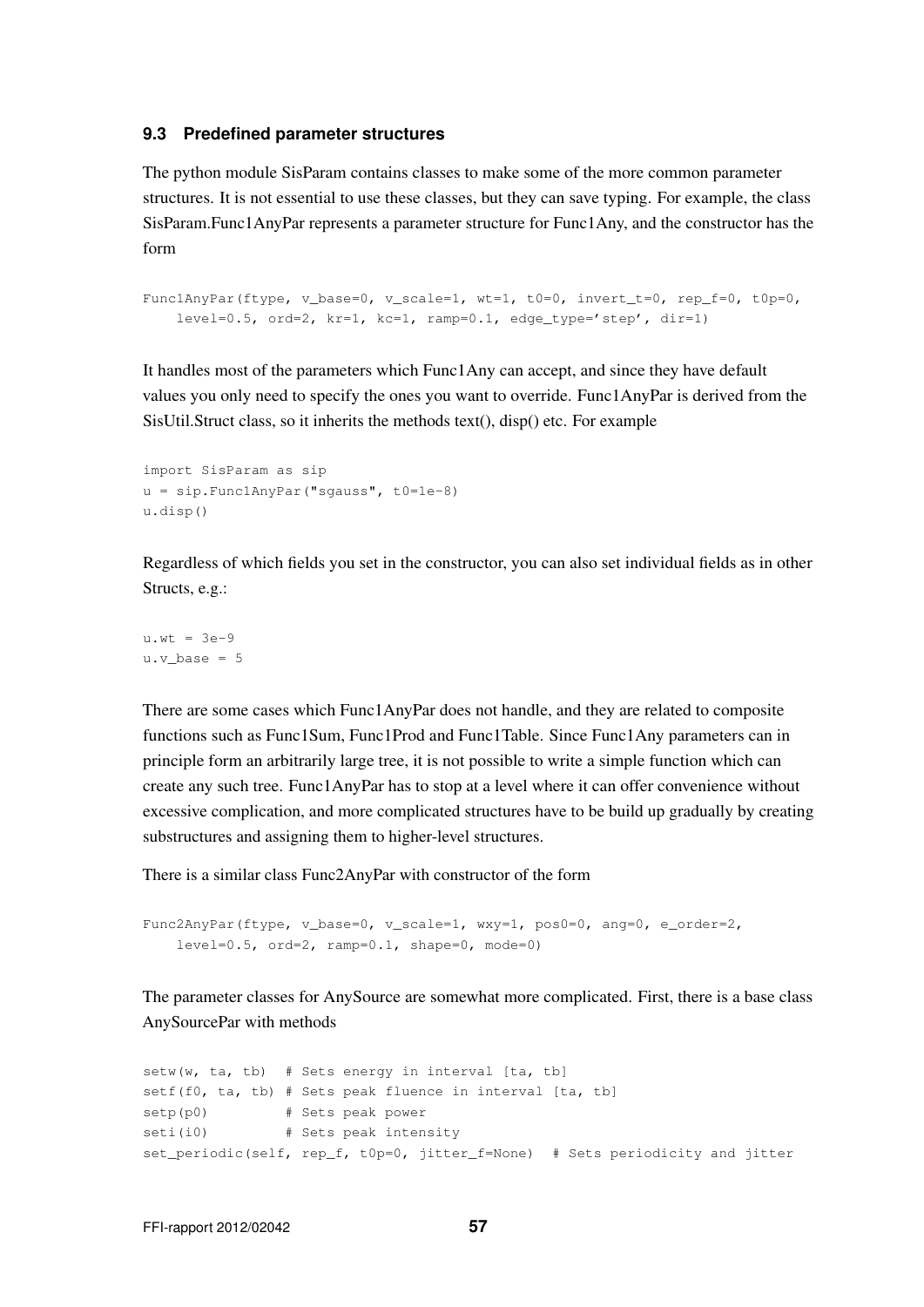which correspond roughly to the methods of the C++ interface IBeamSource. The constructor for AnySourcePar is not meant to be used by itself, instead there are derived classes for the three types of source:

```
SimpleSourcePar(pulse=None, pamp=0, beam=None, bamp=0,
    mod=None, pmod=None, modspec=None, rep_f=0)
FileSourcePar(fname, pos=1, beam=1, t0=0, tscale=1, mag=1, pos0=0,
   pscale=1, rem_phase=0, interp=0)
Func3SourcePar(pulse=None, pamp=0, mod=None)
```
See the html documentation of the corresponding C++ classes for description of the parameters. An example how parameter classes can be used together is

```
u = sip.SimpleSourcePar(
 pulse = sip.Func1SgaussPar(wt=5e-10, t0=2e-9),
 beam = sip.Func2SgaussPar(wxy=[5e-4, 1e-3], ang=-1, e-order=4)u.setw(w=1e-3, ta=0, tb=1e-8)
```
Make this structure and inspect the result by u.disp(). As before, it is possible to modify individual fields after creating the structure:

```
u.simple_p.pulse.t0 = 3e-9
u.simple_p.beam.ord = 4
```
SisParam is under development, so the classes may change and new classes will probably be added.

### **9.4 Multiple threads**

SisRun.run() waits until the called program has finished. SisRun.runt() is called like run(), but it starts the program in a new thread and returns immediately. The computer will run inefficiently if too many threads are started or if the total memory requirements of the running programs exceed the physical memory. It is the user's own responsibility to avoid these pitfalls. The task manager is useful for monitoring the memory usage. The number of threads for Sisyfos should not exceed one per core, or two per core with hyper-threading. It is advisable to leave one core for interactive and system tasks. Here is an example:

```
sr.runt(com, s.text("seed"), pump1 % 4e-3, sp, "seed.w 1e-6 file *t45a")
sr.runt(com, s.text("seed"), pump1 % 6e-3, sp, "seed.w 1e-6 file *t45b")
sr.runt(com, s.text("seed"), pump1 % 7e-3, sp, "seed.w 1e-6 file *t45c")
```
Messages from the different threads will be interleaved in the window, and they can also appear in the middle of interactive typing. This nuisance can be minimised by using two python shells – one for running simulations and one for interactive work.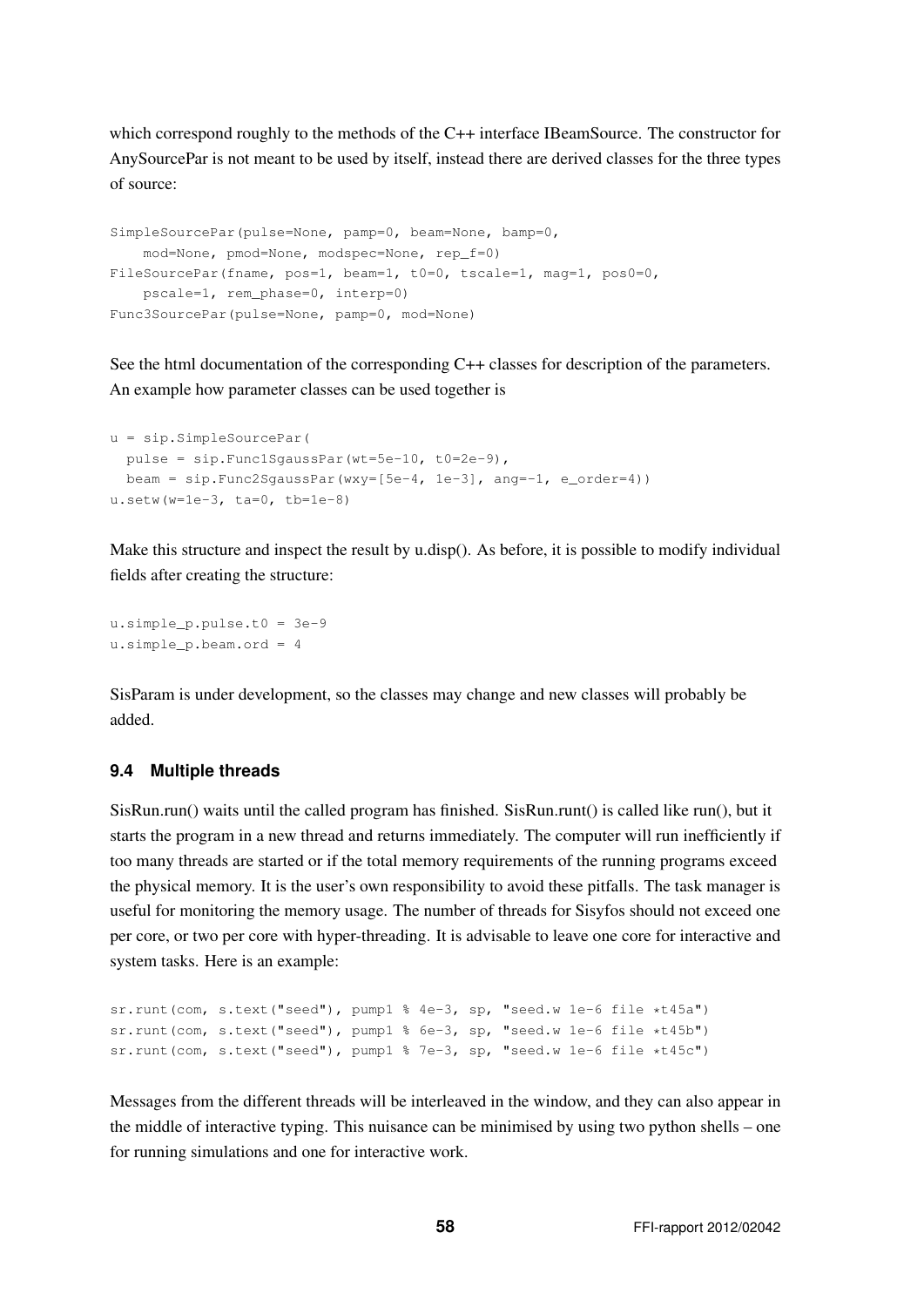If the computer has enough memory, it is usually more efficient to run multiple simulations in parallel than to use multiple threads for a single simulation. When running parallel simulations, each of them should use only one thread (which is the default).

The class SisRun.JobQueue can manage a queue and run a limited number of jobs in parallel. Jobs can be added to JobQueue at any time, and it remains and can be used again after all the jobs have finished. The argument to JobQueue is the maximum number of threads, and addcom() takes the same kinds of arguments as run() and runt(). The following example will run 5 simulations using two threads:

```
q = sr.JobQueue(2)q.addcom(com, s.text("seed"), pump1 % 4e-3, sp, "file *t46a")
q.addcom(com, s.text("seed"), pump1 % 5e-3, sp, "file *t46b")
q.addcom(com, s.text("seed"), pump1 % 6e-3, sp, "file *t46c")
q.addcom(com, s.text("seed"), pump1 % 7e-3, sp, "file *t46d")
q.addcom(com, s.text("seed"), pump1 % 8e-3, sp, "file *t46e")
```
### **9.5 Iteration for thermal effects**

A job for JobQueue is not restricted to be a simple command, it can also be an object of a class derived from SisRun.PythonJob. This is useful for iterative calculations, and the program 'iterate.py' in example 4 demonstrates this use. This program is not a general solution, but it is an example which users can modify according to their needs. For example, it may be necessary to check for convergence of other quantities than just the signal energy. In the example below we have used some of the parameter files which already existed for example 4, but they could of course have been replaced by structures. The file opopar2.txt is similar to opopar1.txt except that the seed for the random number generator (ran option) is fixed to avoid random fluctuations and that a lower time resolution is used to save time.

```
os.chdir("../ex4")
import iterate as it
com = "opo_ex4md"
tcom = "find temp1md"q = sr.JobQueue(2)y = it.TempJob(com, "-tf opppar2", town, "-tf temp par", 10, 0.01, "tsim")q.addjob(y)
```
JobQueue will call the run2() method of the TempJob object. TempJob runs in a single thread because each iteration depends on the previous. Other jobs could be run in parallel by adding them to the JobQueue.

In this example, the signal energy converged to the specified tolerance after 4 iterations. A small python script can read the files and plot the signal energy versus iteration:

 $v = [$ ]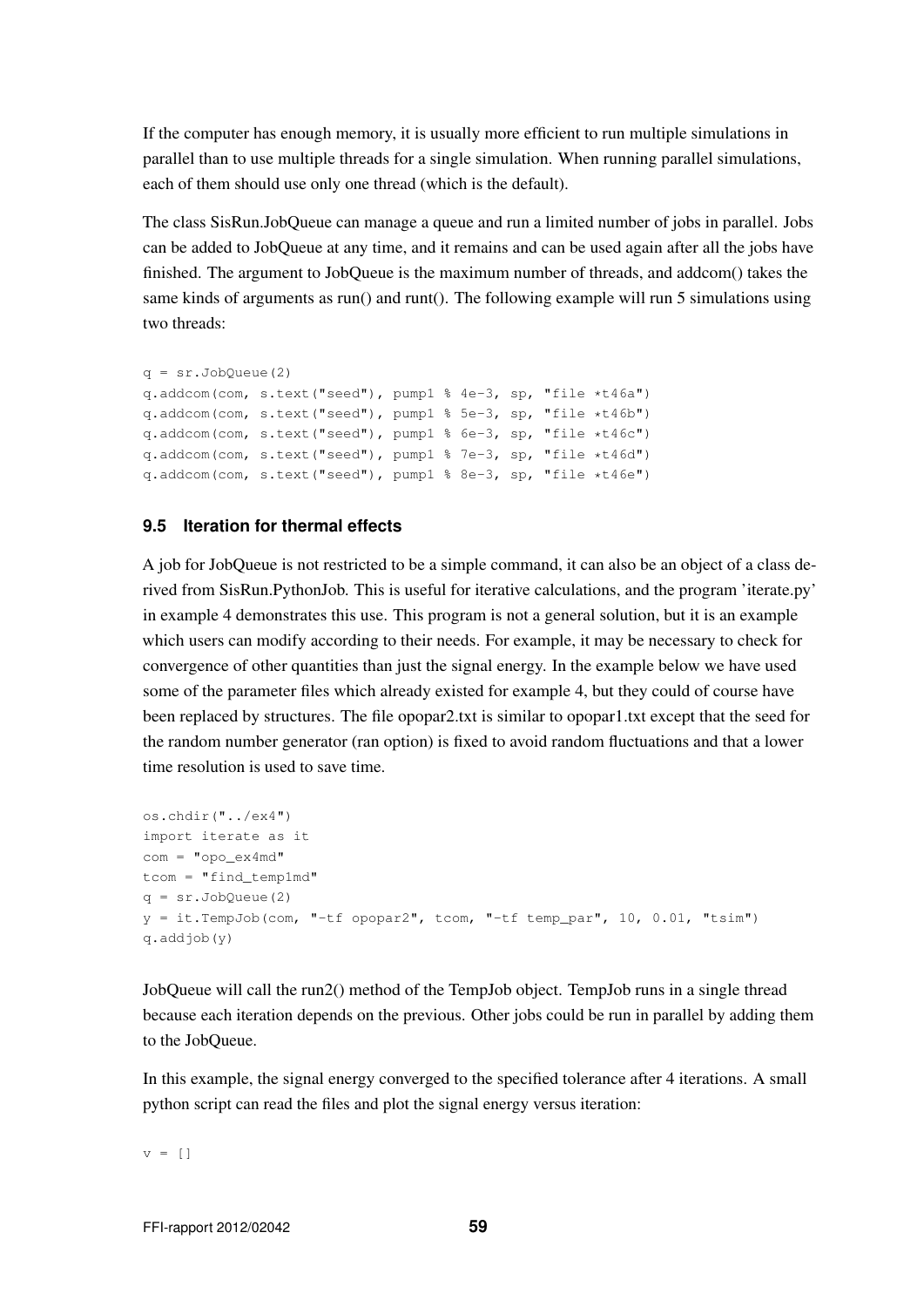```
for i in range(4):
 q = qfm3("tsim_{8d" \text{ s i})v.append(g.w(2,2))clf()plot(v)
```
Sometimes the solution does not converge, and in such cases it can help to introduce damping by using the average of the two (or more) most recent temperature distributions instead of just the last one.

### **9.6 Running func test, sell test and source test from python**

The test programs from Section 5 can be run by python functions which automatically read the result files and return the data as python structures, which is convenient for plotting. The python file FuncTest.py is located in the ft directory.

```
import FuncTest as ft
import SisParam as sip
u = ft.FuncTest()# Run func_test
q = u.func(1, "type sechsq", x0 = - 5, points=100, dx=0.1)
print q
clf()
plot(q.x, q.v)
# Run sell_test
q = u.\text{sell}("mat\_dir ../../MatData mat KTP name Kato2002", l.a0=8e-7, dla=1e-7, points=20)q.n.shape
clf()
plot(q, la*1e6, q.n[:, 0])plot(q.la*1e6, q.n[:,1])plot(q.la * 1e6, q.n[:, 2])
```
The last lines plot the principal refractive indices for each axis.

The python program for source test returns a gfm3 object instead of a structure:

```
p3 = sip.SimpleSourcePar(
 pulse = sip.Func1SgaussPar(wt=5e-10, t0=2e-9),
 beam = sip.Func2SgaussPar(wxy=[5e-4, 1e-3], ang=-1, e_order=4))
p3.setw(w=1e-3, ta=0, tb=1e-8)
q = u. source (p3)clf()imshow(g.tnf(1,1))
```
Let us conclude this section by an advanced source-example, where the pulse is determined by a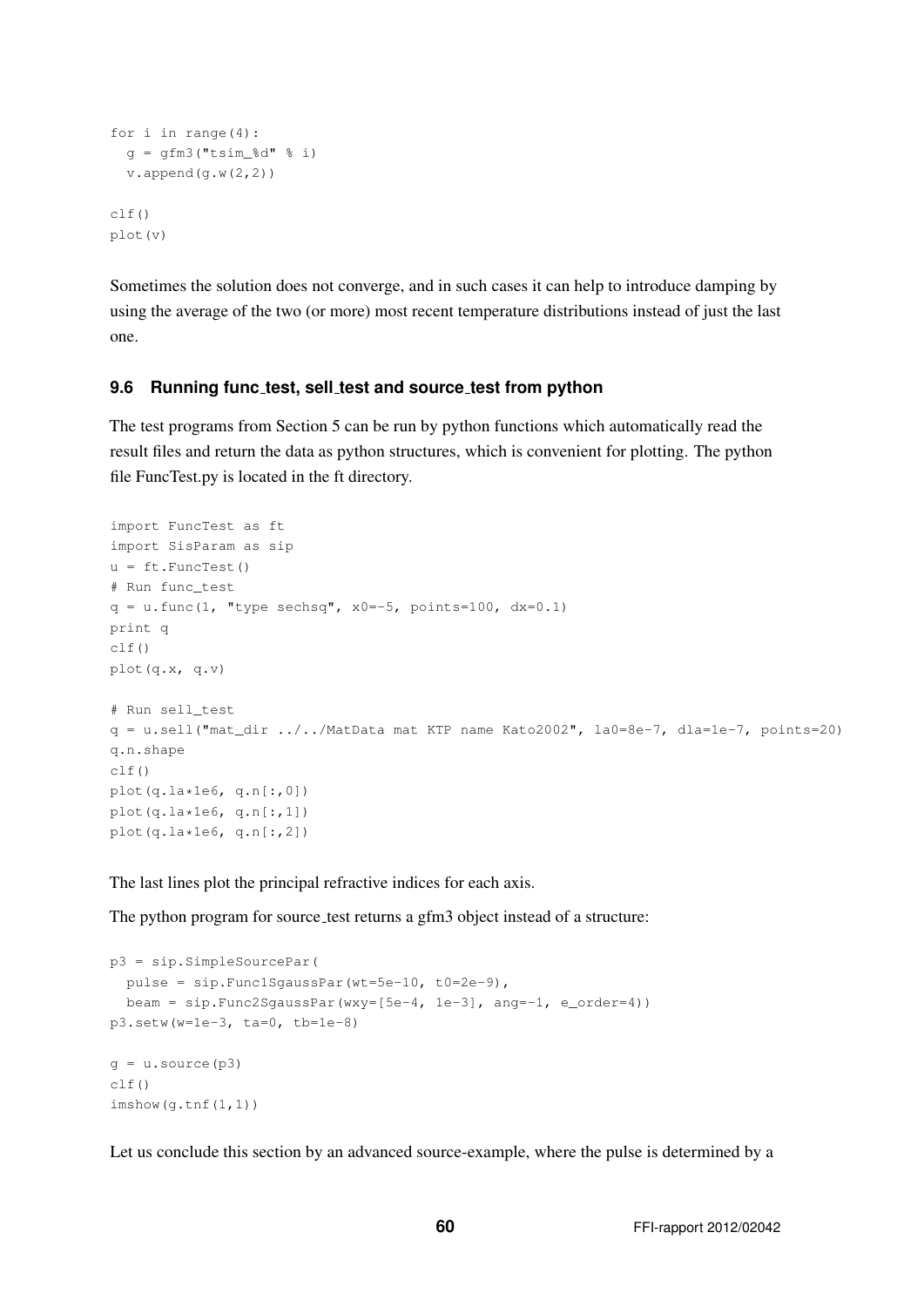spectral intensity given as a function of wavelength and a spectral phase which is a function of frequency. Func1Spec computes the complex spectrum and transforms it to a time series. It returns a Func1TableC object, which handles interpolation in the time series. Here is the parameter string for the pulse function:

```
p1 = """type spec
spec_p [
spec_f [
 type sgauss
 t0i 1e-6 wt 4e-8
 t0 -300e12
 invert_t 2.99792458e8
 ]
phase_f [
 type poly
 pk [0 0 5e-26]
 ]
nt 2048
dt 5e-15
v_out 0
]
t0 1e-12
"""
```
spec p contains the parameters for Func1Spec, and spec f and phase f define the functions for spectral intensity and phase, respectively. spec f.t0i and spec f.wt are the centre wavelength and half-width of the super-gaussian spectral intesity. spec\_f.invert\_t converts to a function of frequency. Because the pulse function should represent complex amplitude with respect to a centre frequency, this frequency is added by spec f.t0 before conversion to wavelength. See Section 5.1 for an explanation of the transformation of the argument. The user must make sure that the centre frequency used in Func1Spec is the same as the centre frequency of the corresponding beam in the simulation program. The user must also set the number of points and time resolution for the intermediate time series to sensible values. The spectral intensity in the example is a super-gaussian, but in practice it might be a table of measured data.

Run func test and plot the pulse intensity:

```
q = u.func(1, p1, x0=0, dx=1e-14, points=300, cmplx=1)
c1f()plot(q.x*1e12, msq(q.v))
```
Now use the pulse in source test so you can check that the spectrum is also reproduced correctly. Since the spectrum was super-gaussian in wavelength, is is asymmetric as a function of frequency:

p3 = sip.SimpleSourcePar(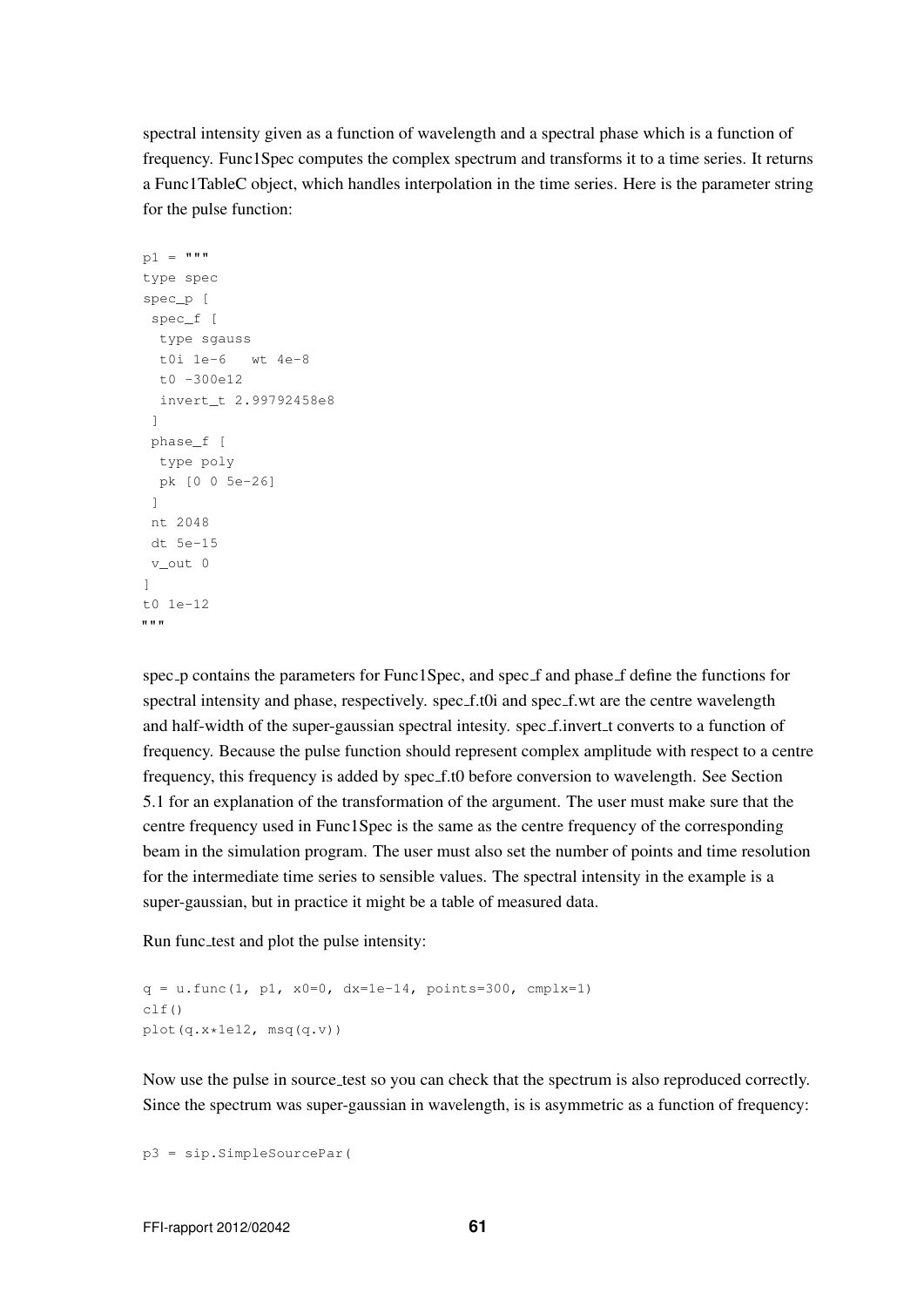```
pulse=p1,
 pamp=1,
 beam=sip.Func2SgaussPar(wxy=1e-3))
p3.seti(1e8)
g = u.source(p3, nt=512, dt=1e-14, then=3e-12)v = g.tsr(1, 1)clf()
plot(v.la*1e9, v.m)
grid()
clf()
plot(v.nu*1e-12, v.m)
grid()
```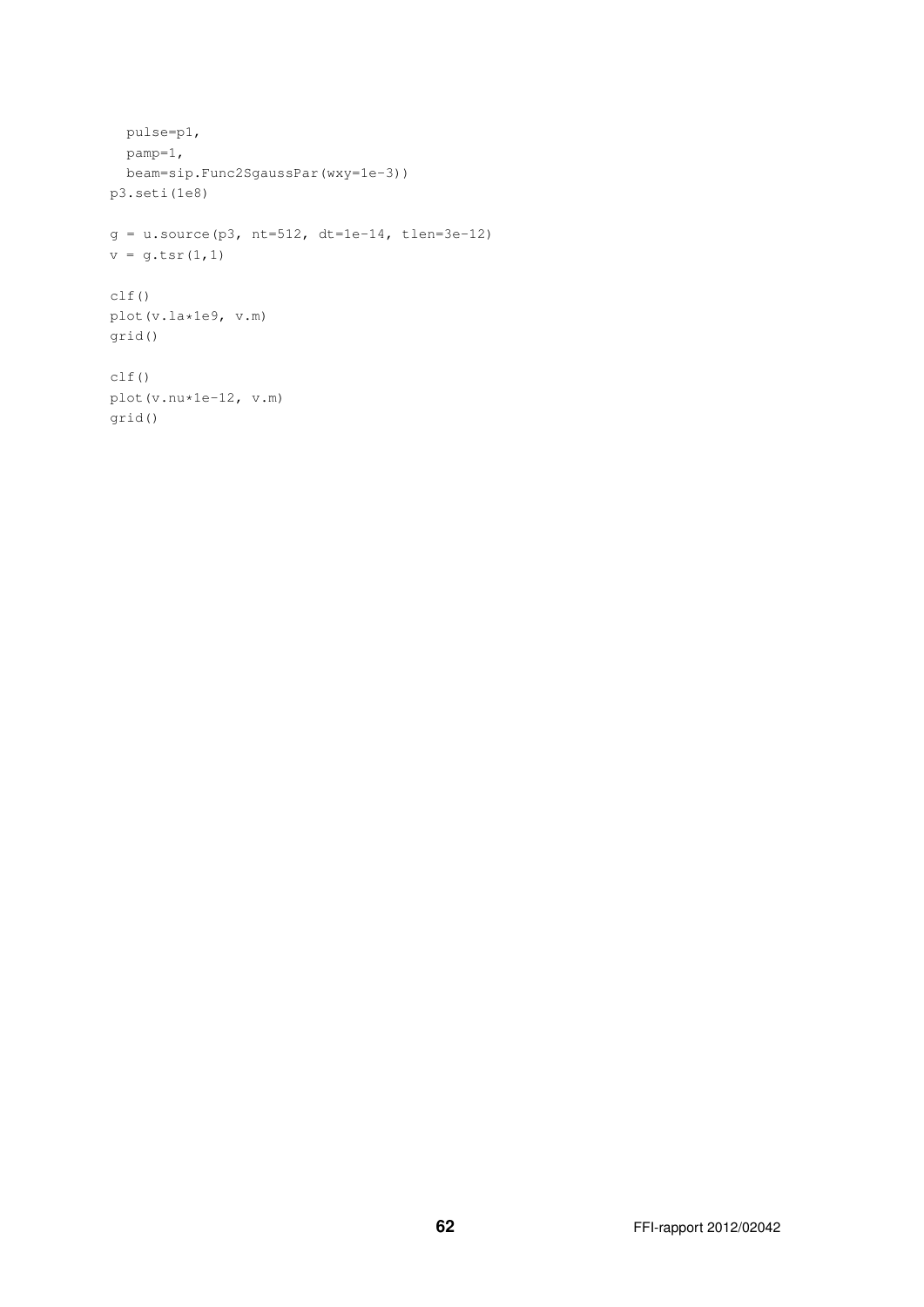# **Appendix A Introduction to optical frequency conversion**

This appendix gives a very brief introduction to nonlinear optical frequency conversion. See e.g. [6] for a thorough presentation.

It is a general phenomenon that nonlinear processes can give rise to new frequency components in signals. This can be an unwanted effect, e.g. distortion in audio systems, or it can be useful, e.g frequency mixing in radio frequency (RF) electronics. The latter phenomenon is used extensively to shift signals into frequency ranges suitable for signal processing. Optical frequency conversion can occur in media where the polarization is a nonlinear function of the electric field. It is conceptually similar to electronic frequency mixing, but there are also some important differences:

- Optical frequency conversion works with propagating electromagnetic waves instead of electric signals.
- The nonlinear optical medium is typically large compared to the wavelength, whereas nonlinear electronic components are typically small compared to the wavelengths they work with.
- Optical media usually have weak nonlinearity where only 2nd and 3rd order terms are significant. Electronic components such as simple diodes can have very strong nonlinearity.

Optical nonlinearity is hardly observable with ordinary light sources, but with intense laser beams it is possible to excite a nonlinear response in certain materials. Nonlinear optical devices have applications in generating coherent radiation at frequencies that cannot be generated directly by lasers. Harmonic generation and sum frequency generation (SFG) can produce higher frequencies and difference frequency generation (DFG) can produce lower. Optical frequency conversion is usually based on second order nonlinearity because this is the strongest term. A second order nonlinearity couples three beams, and we denote their frequencies (in increasing order)  $\nu_1, \nu_2$ and  $\nu_3$ . In a DFG process beam 3 and either beam 1 or 2 are input, and the remaining beam at  $\nu_1 = \nu_3 - \nu_2$  or  $\nu_2 = \nu_3 - \nu_1$  is generated. The DFG process also amplifies the lower frequency input beam, and if the desired output is the amplified beam rather than the difference frequency the device is called an optical parametric amplifier (OPA), which is shown in Fig. 3.1 on page 12. The difference frequency generated in a OPA is usually called the idler.

SFG and OPA/DFG devices can be described well by a set of coupled equations for the slowly varying amplitudes of each beam. The basic equation for beam 1 has the form

$$
\frac{\partial e_1}{\partial z} = \frac{i}{2k_1} \nabla_T^2 e_1 - \rho_1 \frac{\partial e_1}{\partial x} - \delta_1 \frac{\partial e_1}{\partial t} + i\omega_1 \gamma e_3 e_2^* \exp(i\Delta kz),
$$

where  $e_i = e_i(x, y, z, t)$  is the slowly varying amplitude of beam j, z is the coordinate in the beam direction, x and y are the transverse coordinates,  $k_j$  is the magnitude of the wave vector of beam j,  $\rho_j$  is the birefringent walk-off angle,  $\delta_j$  is the temporal walk-off rate (with respect to a reference frame which is usually one of the beams),  $\omega_j$  is the angular frequency of beam j,  $\gamma$  is a nonlinear coupling coefficient, and  $\Delta k$  is the so-called phase mismatch. For collinear beams,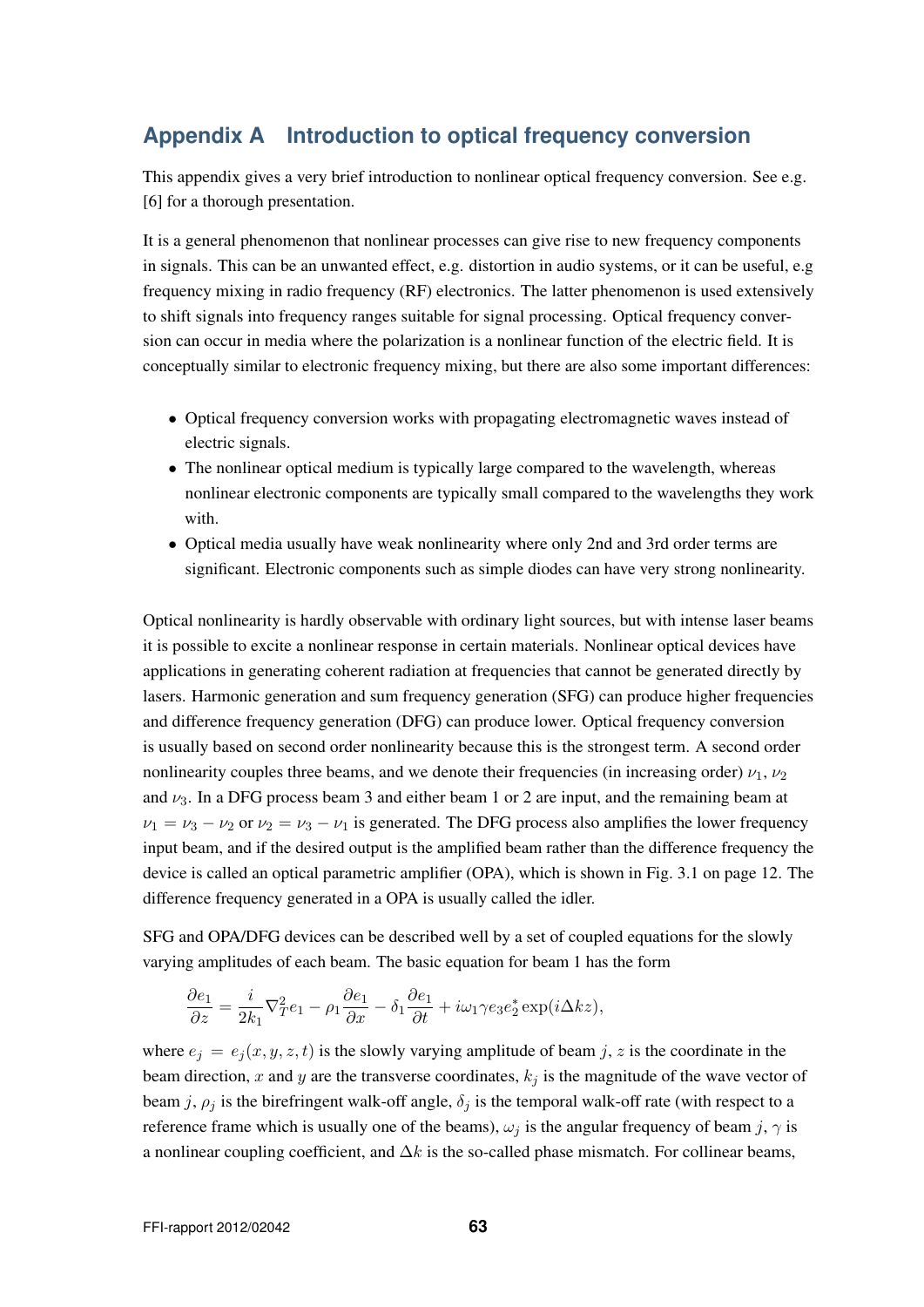$\Delta k = k_3 - k_2 - k_1$ . Sisyfos uses more general equations [1], but this form is suitable for an introduction. The terms on the right-hand side correspond to diffraction, spatial walk-off, temporal walk-off, and nonlinear coupling. The equations for beams 2 and 3 are similar. The combination of beam propagation and nonlinearity can lead to complex and sometimes non-intuitive behaviour, and the coupled equations can be solved analytically only in very restricted cases. Numerical simulation is therefore important both to understand the physics and to design practical devices, and Sisyfos is an attempt to address this need.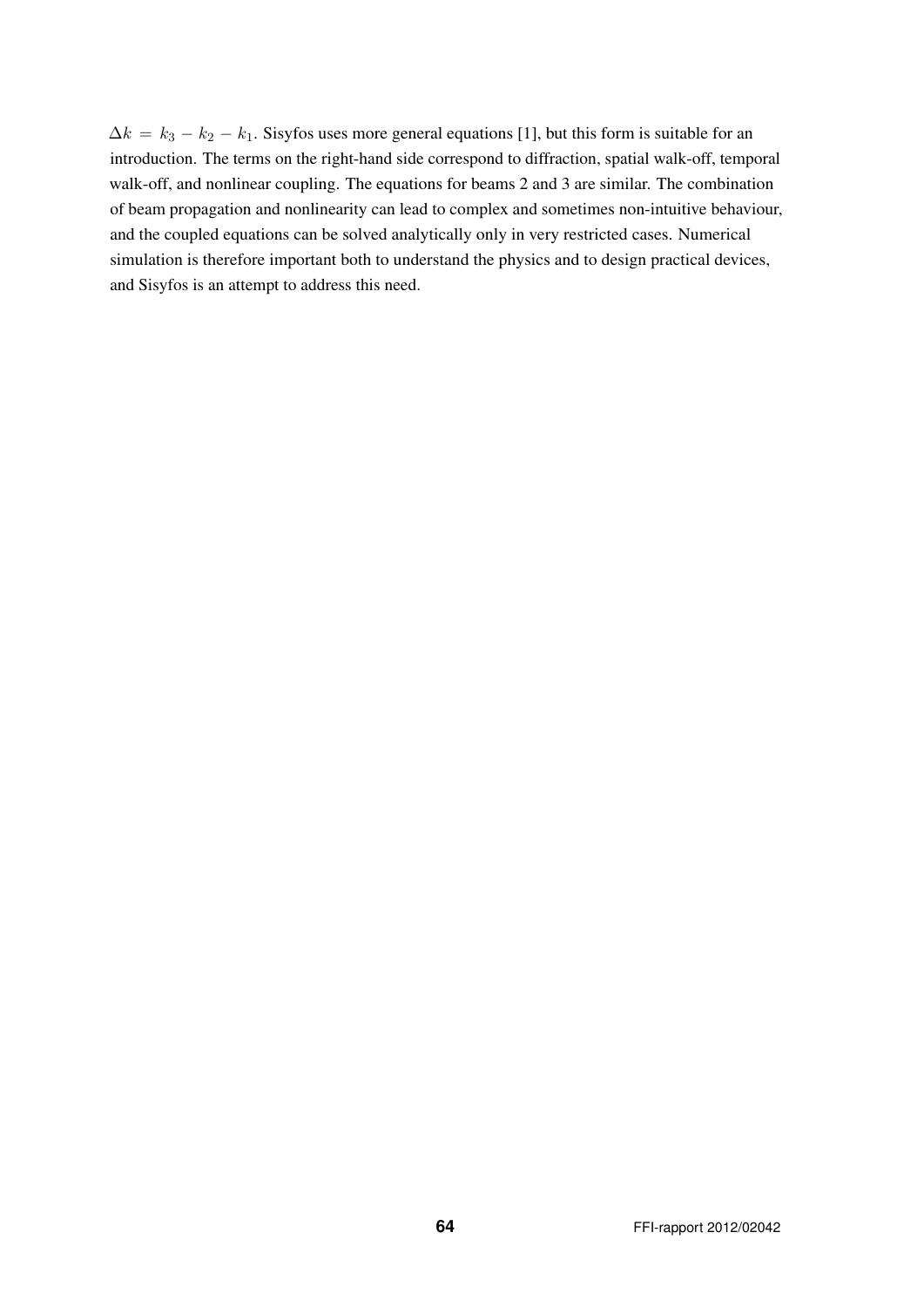# **Appendix B Parameter syntax**

This appendix describes the syntax for command-line parameters (and text files) in detail. Data for one or more fields in the structure are given as

<path1> <value1> <path2> <value2> etc.,

where  $\langle$  path $\rangle$  is a sequence of names separated by dots, e.g. "bbo.d22",  $\langle$ value $\rangle$  is the value assigned to the field, and white space is used as as separator. Field names can contain alphanumeric characters and underscores.  $\langle$ value $\rangle$  for leaf fields are given as:

- Int and Real values are given in the obvious way.
- String values containing white space must be enclosed in [...], and string values without white space can be given directly. Strings cannot contain the bracket characters [ and ]. (The reason for using brackets instead of quotes is that the command-line handlers in Linux and windows treat them differently). Data can be appended to a string by writing  $\langle$  path $\rangle$  $+\langle$  value $\rangle$ , with space before the  $+$  and not after it, e.g. store1  $+[ef=nfn]$ .
- A vector value is enclosed in [...]. The brackets can be omitted for single element vectors.
- An array value is given as  $\left[\text{m } n_1 n_2 \dots n_m\right]$  elements...], where m is the number of dimensions and  $n_i$  is the size of the i'th dimension. The elements are listed in C-order, that is, with the last index varying most rapidly. For example, [2 2 3 10 11 12 13 14 15] corresponds to the  $2 \times 3$  matrix [10 11 12; 13 14 15].
- $\langle$  value $\rangle$  for a substructure must be enclosed in brackets,  $\langle$   $\langle$  path $\rangle$   $\langle$  value $\rangle$ ...].

Data for a substructure, vector or array can be read from a text file by placing a -tf  $\langle$  filename $\rangle$ directive in the  $\langle$ value $\rangle$  position. The file should not contain the outer [...] brackets.

Data for a substructure, vector or array can be read from a binary Sisyfos file by placing a -bf  $\langle$  filename $>$   $\langle$  path $>$  directive in the  $\langle$  value $>$  position.  $\langle$  path $>$  must be the name of a field in the structured file, e.g. "do.2.f.1.tnf.m". The type of the field in the file must be compatible with the field in the ParamStruct.

Text files and binary files are handled differently. A text file is not allowed to contain field names that are not defined in the parameter structure. A binary file may contain additional fields, which will be ignored.

The -tf and -bf directives can also appear in the position of  $\langle$ name $\rangle$ , in which case data from the file are added to the current structure. Again, text files and binary files are treated differently with respect to superfluous fields.

If the value for a field is given more than once, e.g. first in a file and then on the command line, the last specification will be used. In this way, it is simple to override some of the data in a file without editing it.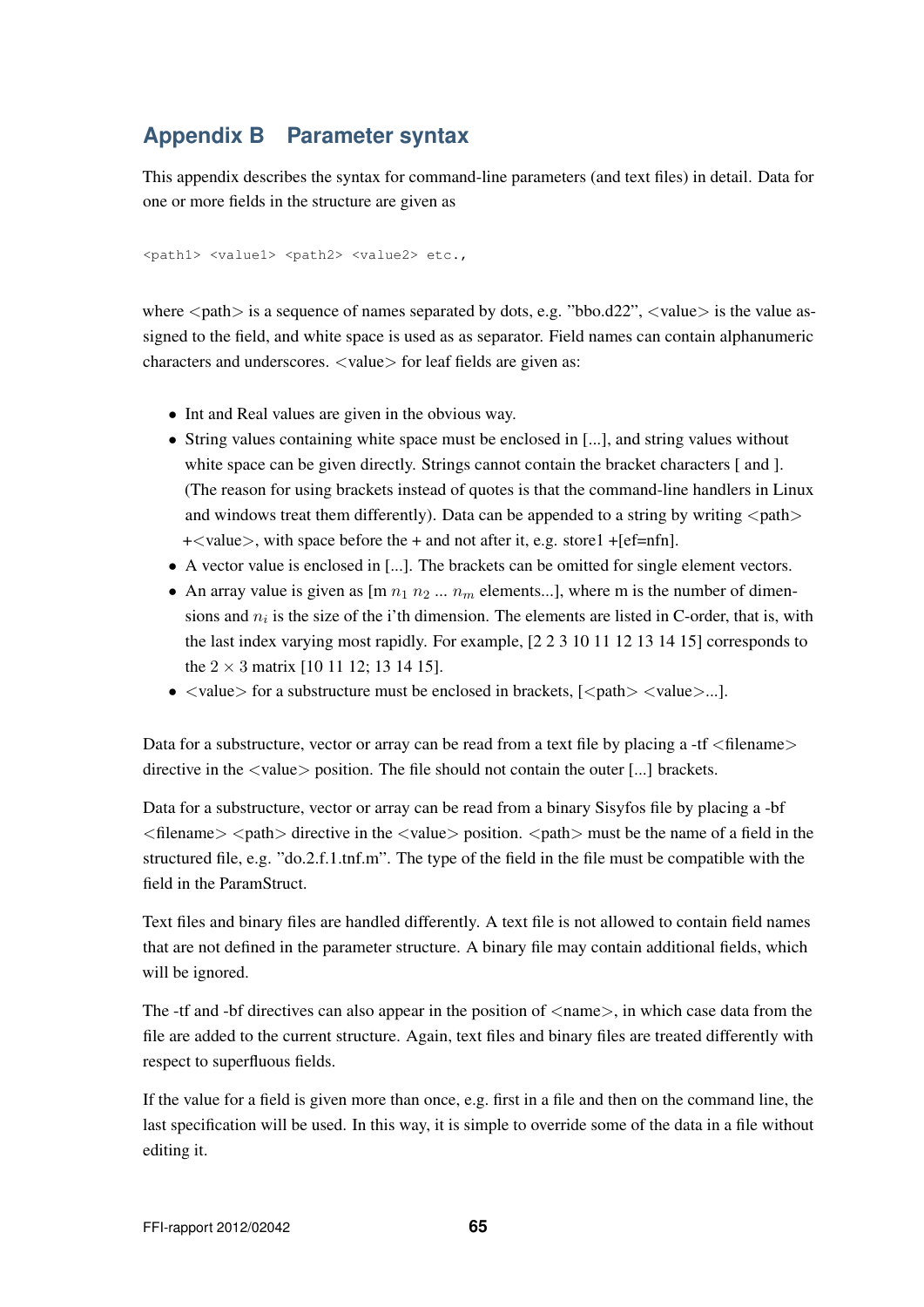## **B.1 Examples**

With the parameter structure from opa<sub>c</sub> ex 1, the following command line arguments would be valid and equivalent:

- lams 1e-6 bbo [len 0.005 d22 2e-12]
- lams 1e-6 bbo.len  $0.005$  bbo.d22 2e-12
- lams 1e-6 bbo -tf pfile1
- lams 1e-6 -tf pfile2
- -tf pfile3

where pfile1.txt reads "len 0.005 d22 2e-12", pfile2 reads "bbo [len 0.005 d22 2e-12]", and pfile3 contains the same text as line 1 or 2 above.

The -bf option is useful to retrieve parameters from a previous simulation and possibly override some of them, e.g.

opa\_ex1md -bf oldsim par bbo.len 0.004 file test2

would retrieve parameters from the file oldsim.sis. The -bf option is also useful when data from a simulation is used as input to another stage.

## **B.2 Help and other special parameters**

The fields "help", "hlevels" and "verbose" are treated specially if they appear in the root structure.

- $\bullet$  help  $\leq$  path $\geq$  makes the program display help information for the substructure indicated by  $\langle$ path $>$ .  $\langle$ path $>$ ='.' means the root of the structure.
- hlevels N tells how many levels of the structure to display.
- If "verbose" has an integer value greater than 0, the program will display the final parameter structure before continuing with the actual simulation.

Help displays the data type for each field. For structures it displays (struct) and possibly a class name if the structure corresponds to a standard parameter structure for a class. For example, -help pump 1 may display

```
pump (Struct): AnySource
```
In this case, you can find details about the parameter structure in the documentation for AnySource, and similarly for other classes.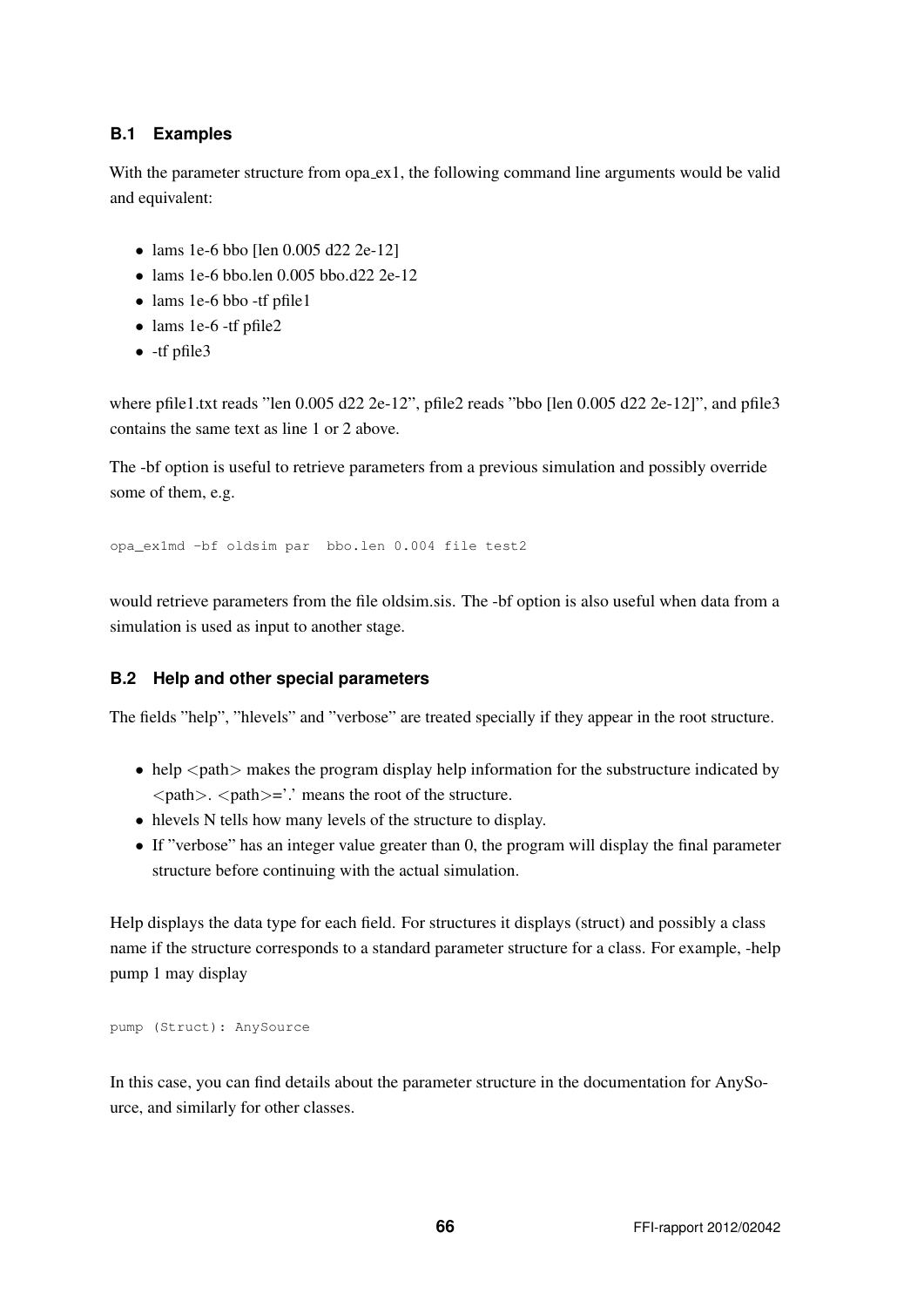# **Appendix C Structure of Func1Any**

In the documentation for Func1Any, you will see that it has only two methods, param struct() and make(), both of which are static. 'static' in this context means that the methods are not tied to objects of the class, they are only ordinary functions which are put in a class instead of giving them long and unique names. Func1Any::make() does not return instances of Func1Any but of the interface IFunc1A. An interface defines a set of methods which other classes, in this case the various function classes (Func1Linear, Func1Sgauss and so on) implement. The program using these objects does not need to know exactly what type of object it uses, only that it conforms to the interface.

If you follow the link to IFunc1A you find a class diagram which shows that it inherits three other interfaces and that it is implemented by the various function classes which Func1Any::make() can return. If you follow the link "List of all members" on the page for IFunc1A you see a list of its methods and the interfaces from which they are inherited. IFunc1 contains various getmethods which are used to obtain function values. These are used internally by Sisyfos, but usually not in the main program. IFuncMod0 contains methods for setting v base and v scale. IFuncMod1 has methods for setting the parameters of the t-transformation. Similarly, IFuncMod2, which is inherited by IFunc2A and IFunc3A, has methods for setting the parameters for the xy-transformation.